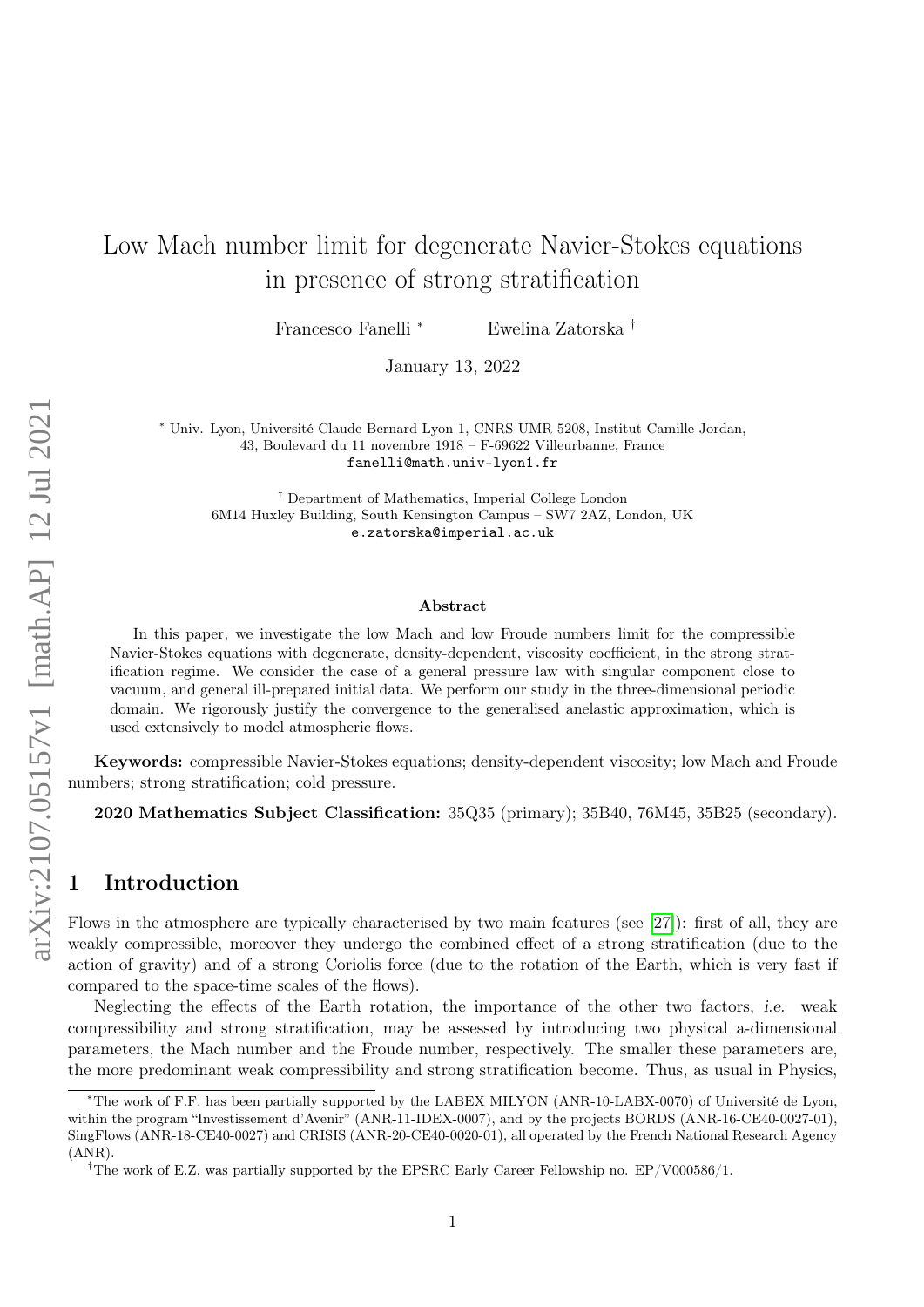it is natural to look at the regime where both parameters vanish, to find reduced models for atmospheric flows. They are simpler to deal with than the corresponding primitive system, both from the analytical and numerical point of view.

When the Mach number and the Froude number go to zero with the same speed, the flow becomes incompressible and stratified at the same rate. Formally, this asymptotic regime was considered already by Ogura and Phillips in [\[26\]](#page-36-0). The limiting system takes the name of anelastic approximation. The physical importance of the anelastic approximation is discussed, for example in [\[20\]](#page-36-1) in the context of various atmospheric flows, and in [\[1\]](#page-35-0) in the context of astrophysics models.

#### 1.1 The primitive system and the limit dynamics

In this paper we will give a rigorous derivation of what we call the generalised anelastic approximation, namely an anelastic approximation with variable viscosity. The starting system (referred to as the primitive system) is the barotropic Navier-Stokes equations, with bulk viscosity coefficient equal to 0 and the shear viscosity coefficient proportional to the density of the fluid. In particular, the system strongly degenerates close to vacuum. This choice of the viscosity coefficients is physically relevant, as viscosity is, in general, hardly expected to be uniform for flows on large scales. Their specific form allows one to exploit a certain mathematical structure of the system, called the BD-entropy (see more details in the discussion below).

Assuming that both the Mach and Froude numbers are equal to a small parameter  $\varepsilon > 0$ , the system of equations reads as follows:

$$
\partial_t \varrho + \text{div}(\varrho \mathbf{u}) = 0,
$$
  

$$
\partial_t(\varrho \mathbf{u}) + \text{div}(\varrho \mathbf{u} \otimes \mathbf{u}) + \frac{1}{\varepsilon^2} \nabla p(\varrho) - \nu \text{div}(\varrho \mathbb{D} \mathbf{u}) = \frac{1}{\varepsilon^2} \varrho \nabla G.
$$
 (1)

<span id="page-1-0"></span>The unknowns are the mass density  $\rho = \rho(t, x) \geq 0$ , and the velocity vector field  $\mathbf{u} = \mathbf{u}(t, x) \in \mathbb{R}^3$ . The function  $p = p(\rho)$  denotes the internal pressure, the constant  $\nu > 0$  is the viscosity coefficient, and  $\mathbb{D}=\frac{1}{2}$  $\frac{1}{2}(\nabla + \nabla^t)$  is the symmetric part of the gradient. Finally,  $G = G(x)$  is a smooth function (say  $G \in C^3(\Omega)$  describing a scalar external force acting on the flow. G typically encodes the action of gravity, in which case  $G = -gx_3$ , where g is the gravitational acceleration constant.

Due to the present state-of-the-art of the mathematical theory for system [\(1\)](#page-1-0), we assume that the fluid occupies the periodic box in  $\mathbb{R}^3$ , *i.e.* we consider the equations [\(1\)](#page-1-0) on the space domain

$$
\Omega := \mathbb{T}^3. \tag{2}
$$

<span id="page-1-1"></span>The pressure function  $p$  is assumed of the following form:

$$
p(\varrho) = p_e(\varrho) + p_c(\varrho) = \frac{1}{\gamma} \varrho^{\gamma} - \frac{1}{\kappa} \varrho^{-\kappa}, \qquad \gamma > 1, \quad \kappa \ge \gamma - 2, \quad \kappa > 3.
$$
 (3)

The first part is the standard barotropic pressure, while the second part is the so-called "cold pressure", because it is most significant in the region of temperatures close to zero. The constants  $1/\gamma$  and  $1/\kappa$ are just normalisation factors; their presence is useful in some computations. The restriction on the adiabatic exponent  $\gamma > 1$  is somehow classical in the theory of compressible Navier-Stokes equations. The conditions on the exponent  $\kappa$ , instead, are of technical nature.

When  $\varepsilon \to 0^+$  in equations [\(1\)](#page-1-0), we observe a competition between the large size of the pressure term (low Mach number effect), which tends to drive the flow to incompressibility, and the large size of the forcing term (low Froude number effect), which increases the stratification of the flow. Due to the choice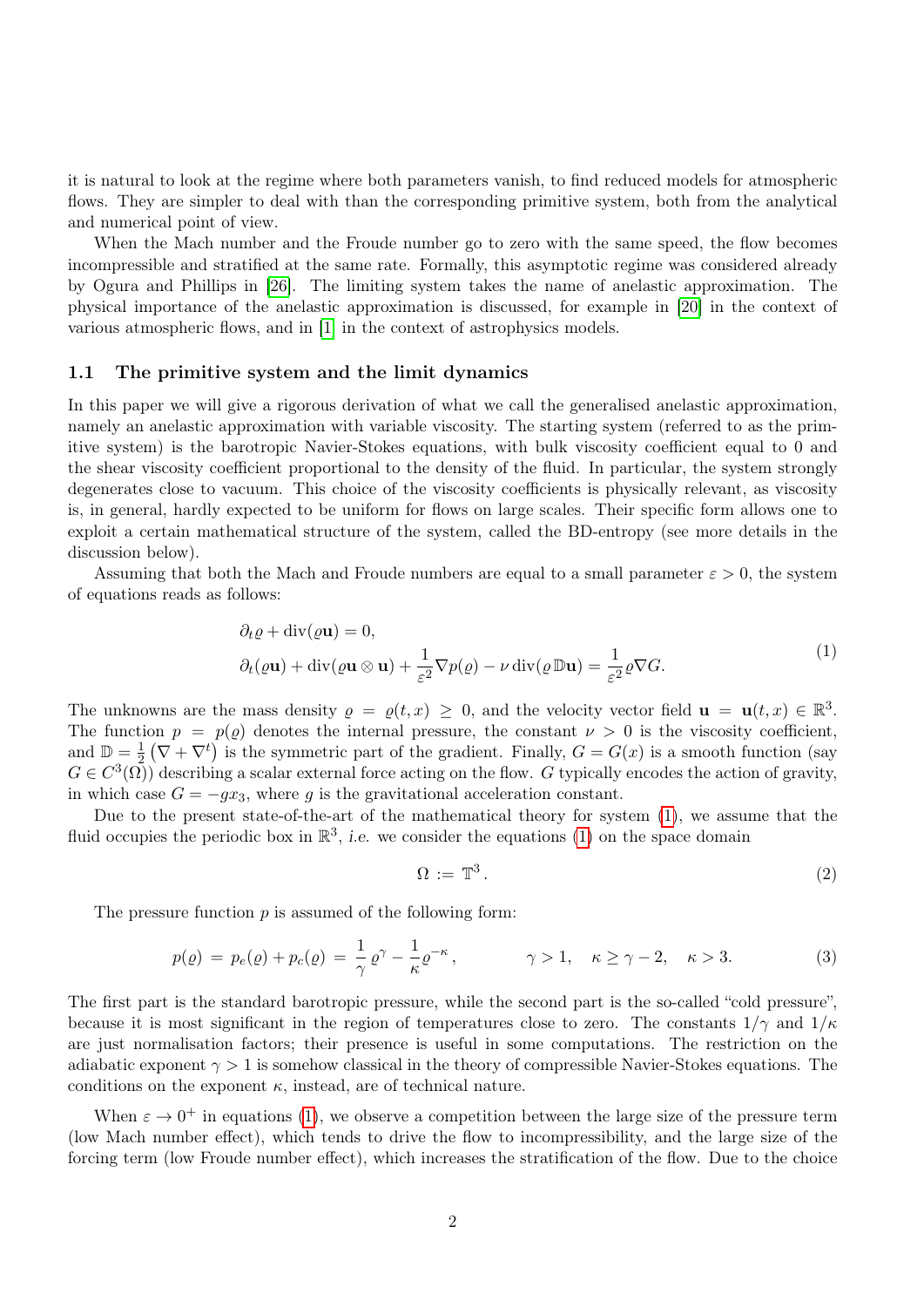of scaling, those two terms are in balance in the limit process. Therefore, it is easy to see that, when  $\varepsilon \to 0^+$ ,  $\varrho$  will tend, at least formally, to the profile  $b = b(x)$  satisfying

<span id="page-2-0"></span>
$$
\nabla p(b) = b \, \nabla G \,. \tag{4}
$$

Smoothness of  $G(x)$  and strict monotonicity of p imply that there exists a smooth function  $b \in C^3(\Omega)$ satisfying [\(4\)](#page-2-0). Monotonicity of p implies convexity of the pressure potential  $H$  (defined in [\(9\)](#page-5-0) below) which provides existence of constants  $b_*, b^* \in \mathbb{R}$  such that

<span id="page-2-1"></span>
$$
\forall x \in \Omega, \qquad \qquad 0 < b_* \le b(x) \le b^* \,. \tag{5}
$$

Note that, for  $p(\varrho) = \frac{\varrho^2}{2}$  $\frac{2^2}{2}$ , one gets  $G = b$  up to the choice of an irrelevant additive constant, which is the case considered in [\[5\]](#page-36-2). On the other hand, if  $G(x) = -gx_3$  is the gravitational potential, it is easy to see that  $b = b(x_3)$  verifies [\(5\)](#page-2-1).

Since  $\rho \approx b$  for  $\varepsilon \to 0^+$ , assuming that we can identify the limits of the non-linear terms appearing in [\(1\)](#page-1-0), it is not difficult to check that (formally) the limiting system is an anelastic approximation with variable viscosity coefficient, namely

$$
\operatorname{div}(b\,\mathbf{U}) = 0
$$
  
\n
$$
\partial_t \mathbf{U} + (\mathbf{U} \cdot \nabla)\mathbf{U} + \nabla \pi - b^{-1} \nu \operatorname{div}(b \mathbb{D} \mathbf{U}) = 0.
$$
\n(6)

<span id="page-2-2"></span>We refer to system [\(6\)](#page-2-2) as the generalised anelastic approximation. In the above system,  $\pi = \pi(t, x)$ denotes an unknown scalar function, and the term  $\nabla \pi$  plays the role of a Lagrangian multiplier associated with the anelastic constraint div  $(b\,\mathbf{U}) = 0$ . The limiting system can be also regarded as the viscous counterpart of the so-called lake equation, whose study was initiated in [\[21\]](#page-36-3).

The goal of this paper is to rigorously justify the above formal derivation in the framework of *qlobal* in time finite energy weak solutions to the primitive system  $(1)-(3)$  $(1)-(3)$  $(1)-(3)$  for general ill-prepared initial data.

#### 1.2 An overview of related results

Due to the physical importance of the anelastic approximation, its rigorous derivation has been the object of intensive studies in the past years.

In [\[24\]](#page-36-4), Masmoudi proved the rigorous derivation of the anelastic approximation, starting from the classical barotropic Navier-Stokes system. He considered a bounded domain in  $\mathbb{R}^3$ , supplemented with Dirichlet boundary conditions, and the limit was performed for ill-prepared initial data via a compensated compactness argument. Soon after that, Feireisl, Málek, Novotný and Straškraba proved an analogous result on a periodic box, and for pressure laws which are small variations of the ideal gas law, see [\[14\]](#page-36-5). Finally, we refer to the book by Feireisl and Novotný [\[15\]](#page-36-6) for a complete account of the mathematical literature on the low Mach number limit, in the presence of both low and high stratification effects. They presented the theory for the full Navier-Stokes-Fourier system and in the framework of global in time finite energy weak solutions. The literature related to the incompressible limit of compressible fluid equations is of course much more extensive (see e.g. the pioneering works [\[8\]](#page-36-7) by Ebin and [\[18\]](#page-36-8)- [\[19\]](#page-36-9) by Klainerman and Majda) and recalling all relevant results goes far beyond the scope of this introduction. We thus limit ourselves to quote a couple of recent works.

In [\[13\]](#page-36-10), a variant of the anelastic approximation was derived, starting from a version of the Navier-Stokes-Fourier system with neglected thermal diffusion: the potential temperature is assumed to be just transported by the velocity field. The limit system that is identified in [\[13\]](#page-36-10) reads as a coupling of the anelastic approximation system [\(6\)](#page-2-2) with a transport equation for the limiting temperature. The convergence is proven in the infinite slab  $\mathbb{R}^2 \times ]0,1[$  through a spectral analysis of the singular perturbation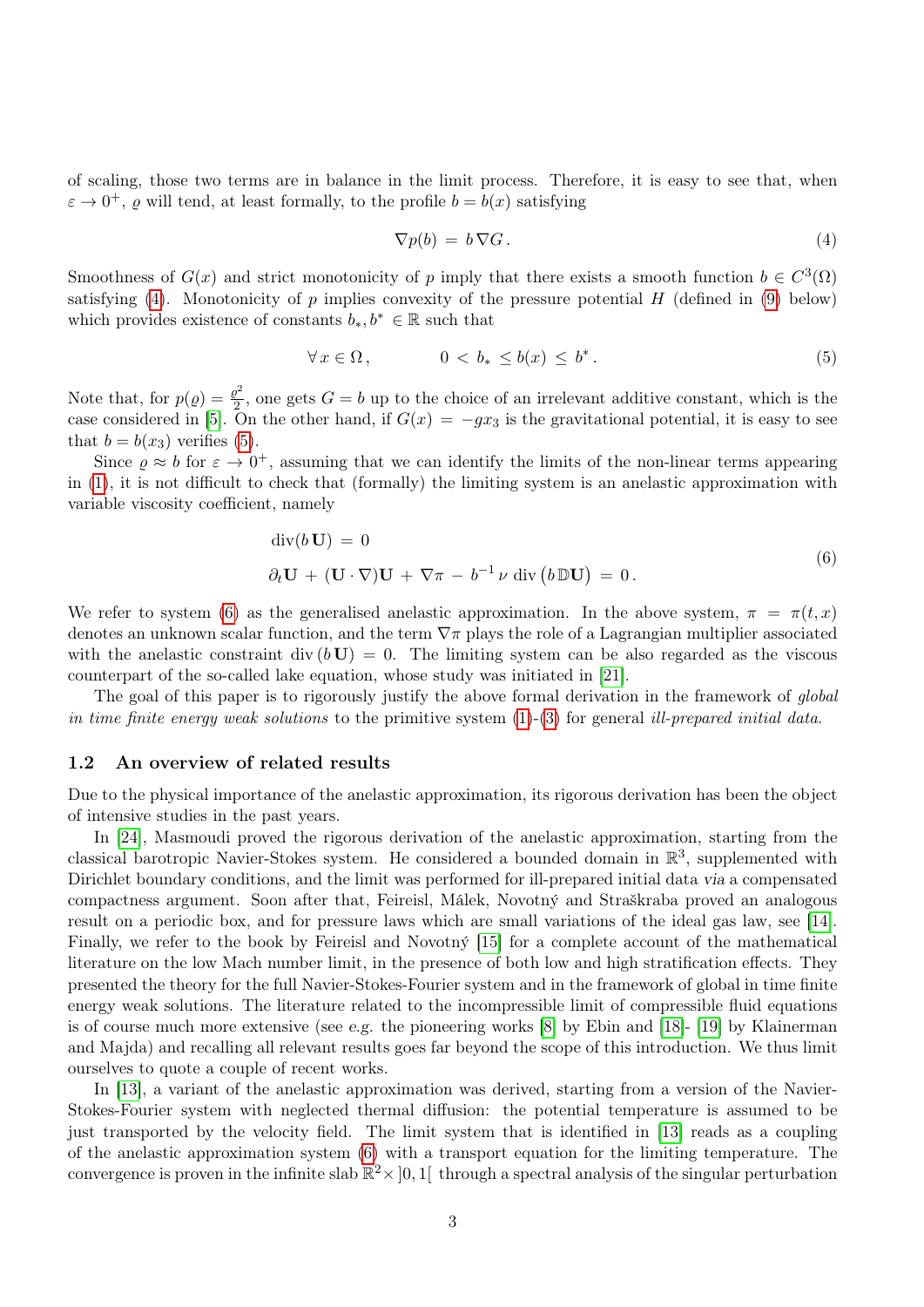operator and an application of the celebrated RAGE theorem from scattering theory. The advantage of that technique, in comparison to the one used in [\[24\]](#page-36-4), is that it allows to get the compactness of the sequence of velocity fields.

On the side of the incompressible limit (with no stratification effects, though), another interesting result is [\[7\]](#page-36-11), where the the authors deal with weakly compressible viscous fluids in a critical regularity functional framework. In that paper, weak compressibility is obtained by taking a large bulk viscosity coefficient limit, instead of the classical low Mach number limit. More recently, in [\[11\]](#page-36-12), a similar idea was implemented for fast rotating fluids.

For the degenerate Navier-Stokes system [\(1\)](#page-1-0), as considered in our paper, the relevant results are much more sparse. The first one to mention is the incompressible limit in a strong stratification regime considered in [\[5\]](#page-36-2) by Bresch, Gisclon and Lin. Their system includes two artificial drag terms in the momentum equation, in order to improve the available information for the velocity field close to vacuum. The convergence to the anelastic approximation is proven using the relative energy method, for a special choice of pressure law  $p(\varrho) = \varrho^2/2$  and for well-prepared initial data.

A similar method was used in [\[3\]](#page-35-1) by Bresch and Desjardins and in [\[17\]](#page-36-13) by Jüngel, Lin and Wu, for the low Mach number and low Rossby number limit in a two-dimensional geometry. The external force in these papers is replaced by the Coriolis force (whence the low Rossby number regime) and a capillarity term. The resulting limiting system is a quasi-geostrophic type equation for the stream function of the limit velocity field. We also refer to [\[9\]](#page-36-14)- [\[10\]](#page-36-15) for a generalisation of these results to the 3-D setting and to the case of general ill-prepared initial data.

#### 1.3 The content of the paper

In the context depicted above, our work can be seen as a generalisation of the result from [\[5\]](#page-36-2), to the case of ill-prepared initial data and of more general pressure laws (and hence, more general external forces G). We work in the framework of global in time finite energy weak solutions to the primitive system. Their existence, in presence of a cold part of the pressure [\(3\)](#page-1-1), has been established in [\[30\]](#page-37-1), [\[25\]](#page-36-16). The case without this assumption has been completed much more recently in [\[29\]](#page-37-2) by Vasseur and Yu. In all these results, the finite energy condition plays, of course, a major role. However, the degenerate Navier-Stokes system [\(1\)](#page-1-0) possesses also a second energy inequality, usually named *BD entropy inequality* after Bresch and Desjardins, who investigated this second energy conservation law in [\[3\]](#page-35-1).

The BD entropy estimate provides a control on the gradient of a certain function of the density, whose exact form depends on the form of the viscosity coefficient. For system [\(1\)](#page-1-0), this function is  $\nabla \sqrt{\varrho}$ . The BD entropy also allows to control the skew-symmetric part  $\mathbb{A} = \frac{1}{2}$  $\frac{1}{2}(\nabla - \nabla^t)$  of the gradient of the velocity. This, when combined with the classical energy, provides the corresponding bound for the full gradient of the velocity.

The classical energy inequality, the BD entropy inequality, and all the bounds that follow, are essential also in the present paper. As a matter of fact, for any value of parameter  $\varepsilon \in [0,1]$ , we consider a finite energy weak solution  $(\varrho_\varepsilon, \mathbf{u}_\varepsilon)$  to system [\(1\)](#page-1-0), which satisfy both those energy inequalities. However, proving that the BD entropy estimate is satisfied uniformly with respect to  $\varepsilon$  requires some effort, especially when a general pressure law is considered: this is one of the first problems solved in our paper.

Having all these estimates satisfied uniformly for a sequence of finite energy weak solutions  $(\varrho_{\varepsilon}, \mathbf{u}_{\varepsilon})_{\varepsilon}$ , the rest of the proof of the derivation of the generalised anelastic approximation [\(6\)](#page-2-2) boils down to showing that the weak limit  $(b, U)$  is indeed a solution to  $(6)$ . It is well known that passing to the limit in the weak formulation of equations [\(1\)](#page-1-0), especially in its nonlinear parts, is problematic. This is because the singular terms, along with the ill-prepared initial data, are responsible for fast time oscillations of the solutions (the so-called *acoustic waves*), which may prevent, in the end, the convergence of the nonlinear terms to the expected limit. Showing that this does not happen is the core of the whole proof.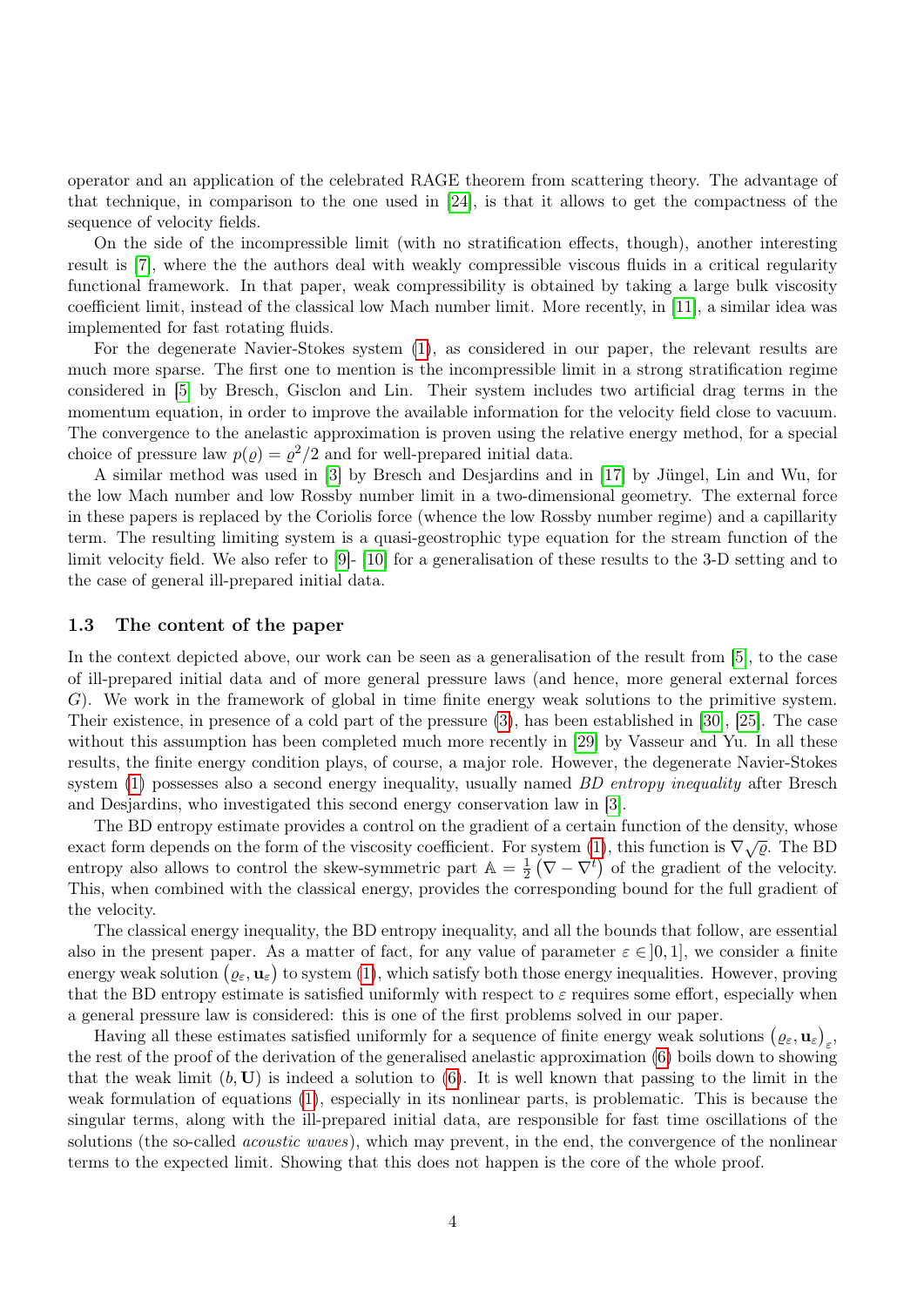The main concern is the convergence of the convective term in the momentum equation. To that purpose, we use a different technique than the one from [\[5\]](#page-36-2). Our approach is inspired by the previous works [\[23\]](#page-36-17) and [\[24\]](#page-36-4) on the incompressible limit for the classical barotropic Navier-Stokes system, and is based on a compensated compactness argument. More precisely, we first regularise the primitive equations, which we recast in the form of a wave system. After that, we exploit two pieces of information coming from the wave system. First of all, we may deduce the compactness of the rotational part of the velocity fields. On the other hand, by direct but elaborated algebraic manipulations, we may infer that the interaction of the potential part of the velocity fields in the convective term gives rise to small quantities, which tend to vanish when  $\varepsilon \to 0^+$ . It is worth to point that this argument is robust enough to deal with other variants of the system [\(1\)](#page-1-0). For instance, we could trade the cold component of the pressure function, which basically provides us with some integrability properties for  $\nabla$ **u**, for a turbulent drag term  $\rho$ |**u**|**u**, which would give a better integrability of the momentum  $V := \rho u$ . In that case, most of the steps are the same, although the derivation of essential estimates becomes significantly more laborious. The only problem, and the breaking point, arises when one wants to pass to the limit in this artificial drag term. This term turns out to be even more non-linear than the convective term, because of the presence of the norm  $|\mathbf{u}|$  of the vector **u**. It is not clear how to bypass this difficulty in our framework, and so, the problem remains open.

We conclude with a short outline of the paper. In the next section, we collect our main hypotheses on the initial data, we give the definition of finite energy weak solutions, and we state our main result. In Section [3,](#page-7-0) we deduce, from the energy inequality and the BD entropy inequality, a long list of uniform bounds for the family of solutions  $(\varrho_{\varepsilon}, \mathbf{u}_{\varepsilon})_{\varepsilon}$  we consider. That part of the study is rather delicate, due to the degeneracy of the system close to vacuum. In Section [4,](#page-16-0) we use the previous uniform bounds to extract a weakly convergent subsequence, and to derive first basic properties on its weak limit point. At this stage we reformulate the primitive equations into the wave system, which describes the propagation of the acoustic waves. In Section [5](#page-24-0) we rigorously perform the convergence in the weak formulation of equations [\(1\)](#page-1-0), and conclude the derivation of the anelastic approximation [\(6\)](#page-2-2). For the convenience of the reader, we collect some tools from Fourier analysis which we need in our study in the Appendix at the end of the paper.

# 2 Statement of the main result

In this section, we first introduce our assumptions on the initial data, then we define the notion of finite energy weak solutions to system  $(1)-(3)$  $(1)-(3)$  $(1)-(3)$ , and finally we formulate our main theorem.

Initial data. Problem [\(1\)](#page-1-0)- [\(3\)](#page-1-1) is supplemented by general *ill-prepared* initial data. Namely, for any small parameter  $\varepsilon \in [0, 1]$  fixed, we pick initial data

$$
(\varrho, \mathbf{u})|_{t=0} = (\varrho_{0,\varepsilon}, \mathbf{u}_{0,\varepsilon})
$$
\n(7)

satisfying the following conditions:

(i) the initial densities  $\varrho_{0,\varepsilon} \geq 0$  are assumed to be small perturbations of the static state b, defined by  $(4)$ : more precisely, we assume<sup>[1](#page-4-0)</sup> that

$$
\underline{\varrho}_{0,\varepsilon} = b + \varepsilon \phi_{0,\varepsilon}, \quad \text{with} \quad (\phi_{0,\varepsilon})_{\varepsilon} \subset L^{\infty}(\Omega) \quad \text{and} \quad \left(\nabla \ln \frac{\varrho_{0,\varepsilon}}{b}\right)_{\varepsilon} \subset L^{\infty}(\Omega);
$$

<span id="page-4-0"></span><sup>&</sup>lt;sup>1</sup>Here and throughout this paper, we make use of the following notation: given a normed space X and a sequence of functions  $(f_{\varepsilon})_{\varepsilon}$  all belonging to X, we write  $(f_{\varepsilon})_{\varepsilon} \subset X$  implicitly meaning that the sequence is also bounded in X.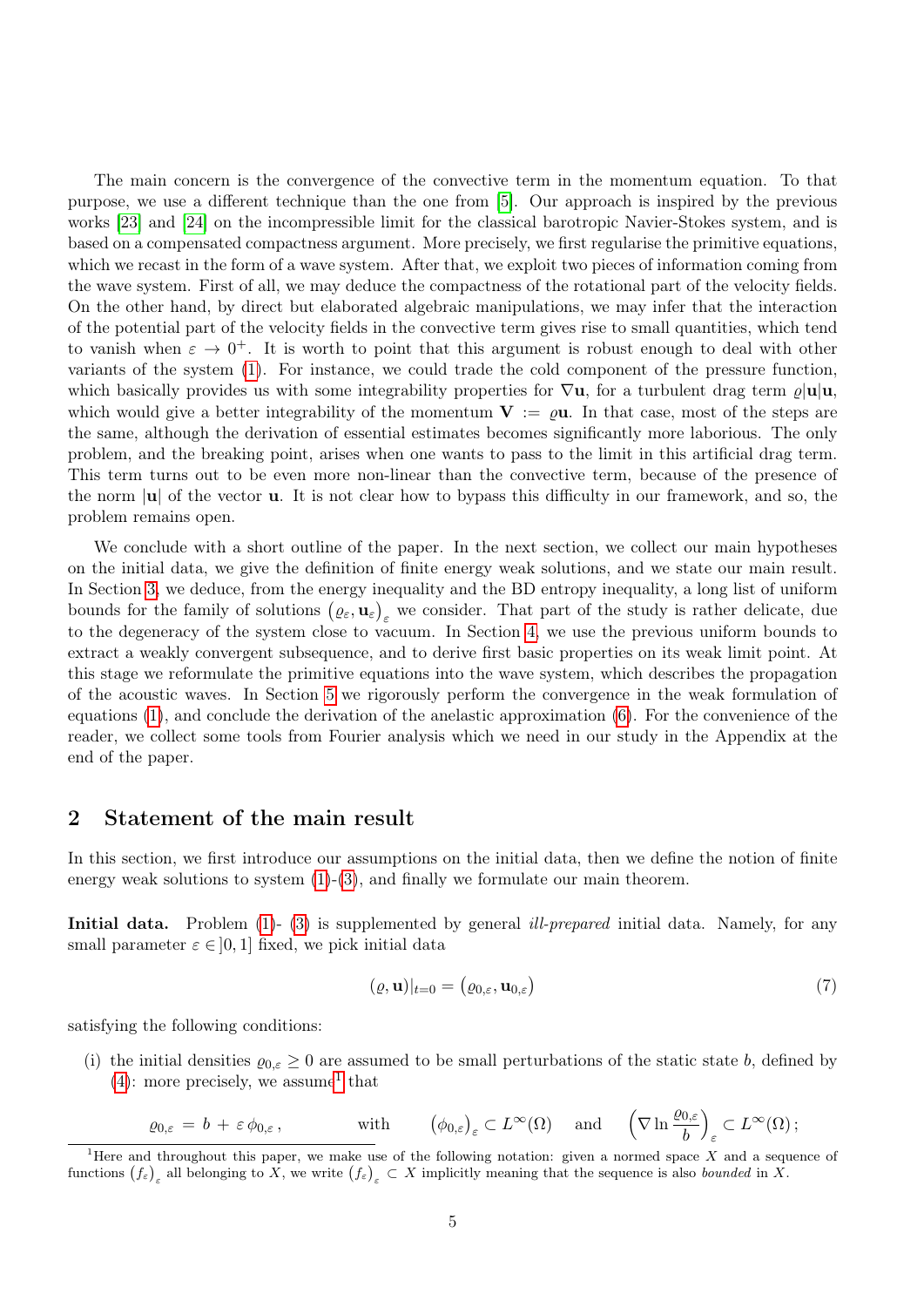(ii) the initial velocity fields  $\mathbf{u}_{0,\varepsilon}$  are such that  $(\mathbf{u}_{0,\varepsilon})_{\varepsilon} \subset L^{\infty}(\Omega)$ .

<span id="page-5-1"></span>Thus, up to extraction of a subsequence, not relabeled here, we may suppose that

$$
\phi_{0,\varepsilon} \to \phi_0
$$
 and  $\mathbf{u}_{0,\varepsilon} \to \mathbf{u}_0$  weakly-\* in  $L^{\infty}(\Omega)$ . (8)

Energy functionals. Next, we need to introduce various energy functionals. The internal energy function (sometimes called pressure potential) is defined by the ODE

$$
\varrho H'(\varrho) - H(\varrho) = p(\varrho) ,
$$

which implies in particular that

<span id="page-5-4"></span><span id="page-5-3"></span>
$$
H''(\varrho) = \frac{p'(\varrho)}{\varrho}.
$$

<span id="page-5-0"></span>Notice that  $H$  is defined up to the sum of an affine function. Here, we fix the classical choice

$$
H(\varrho) = \varrho \int_1^{\varrho} \frac{p(z)}{z^2} dz = \frac{1}{\gamma(\gamma - 1)} \varrho \left( \varrho^{\gamma - 1} - 1 \right) + \frac{1}{\kappa(\kappa + 1)} \varrho \left( \varrho^{-\kappa - 1} - 1 \right).
$$
 (9)

We now denote

$$
\mathcal{E}\left(\varrho,\mathbf{u}\,\bigg|\,b\right) := \frac{1}{2} \int_{\Omega} \varrho \,|\mathbf{u}|^2 \,dx + \frac{1}{\varepsilon^2} \int_{\Omega} \left(H(\varrho) - H(b) - H'(b)(\varrho - b)\right) \,dx \tag{10}
$$

$$
\mathcal{F}\left(\varrho,\mathbf{u}\,\middle|\,b\right) := \int_{\Omega} \varrho \,\left|\mathbf{u} + \nu \nabla \ln \frac{\varrho}{b}\right|^{2} \,\mathrm{d}x \tag{11}
$$

to be the *classical energy* and the *BD entropy* functions. We also set  $\mathcal{E}(\varrho, \mathbf{u})$  $b\Big)(T) := \mathcal{E}\Big(\varrho(T), \mathbf{u}(T)\Big)$  $\left( b\right)$ and  $\mathcal{E}(\varrho, \mathbf{u})$  $b\Big)(0) := \mathcal{E}\Big(\varrho_0, \mathbf{u}_0\Big)$ b), and similarly for the function  $\mathcal{F}$ .

Weak solutions to the primitive system. After this preparation, we are ready to give the definition of weak solutions to system  $(1)-(3)$  $(1)-(3)$  $(1)-(3)$  which are relevant for us.

<span id="page-5-2"></span>**Definition 2.1** Let  $(\varrho_0, \mathbf{u}_0)$  be such that  $\mathcal{E}(\varrho_0, \mathbf{u}_0)$  $\left(b\right) + \mathcal{F}\left(\varrho_0, \mathbf{u}_0\right)$  $b$ ) < + $\infty$ . We say that the couple  $(\varrho, \mathbf{u})$  is a finite energy weak solution of  $(1)-(3)$  $(1)-(3)$  $(1)-(3)$  in  $[0, T] \times \Omega$ , with the initial datum  $(\varrho_0, \mathbf{u}_0)$ , provided the following conditions are satisfied:

- (1)  $\varrho \geq 0$  almost everywhere, with  $\varrho \in L^{\infty}([0,T];L^{\gamma}(\Omega))$  and  $\varrho^{-1} \in L^{\infty}([0,T];L^{\kappa}(\Omega))$ ,  $\nabla \sqrt{\varrho} \in$  $L^{\infty}([0,T[;L^2(\Omega))$  and  $\sqrt{\frac{p'(\varrho)}{\varrho}}\nabla\varrho\in L^2([0,T[;L^2(\Omega))$ ;
- (2)  $\sqrt{\varrho}$ **u**  $\in L^{\infty}([0, T]; L^{2}(\Omega))$  and  $\sqrt{\varrho} \nabla$ **u**  $\in L^{2}([0, T]; L^{2}(\Omega))$ ;
- (3) the equations of system [\(1\)](#page-1-0) are satisfied in the sense of distributions: more precisely, we have

$$
\int_{\Omega} \varrho_0 \xi(0) \, \mathrm{d}x + \int_0^T \int_{\Omega} \left( \varrho \partial_t \xi + \varrho \mathbf{u} \cdot \nabla \xi \right) \, \mathrm{d}x \, \mathrm{d}t = 0 \tag{12}
$$

for any test function  $\xi \in \mathcal{D}([0,T[\times \Omega)],$  and

$$
\int_{\Omega} \varrho_0 \mathbf{u}_0 \cdot \psi(0) \, dx + \int_0^T \int_{\Omega} \left( \varrho \mathbf{u} \cdot \partial_t \psi + \varrho \mathbf{u} \otimes \mathbf{u} : \nabla \psi \right) \, dx \, dt \n+ \frac{1}{\varepsilon^2} \int_0^T \int_{\Omega} p(\varrho) \, \text{div } \psi \, dx \, dt + \frac{1}{\varepsilon^2} \int_0^T \int_{\Omega} \varrho \nabla G \cdot \psi \, dx \, dt - \nu \int_0^T \int_{\Omega} \varrho \, \mathbb{D} \mathbf{u} : \nabla \psi \, dx \, dt = 0
$$
\n(13)

for any test function  $\psi \in \mathcal{D}([0,T[ \times \Omega; \mathbb{R}^3)],$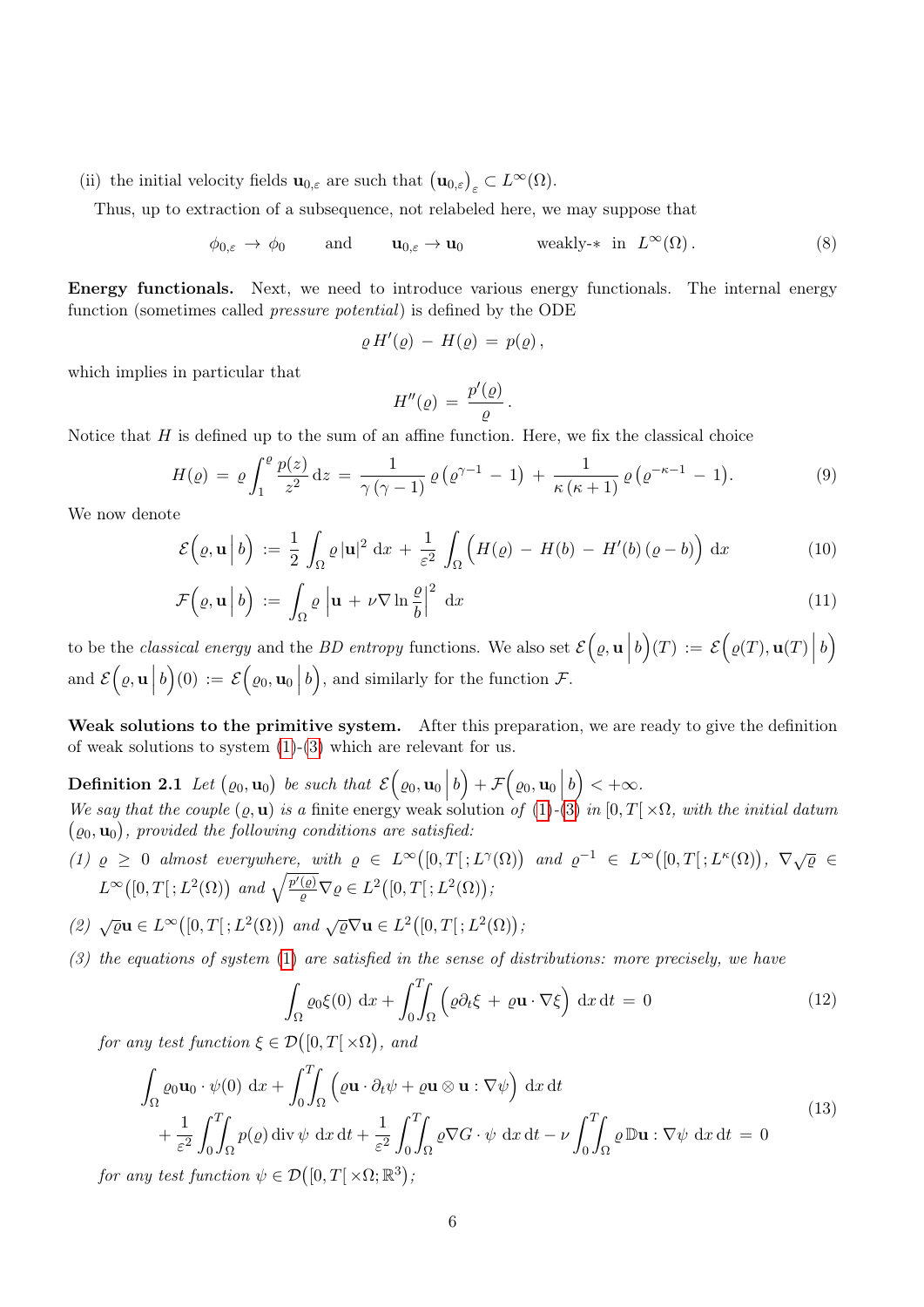(4) for almost every  $t \in [0, T]$ , the following energy inequalities hold true:

$$
\mathcal{E}\Big(\varrho,\mathbf{u}\Big|b\Big)(t) + \nu \int_0^t \int_{\Omega} \varrho |\mathbb{D}\mathbf{u}|^2 \, \mathrm{d}x \, \mathrm{d}s \le \mathcal{E}\Big(\varrho_0,\mathbf{u}_0\Big|b\Big),
$$
\n
$$
\mathcal{F}\Big(\varrho,\mathbf{u}\Big|b\Big)(t) + \frac{\nu}{\varepsilon^2} \int_0^t \int_{\Omega} b^2 \frac{p'(\varrho)}{\varrho} \, \Big|\nabla \Big(\frac{\varrho}{b}\Big)\Big|^2 \, \mathrm{d}x \, \mathrm{d}s + \nu \int_0^t \int_{\Omega} \varrho |\mathbb{A}\mathbf{u}|^2 \, \mathrm{d}x \, \mathrm{d}s \le C_0 \, e^{C_0(1+T)},
$$
\n(14)

where the constant  $C_0 > 0$  may depend on  $\mathcal{E}(\varrho_0, \mathbf{u}_0)$ b) and  $\mathcal{F}(\varrho_0, \mathbf{u}_0)$ b) but is independent of  $\varepsilon$ .

The solution  $(\varrho, \mathbf{u})$  is said global in time if the previous properties hold true for any  $T > 0$ .

For any  $\varepsilon \in [0, 1]$  fixed, the existence of global in time finite energy weak solutions to system [\(1\)](#page-1-0) in the sense of previous definition was proven in [\[30\]](#page-37-1) and [\[25\]](#page-36-16), in the case  $G = 0$  (corresponding to  $b = const.$ ). The argument of those papers apply in a fairly direct way also to the case considered in this paper, where  $G \neq 0$  and b is non-constant: we explain in the next section how to modify the estimates of [\[30\]](#page-37-1)- [\[25\]](#page-36-16) in order to include the force.

Main result. Before stating the main result of this paper, we need some additional tools and notation. Following [\[24\]](#page-36-4)- [\[14\]](#page-36-5) (see also [\[22\]](#page-36-18)), we introduce the twisted Leray-Helmholtz projector  $\mathbb{P}_b$ , related to the smooth function b satisfying [\(5\)](#page-2-1), as follows: for any smooth vector field v on  $\Omega$ , we write

<span id="page-6-1"></span>
$$
\mathbf{v} = \mathbb{P}_b[\mathbf{v}] + b \, \nabla \Psi \,,
$$

where  $\Psi$  is the unique solution to the Neumann problem

$$
\operatorname{div} (b \nabla \Psi) = \operatorname{div} \mathbf{v} \quad \text{in } \Omega, \qquad \qquad \int_{\Omega} \Psi \, dx = 0.
$$

Remark that  $\mathbb{P}_b[\mathbf{v}]$  and  $\mathbb{Q}_b[\mathbf{v}] := b \nabla \Psi$  are orthogonal in the weighted Hilbert space  $L_b^2(\Omega;\mathbb{R}^3)$ , which is defined as the space of functions  $f: \Omega \longrightarrow \mathbb{R}^3$  which are  $L^2$ -summable with respect to the measure  $\frac{1}{b} dx$ .

Similarly to the case of the classical Leray-Helmholtz projector  $\mathbb{P} = \mathbb{P}_1$  and its  $L^2$ -orthognal projector  $\mathbb{Q} = \mathbb{Q}_1$ , it is possible to prove that both  $\mathbb{P}_b$  and  $\mathbb{Q}_b$  are bounded continuous functionals on  $L^p(\Omega; \mathbb{R}^3)$ , for any  $1 < p < +\infty$ .

We can now state the main result of this paper, which is contained in the following theorem.

**Theorem 2.2** Let  $\gamma > 1$  and  $\kappa \ge \gamma - 2$ ,  $\kappa > 3$  in [\(3\)](#page-1-1).

Let  $(\varrho_{0,\varepsilon},\mathbf{u}_{0,\varepsilon})_\varepsilon$  be a family of initial data satisfying hypotheses (i)-(ii) fixed above, so in particular the condition

<span id="page-6-0"></span>
$$
\sup_{\varepsilon \in [0,1]} \mathcal{E}\Big(\varrho_{0,\varepsilon}, \mathbf{u}_{0,\varepsilon} \Big| b\Big) + \sup_{\varepsilon \in [0,1]} \mathcal{F}\Big(\varrho_{0,\varepsilon}, \mathbf{u}_{0,\varepsilon} \Big| b\Big) < +\infty \tag{15}
$$

holds. Define the couple  $(\phi_0, \mathbf{u}_0)$  as in  $(8)$ .

Let  $(\varrho_{\varepsilon}, \mathbf{u}_{\varepsilon})_{\varepsilon}$  be a family of global in time weak solutions to system [\(1\)](#page-1-0)-[\(3\)](#page-1-1), in the sense of Definition [2.1,](#page-5-2) corresponding to the previous initial data. Define the scalar quantity  $\phi_{\varepsilon} := \frac{\varrho_{\varepsilon} - b}{\varepsilon}$  $\frac{-b}{\varepsilon}$ .

Then, there exists a couple of functions  $(\phi, \mathbf{U})$  such that, passing to a suitable subsequence as the case may be, in the limit  $\varepsilon \to 0$  one has

$$
\varrho_{\varepsilon} \to b \qquad \text{strongly in } L^{\infty}_{\text{loc}}(\mathbb{R}_{+}; L^{p}(\Omega)), \quad \text{for any } p \in [1,3],
$$
  

$$
\phi_{\varepsilon} \to \phi \qquad \text{weakly in } L^{2}_{\text{loc}}(\mathbb{R}_{+}; W^{1,\min\{\gamma,2\}}(\Omega)),
$$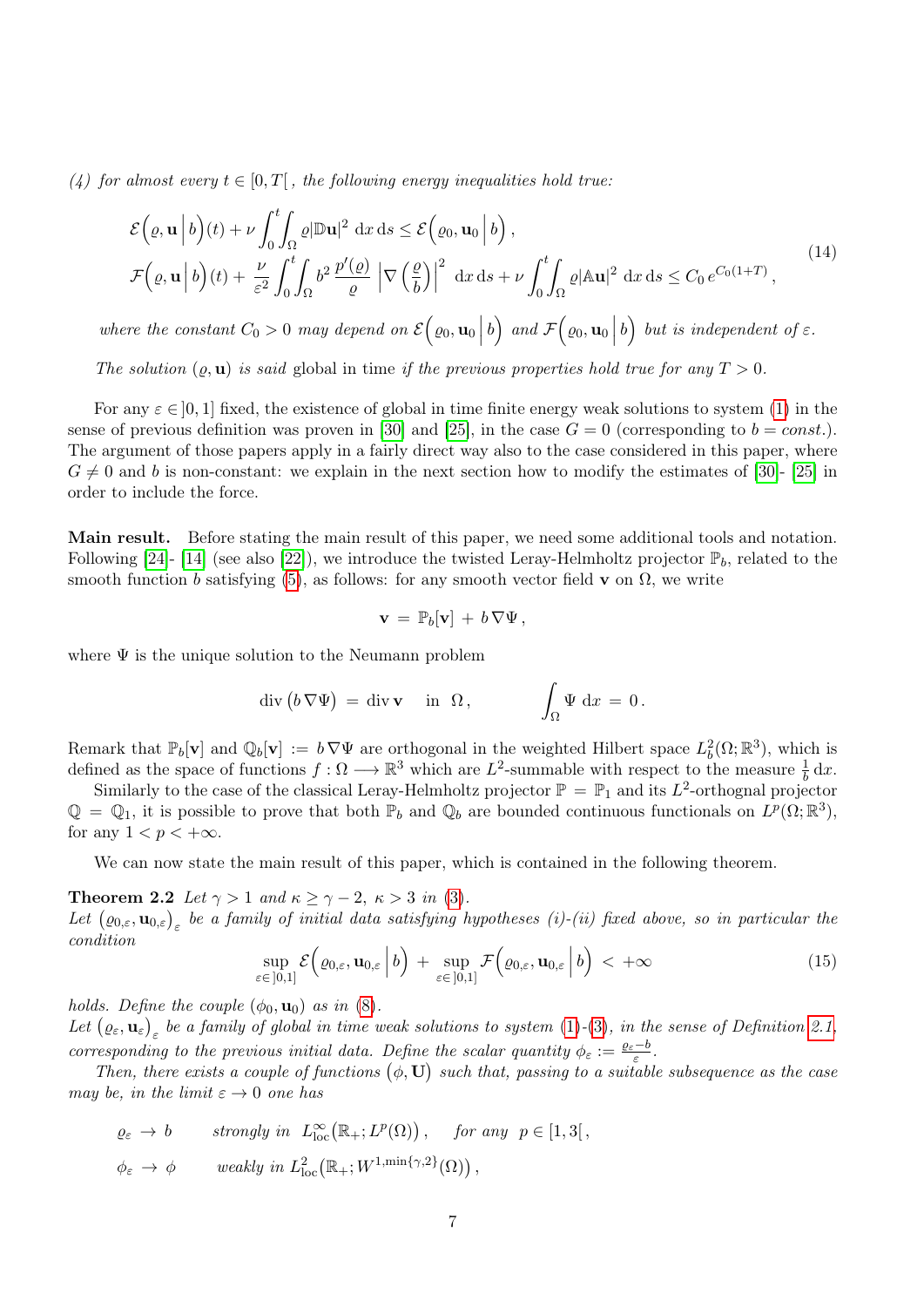$$
\mathbf{u}_{\varepsilon} \to \mathbf{U} \quad \text{weakly-$\ast$ in } L^{\infty}\big(\mathbb{R}_+; L^{p_1}(\Omega)\big) \cap L^2_{\text{loc}}\big(\mathbb{R}_+; W^{1,p_1}(\Omega)\big), \quad \text{where $p_1 := \frac{2\kappa}{\kappa+1}$.}
$$

In addition,  $\phi = \phi(b)$  is a function of the static profile b, while **U** is a solution of the target system [\(6\)](#page-2-2) in the weak sense, related to the initial datum  $\mathbf{U}|_{t=0} = \mathbf{U}_0 := \frac{1}{b} \mathbb{P}_b[b \mathbf{u}_0]$ , i.e. one has  $\text{div}(b\mathbf{U}) = 0$  almost everywhere in  $\mathbb{R}_+ \times \Omega$  and

$$
\int_{\Omega} b \mathbf{u}_0 \cdot \psi(0) \, \mathrm{d}x + \int_0^T \int_{\Omega} \left( b \mathbf{U} \cdot \partial_t \psi + b \mathbf{U} \otimes \mathbf{U} : \nabla \psi \right) \mathrm{d}x \, \mathrm{d}t - \nu \int_0^T \int_{\Omega} b \nabla \mathbf{U} : \nabla \psi \, \mathrm{d}x \, \mathrm{d}t = 0 \qquad (16)
$$

for any  $T > 0$  and any test function  $\psi \in \mathcal{D}([0, T] \times \Omega; \mathbb{R}^3)$  such that  $\text{div}(b\psi) = 0$ .

Remark 2.3 Note that the initial condition equals

$$
\int_{\Omega} b \mathbf{u}_0 \cdot \zeta \, dx = \int_{\Omega} \mathbb{P}_b[b \mathbf{u}_0] \cdot \zeta \, dx = \int_{\Omega} b \mathbf{U}_0 \cdot \zeta \, dx
$$

for any test function  $\zeta \in \mathcal{D}(\Omega;\mathbb{R}^3)$  such that  $\text{div}(b\zeta) = 0$ .

# <span id="page-7-0"></span>3 A priori estimates

In this section, we derive *uniform bounds* for the family of weak solutions  $(\varrho_{\varepsilon}, \mathbf{u}_{\varepsilon})_{\varepsilon}$  to the original Navier-Stokes system [\(1\)](#page-1-0). The main tools for this are the classical *energy inequality* and the so-called *BD entropy* estimate.

Here and everywhere in the text, we adopt the following notation: given a Banach space  $X$  and any  $p \in [1, +\infty]$ , we set  $L^p_{\mathcal{I}}$  $T(T(X) := L^p([0,T];X);$  in the case  $T = +\infty$ , instead, we explicitly write  $L^p(\mathbb{R}_+;X)$ . When convenient, we will use also the notation  $L_{\text{loc}}^p(\mathbb{R}_+;X) := \bigcap_{T>0} L_T^p$  $\frac{p}{T}(X).$ 

### <span id="page-7-3"></span>3.1 Bounds coming from the energy inequality

The energy inequality for  $(\varrho_{\varepsilon}, \mathbf{u}_{\varepsilon})$ , which is satisfied by assumption, reads as follows: for almost any time  $T > 0$ , we have

$$
\mathcal{E}\Big(\varrho_{\varepsilon}, \mathbf{u}_{\varepsilon} \Big| b\Big)(T) + \nu \int_0^T \int_{\Omega} \varrho_{\varepsilon} |\mathbb{D}\mathbf{u}_{\varepsilon}|^2 dx dt \leq \mathcal{E}\Big(\varrho_{0,\varepsilon}, \mathbf{m}_{0,\varepsilon} \Big| b\Big), \tag{17}
$$

where the function  $\mathcal{E}(\varrho, \mathbf{u})$ b) has been defined in [\(10\)](#page-5-3) and we recall that we have set  $\mathcal{E}(\varrho_\varepsilon, \mathbf{u}_\varepsilon)$  $b)(T) :=$  $\mathcal{E}\Big(\varrho_\varepsilon(T),\mathbf{u}_\varepsilon(T)\Big)$ b). Notice that, due to the cold pressure, at any value of  $\varepsilon \in ]0,1]$  fixed, the velocity field  $\mathbf{u}_{\varepsilon}$  is well-defined, thus the previous notation makes sense.

From the energy inequality [\(17\)](#page-7-1), we now derive first uniform bounds for the family  $(\varrho_{\varepsilon}, \mathbf{u}_{\varepsilon})_{\varepsilon}$ . In fact, owing to our assumptions on the initial data, and in particular to [\(15\)](#page-6-0), the right-hand side of [\(17\)](#page-7-1) is uniformly bounded: specifically, we have

<span id="page-7-1"></span>
$$
\sup_{\varepsilon\in[0,1]}\mathcal{E}\Big(\varrho_{0,\varepsilon},\mathbf{u}_{0,\varepsilon}\Big|\,b\Big)\,<\,+\infty\,.
$$

Then, it is easy to deduce the following uniform bounds:

<span id="page-7-4"></span><span id="page-7-2"></span>
$$
\left(\sqrt{\varrho_{\varepsilon}}\,\mathbf{u}_{\varepsilon}\right)_{\varepsilon} \subset L^{\infty}\left(\mathbb{R}_{+};L^{2}(\Omega)\right),\tag{18}
$$

$$
\left(\sqrt{\varrho_{\varepsilon}}\,\mathbb{D}\mathbf{u}_{\varepsilon}\right)_{\varepsilon} \subset L^{2}\big(\mathbb{R}_{+};L^{2}(\Omega)\big).
$$
\n(19)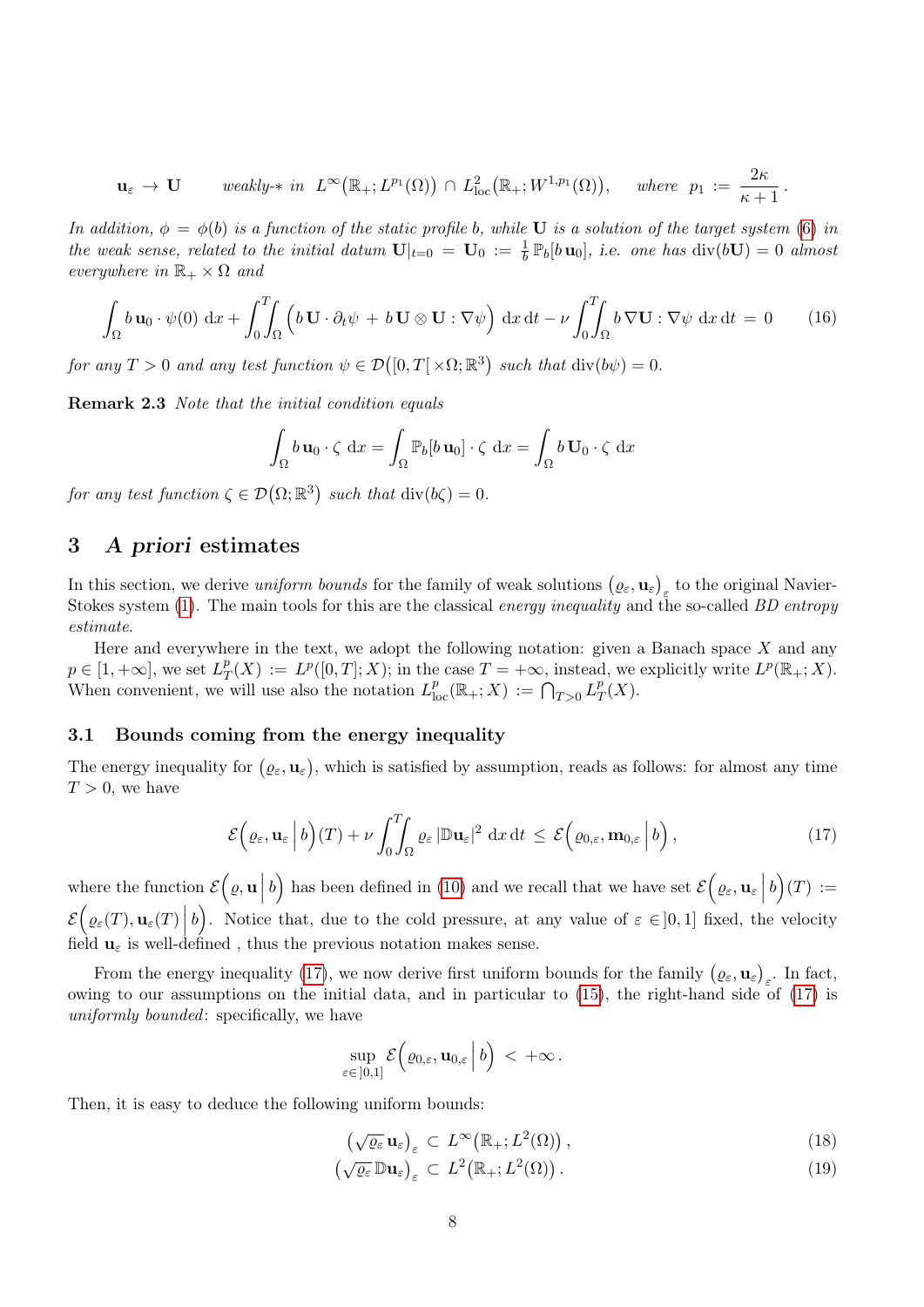Let us now focus on the density functions. To begin with, following the approach of [\[15\]](#page-36-6), it is convenient to decompose any function h into its essential and residual parts. Thus, for almost every time  $t > 0$  and all  $\varepsilon \in ]0,1]$ , we introduce the sets

$$
\Omega_{\rm ess}^{\varepsilon}(t) := \left\{ x \in \Omega \middle| \quad \frac{b_*}{2} \le \varrho_{\varepsilon}(t,x) \le 2b^* \right\}, \qquad \Omega_{\rm res}^{\varepsilon}(t) := \Omega \setminus \Omega_{\rm ess}^{\varepsilon}(t),
$$

where the constants  $b_*$  and  $b^*$  have been defined in [\(5\)](#page-2-1) Then, given a function h, we can write

$$
h = [h]_{\text{ess}} + [h]_{\text{res}} , \qquad \text{where} \qquad [h]_{\text{ess}} := h 1_{\Omega_{\text{ess}}^{\varepsilon}(t)} .
$$

Here above,  $1_A$  denotes the characteristic function of a set  $A \subset \Omega$ .

For later use, it is convenient to divide the residual set  $\Omega_{\text{res}}^{\varepsilon}(t)$  further: we define

$$
\Omega_{\text{res},B}^{\varepsilon}(t) := \left\{ x \in \Omega_{\text{res}}^{\varepsilon}(t) \middle| 0 \leq \varrho_{\varepsilon}(t,x) < \frac{b_*}{2} \right\}, \qquad \Omega_{\text{res},UB}^{\varepsilon}(t) := \left\{ x \in \Omega_{\text{res}}^{\varepsilon}(t) \middle| \varrho_{\varepsilon}(t,x) > 2b^* \right\}
$$

as the regions where  $\varrho_{\varepsilon}$ , respectively, stays bounded and may become unbounded.

After this preparation, let us come back to [\(17\)](#page-7-1) and derive uniform bounds for the family  $(\varrho_{\varepsilon})_{\varepsilon}$ . In the essential set, we can perform Taylor's expansion of the function  $H$ ; we thus get

$$
\left[H(\varrho) - H(b) - H'(b)(\varrho - b)\right]_{\rm ess} \geq c \left|\varrho_{\varepsilon} - b\right|^2 \mathbb{1}_{\Omega_{\rm ess}^{\varepsilon}(t)},
$$

which implies that

<span id="page-8-0"></span>
$$
\sup_{t \in \mathbb{R}_+} \left\| \frac{1}{\varepsilon} \left[ \varrho_\varepsilon - b \right]_{\text{ess}} \right\|_{L^2(\Omega)} \le C. \tag{20}
$$

On the other hand, using the convexity of the function H, the fact that  $|[\varrho_{\varepsilon} - b]_{\text{res}}| \ge b_*/2$  and equation [\(9\)](#page-5-0), we discover (see e.g. [\[16\]](#page-36-19) for details) the following bounds on the residual set:

$$
\sup_{t \in \mathbb{R}_+} \left\| \left[ \varrho_{\varepsilon} \right]_{\text{res}} \right\|_{L^{\gamma}(\Omega)}^{\gamma} + \sup_{t \in \mathbb{R}_+} \left\| \left[ \varrho_{\varepsilon}^{-1} \right]_{\text{res}} \right\|_{L^{\kappa}(\Omega)}^{\kappa} + \sup_{t \in \mathbb{R}_+} \left\| \left[ 1 \right]_{\text{res}} \right\|_{L^1(\Omega)} \leq C \, \varepsilon^2. \tag{21}
$$

The previous estimate immediately implies that

<span id="page-8-3"></span><span id="page-8-1"></span>
$$
\sup_{t \in \mathbb{R}_+} \mathcal{L}\big(\Omega_{\text{res}}^\varepsilon(t)\big) \le C \,\varepsilon^2 \,,\tag{22}
$$

where we have denoted by  $\mathcal{L}(A)$  the Lebesgue measure of a set  $A \subset \Omega$ .

At this point, let us define the quantity

$$
\phi_{\varepsilon} = \frac{1}{\varepsilon} \left( \varrho_{\varepsilon} - b \right).
$$

From the uniform bound [\(20\)](#page-8-0), we may deduce that

<span id="page-8-2"></span>
$$
\left\| \left[ \phi_{\varepsilon} \right]_{\varepsilon \text{ss}} \right\|_{L^{\infty}(\mathbb{R}_+; L^2)} \leq C. \tag{23}
$$

On the other hand, using [\(21\)](#page-8-1) we can compute that for any  $p \leq \gamma$ , we have

$$
\int_{\Omega} \left| \left[ \phi_{\varepsilon} \right]_{\text{res}} \right|^p dx \leq \frac{C}{\varepsilon^p} \left( \int_{\Omega} \left| \left[ \varrho_{\varepsilon} \right]_{\text{res}} \right|^p dx + \int_{\Omega} [1]_{\text{res}} dx \right) \leq C \varepsilon^{2-p}.
$$

Thus, we finally infer that

<span id="page-8-4"></span>
$$
\forall 1 \le p \le \gamma, \qquad \left\| \left[ \phi_{\varepsilon} \right]_{\text{res}} \right\|_{L^{\infty}(\mathbb{R}_+; L^p)} \le C \, \varepsilon^{(2-p)/p} \,. \tag{24}
$$

Of course, this estimate will be useful only in the case when p satisfies the additional restriction  $p \leq 2$ .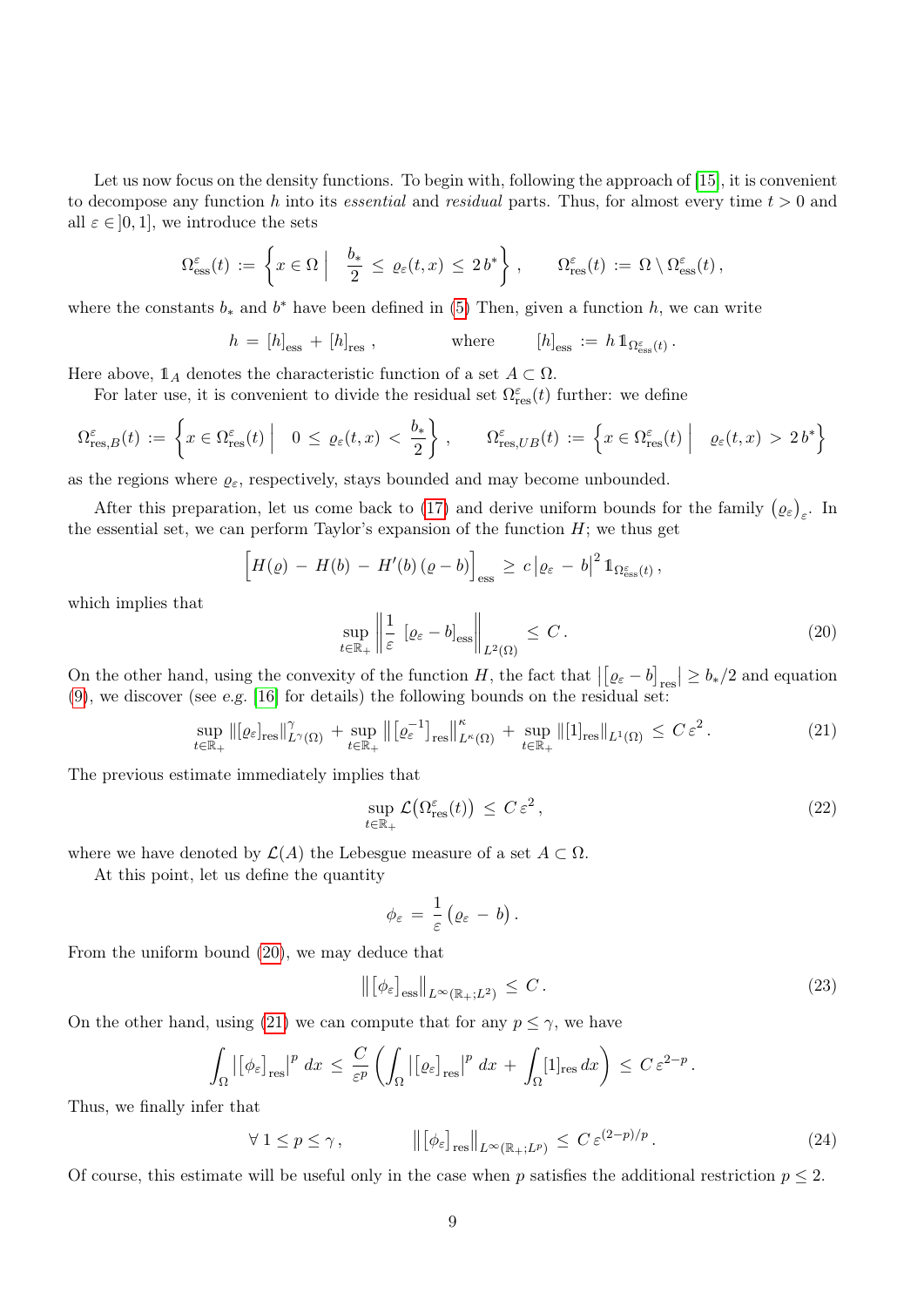#### <span id="page-9-2"></span>3.2 The Bresch-Desjardins estimate

As it is apparent from the bounds of the previous subsection, the difficulty with system [\(1\)](#page-1-0) is that we lose any control on the velocity fields  $u_{\varepsilon}$  and their gradient  $\nabla u_{\varepsilon}$  close to vacuum, specifically in the region  $\Omega_{\text{res},B}^{\varepsilon}$ . The cold pressure term  $p_c$  is of great help in order to bypass that difficulty.

However, the cold pressure term alone is not strong enough to give us all the pieces of information we need to pass to the limit. On the other hand, system [\(1\)](#page-1-0) possesses a nice underlying structure, as evidenced for the first time by Bresch and Desjardins (see e.g. [\[4\]](#page-35-2), [\[3\]](#page-35-1)). By taking advantage of that structure, it is possible to derive, via the so-called *BD entropy estimates*, some uniform estimates on the gradient of the density functions  $\rho_{\varepsilon}$ . This is the goal of the next lemma.

A bound coming from BD entropy estimates has been required in the definition of weak solutions, see point (4) in Definition [2.1.](#page-5-2) Here we show that such a bound holds *uniformly* with respect to the small parameter  $\varepsilon \in ]0,1]$ . Note that the result in Lemma [3.1](#page-9-0) is stated for smooth solutions to the Navier-Stokes system [\(1\)](#page-1-0). This is solely to justify the manipulations required to derive the inequality. Once the inequality is proven for the smooth solutions, it is possible to deduce that it is inherited also by the finite energy weak solutions considered in this paper (see [\[30\]](#page-37-1) and [\[25\]](#page-36-16) for details).

In the next statement, we resort to the notation introduced in [\(11\)](#page-5-4), and we recall that we denote by  $\mathbb{A}\mathbf{u} = (\nabla \mathbf{u} - \nabla^t \mathbf{u})/2$  the skew-symmetric part of the Jacobian matrix of the vector field **u**.

<span id="page-9-0"></span>**Lemma 3.1** Let  $(\varrho_{\varepsilon}, \mathbf{u}_{\varepsilon})$  be the smooth solution to [\(1\)](#page-1-0)-[\(3\)](#page-1-1). Then we have the inequality

<span id="page-9-1"></span>
$$
\sup_{t\in[0,T[}\left(\mathcal{F}\Big(\varrho_{\varepsilon},\mathbf{u}_{\varepsilon}\Big|b\Big)(t)+\frac{1}{\varepsilon^{2}}\int_{\Omega}\left(H(\varrho_{\varepsilon})-H(b)-H'(b)(\varrho_{\varepsilon}-b)\right)\,\mathrm{d}x\right) +\frac{\nu}{\varepsilon^{2}}\int_{0}^{T}\!\!\!\int_{\Omega}b^{2}\frac{p'(\varrho_{\varepsilon})}{\varrho_{\varepsilon}}\left|\nabla\left(\frac{\varrho_{\varepsilon}}{b}\right)\right|^{2}\,\mathrm{d}x\,\mathrm{d}t+\nu\int_{0}^{T}\!\!\!\int_{\Omega}\varrho_{\varepsilon}\left|\mathbb{A}\mathbf{u}_{\varepsilon}\right|^{2}\,\mathrm{d}x\,\mathrm{d}t\,\leq C,
$$
\n(25)

where the constant  $C > 0$  depends only on the initial data and on T. In particular, the previous bound is uniform with respect to  $\varepsilon \in [0,1]$ .

Proof. The proof of this estimate follows closely [\[5\]](#page-36-2), with the only modifications associated with more general forms of the pressure and of the force. We proceed in several steps, assuming that  $\rho_{\varepsilon}, \mathbf{u}_{\varepsilon}$  are smooth enough to justify all the computations. For notational simplicity, in what follows we write  $(\varrho, \mathbf{u})$ instead of  $(\varrho_{\varepsilon}, \mathbf{u}_{\varepsilon}).$ 

*Step 1.* From Lemma 5.1 in [\[5\]](#page-36-2) it follows that for sufficiently smooth solutions of the continuity equation in [\(1\)](#page-1-0), the following equality holds true

$$
\frac{1}{2} \frac{d}{dt} \int_{\Omega} \varrho \left| \nabla \ln \frac{\varrho}{b} \right|^{2} dx + \int_{\Omega} \varrho \nabla \mathbf{u} \cdot \nabla \ln \frac{\varrho}{b} \nabla \ln \frac{\varrho}{b} dx \n+ \int_{\Omega} \varrho \nabla \mathbf{u} \cdot \nabla \ln b \nabla \ln \frac{\varrho}{b} dx + \int_{\Omega} \varrho \mathbf{u} \cdot \nabla \nabla \ln b \nabla \ln \frac{\varrho}{b} dx + \int_{\Omega} \varrho \nabla \operatorname{div} \mathbf{u} \nabla \ln \frac{\varrho}{b} dx = 0.
$$

Step 2. In this step, one multiplies the momentum equation by  $\nu \nabla \ln \frac{\rho}{b}$ , we get

$$
\nu \int_{\Omega} \varrho \left( \partial_t \mathbf{u} + \mathbf{u} \cdot \nabla \mathbf{u} \right) \cdot \nabla \ln \frac{\varrho}{b} \, dx + \nu^2 \int_{\Omega} \varrho \mathbb{D} \mathbf{u} : \nabla^2 \ln \frac{\varrho}{b} \, dx + \frac{\nu}{\varepsilon^2} \int_{\Omega} \left( \nabla p(\varrho) - \varrho \nabla G \right) \cdot \nabla \ln \frac{\varrho}{b} \, dx = 0.
$$

Let us now rewrite each term from the above expression. First, note that the transport term gives

$$
\nu \int_{\Omega} \varrho \left( \partial_t \mathbf{u} + \mathbf{u} \cdot \nabla \mathbf{u} \right) \cdot \nabla \ln \frac{\varrho}{b} \, dx = \nu \frac{d}{dt} \int_{\Omega} b \mathbf{u} \cdot \nabla \frac{\varrho}{b} \, dx - \nu \int_{\Omega} \varrho \nabla \mathbf{u} : \nabla^t \mathbf{u} \, dx + \nu \int_{\Omega} \varrho \mathbf{u} \cdot \nabla (\nabla \ln b) \mathbf{u} \, dx.
$$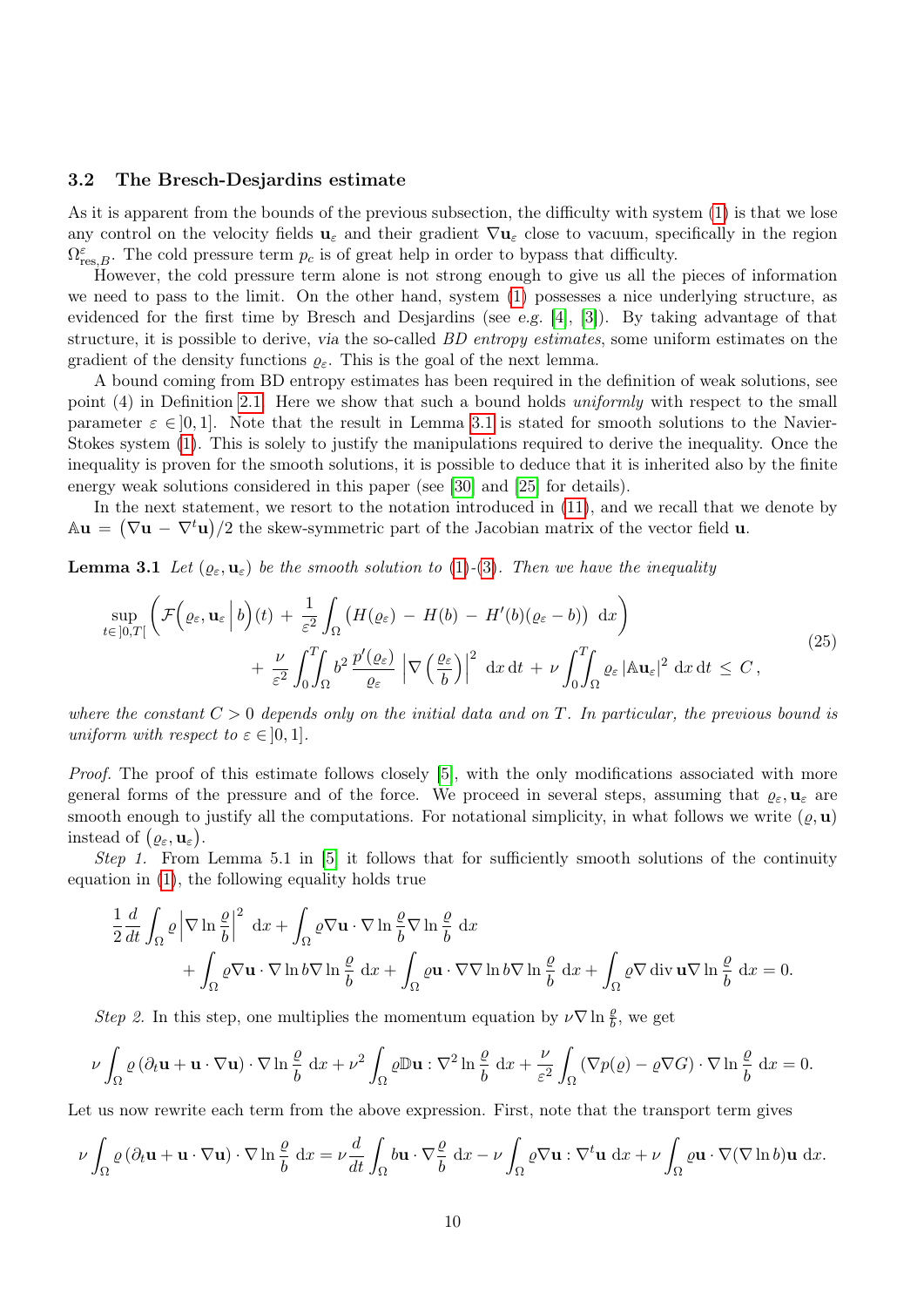For the diffusion term, after noticing that  $\nabla^2$  is always symmetric, we have

$$
\nu^2 \int_{\Omega} \varrho \mathbb{D} \mathbf{u} : \nabla^2 \ln \frac{\varrho}{b} dx = \nu^2 \int_{\Omega} \varrho \nabla \mathbf{u} : \nabla^2 \ln \frac{\varrho}{b} dx
$$
  
\n
$$
= \nu^2 \int_{\Omega} b \nabla \mathbf{u} : \nabla^2 \frac{\varrho}{b} dx - \nu^2 \int_{\Omega} \varrho \nabla \mathbf{u} \cdot \nabla \ln \frac{\varrho}{b} \nabla \ln \frac{\varrho}{b} dx
$$
  
\n
$$
= -\nu^2 \int_{\Omega} \varrho \nabla \mathbf{u} \cdot \nabla \ln b \nabla \ln \frac{\varrho}{b} dx - \nu^2 \int_{\Omega} \varrho \nabla \operatorname{div} \mathbf{u} \nabla \ln \frac{\varrho}{b} dx
$$
  
\n
$$
- \nu^2 \int_{\Omega} \varrho \nabla \mathbf{u} \cdot \nabla \ln \frac{\varrho}{b} \nabla \ln \frac{\varrho}{b} dx.
$$

Finally, for the pressure and force term, using [\(4\)](#page-2-0), we obtain

$$
\nu \int_{\Omega} \frac{\nabla p(\varrho) - \varrho \nabla G}{\varepsilon^2} \cdot \nabla \ln \frac{\varrho}{b} dx = \frac{\nu}{\varepsilon^2} \int_{\Omega} b^2 \frac{p'(\varrho)}{\varrho} \left| \nabla \frac{\varrho}{b} \right|^2 dx + \frac{\nu}{\varepsilon^2} \int_{\Omega} \left( p'(\varrho) - p'(b) \right) \nabla b \cdot \nabla \frac{\varrho}{b} dx.
$$

Step 3. Now, we sum up the equalities from the previous steps along with the energy estimate. In our case, after setting  $H(\varrho; b) := H(\varrho) - H'(b)(\varrho - b) - H(b)$ , the statement of Lemma 5.2 from [\[5\]](#page-36-2) gives

$$
\frac{d}{dt} \int_{\Omega} \left( \mathcal{F}(\varrho, \mathbf{u} | b) + \frac{1}{\varepsilon^{2}} H(\varrho, b) \right) dx + \frac{\nu}{\varepsilon^{2}} \int_{\Omega} b^{2} \frac{p'(\varrho)}{\varrho} \left| \nabla \left( \frac{\varrho}{b} \right) \right|^{2} dx + \nu \int_{\Omega} \varrho |\mathbb{D}\mathbf{u}|^{2} dx
$$
\n
$$
= \nu \int_{\Omega} \varrho \nabla \mathbf{u} : \nabla^{t} \mathbf{u} dx - \nu \int_{\Omega} \varrho \mathbf{u} \cdot (\nabla \nabla \ln b) \mathbf{u} dx - \nu^{2} \int_{\Omega} \varrho \mathbf{u} \nabla \nabla \ln b \nabla \ln \frac{\varrho}{b} dx \tag{26}
$$
\n
$$
- \frac{\nu}{\varepsilon^{2}} \int_{\Omega} \left( p'(\varrho) - p'(b) \right) \nabla b \cdot \nabla \frac{\varrho}{b} dx.
$$

Now notice that

$$
\nu \int_{\Omega} \varrho |\mathbb{D} \mathbf{u}|^2 dx - \nu \int_{\Omega} \varrho \nabla \mathbf{u} : \nabla^t \mathbf{u} dx = \nu \int_{\Omega} \varrho |\mathbb{A} \mathbf{u}|^2 dx,
$$

and so, we finally get

<span id="page-10-0"></span>
$$
\frac{d}{dt} \int_{\Omega} \left( \mathcal{F}(\varrho, \mathbf{u} | b) + \frac{1}{\varepsilon^2} H(\varrho, b) \right) dx + \frac{\nu}{\varepsilon^2} \int_{\Omega} b^2 \frac{p'(\varrho)}{\varrho} \left| \nabla \left( \frac{\varrho}{b} \right) \right|^2 dx + \nu \int_{\Omega} \varrho |\mathbb{A} \mathbf{u}|^2 dx
$$
\n
$$
= -\nu \int_{\Omega} \varrho \mathbf{u} \cdot (\nabla \nabla \ln b) \mathbf{u} dx - \nu^2 \int_{\Omega} \varrho \mathbf{u} \nabla \nabla \ln b \nabla \ln \frac{\varrho}{b} dx - \frac{\nu}{\varepsilon^2} \int_{\Omega} \left( p'(\varrho) - p'(b) \right) \nabla b \cdot \nabla \frac{\varrho}{b} dx \qquad (27)
$$
\n
$$
= \sum_{i=1}^3 J_i.
$$

Step 4. We have to control the terms  $J_1, J_2, J_3$  appearing in the right-hand side of [\(27\)](#page-10-0). To begin with, we can easily estimate

$$
\int_0^T J_1 \, \mathrm{d}t = -\nu \int_0^T \int_{\Omega} \varrho \mathbf{u} \cdot (\nabla \nabla \ln b) \mathbf{u} \, \mathrm{d}x \, \mathrm{d}t \leq \|\nabla^2 \ln b\|_{L^\infty_T(L^\infty)} \int_0^T \int_{\Omega} \varrho |\mathbf{u}|^2 \, \mathrm{d}x \, \mathrm{d}t \leq C \, .
$$

For  $J_2$ , instead, we get

$$
\int_0^T J_2 \, dt = -\nu^2 \int_0^T \int_{\Omega} \varrho \mathbf{u} \nabla \nabla \ln b \nabla \ln \frac{h}{b} \, dx \, dt \leq \nu^2 \|\nabla^2 \ln b\|_{L^\infty_T(L^\infty)} \int_0^T \mathcal{F}(\varrho, \mathbf{u} \mid b) \, dt,
$$

hence  $J_2$  can be controlled by means of a Grönwall argument.

Finally, we have to deal with  $J_3$ . This estimate is a bit more involved than the previous ones, as this term depends on the pressure. We have to distinguish some different cases.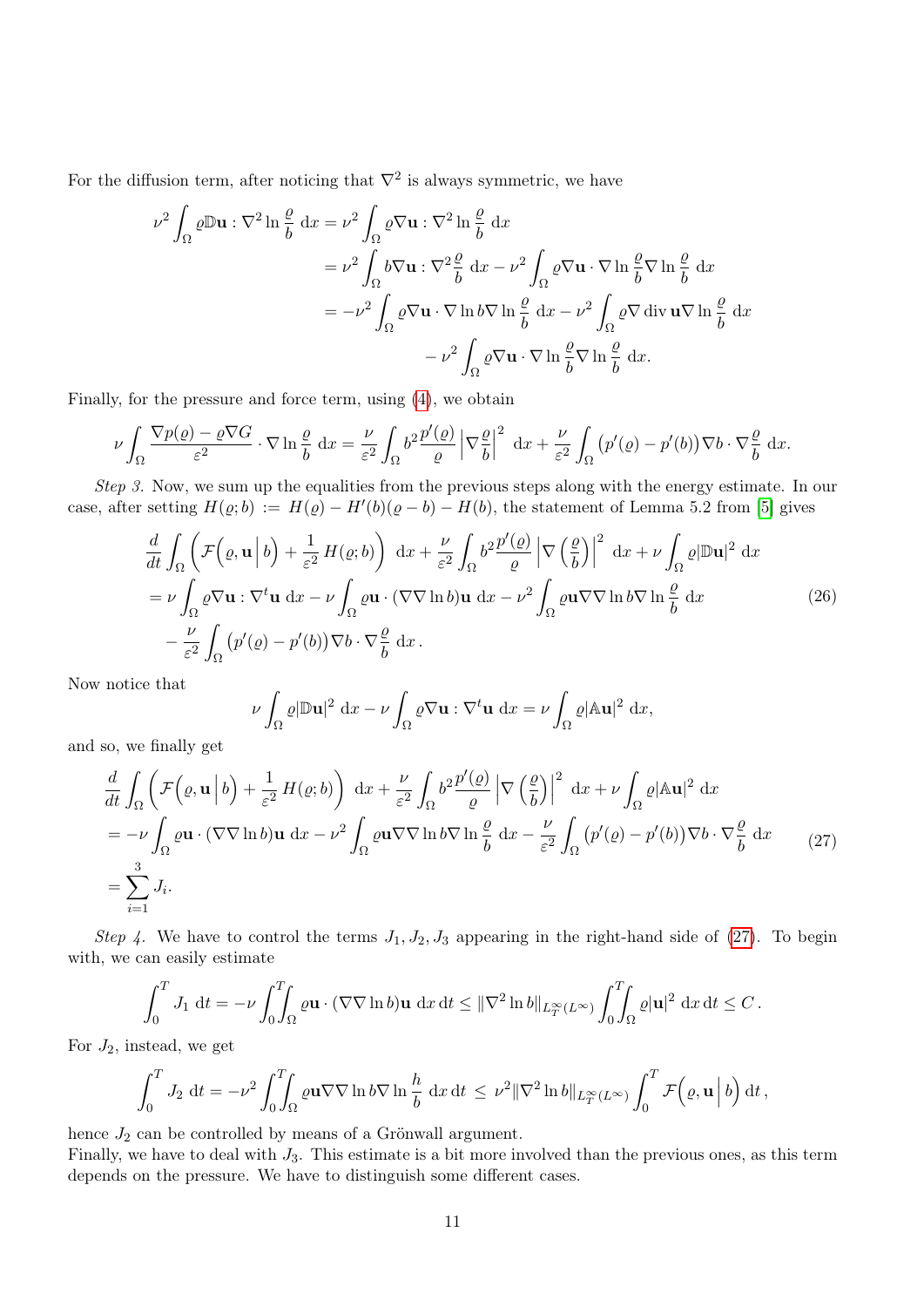Case 1: integral over  $\Omega_{\text{ess}}^{\varepsilon}$ . We start by bounding the part of  $J_3$  which is restricted to the essential set. For this, we use the Taylor expansion  $p'(p) = p'(b) + p''(z)(p - b)$ , for some z between  $p$  and b, and the fact that  $\varrho$  is bounded in  $\Omega_{\text{ess}}$  to write

$$
\left| \frac{\nu}{\varepsilon^2} \int_{\Omega_{\text{ess}}^{\varepsilon}} \left( p'(\varrho) - p'(b) \right) \nabla b \cdot \nabla \frac{\varrho}{b} \, dx \right| \lesssim \frac{\nu}{\varepsilon^2} \int_{\Omega_{\text{ess}}^{\varepsilon}} |\varrho - b| \, |\nabla b| \left| \sqrt{\frac{p'(\varrho)}{\varrho}} \, b \, \nabla \left( \frac{\varrho}{b} \right) \right| \, dx
$$
  

$$
\lesssim C_{\delta} \, \left\| \left[ \phi \right]_{\text{ess}} \right\|_{L^2}^2 + \delta \, \frac{\nu}{\varepsilon^2} \int_{\Omega} b^2 \, \frac{p'(\varrho)}{\varrho} \left| \nabla \left( \frac{\varrho}{b} \right) \right|^2 \, dx \, ,
$$

where we have also applied the Young inequality in the last step. Here,  $\delta > 0$  can be taken arbitrarily small, to the price of increasing the value of  $C_{\delta}$ . Thus, taking  $\delta$  small enough, after integration in time, we can absorbe the last term of the previous estimate in the left-hand side of [\(27\)](#page-10-0), while the other term is bounded by a uniform constant  $C$  times  $T$ , in view of  $(23)$ .

Case 2: integral over  $\Omega_{\text{res}}^{\varepsilon}$ . In the residual set, it is convenient to split  $J_3$  into two pieces, as follows:

$$
\frac{\nu}{\varepsilon^2} \int_{\Omega_{\text{res}}^{\varepsilon}} \left( p'(q) - p'(b) \right) \nabla b \cdot \nabla \frac{\varrho}{b} dx = \frac{\nu}{\varepsilon^2} \int_{\Omega_{\text{res}}^{\varepsilon}} p'(q) \nabla b \cdot \nabla \frac{\varrho}{b} dx - \frac{\nu}{\varepsilon^2} \int_{\Omega_{\text{res}}^{\varepsilon}} p'(b) \nabla b \cdot \nabla \frac{\varrho}{b} dx \tag{28}
$$

The bound of the first term in the last equality is easy. We start by writing

<span id="page-11-0"></span>
$$
\frac{\nu}{\varepsilon^2} \int_{\Omega_{\text{res}}^{\varepsilon}} p'(\varrho) \nabla b \cdot \nabla \frac{\varrho}{b} dx = \frac{\nu}{\varepsilon^2} \int_{\Omega_{\text{res}}^{\varepsilon}} \sqrt{p'(\varrho) \varrho} \nabla \ln b \cdot \left( \sqrt{\frac{p'(\varrho)}{\varrho}} b \nabla \frac{\varrho}{b} \right) dx.
$$

Then, we observe that

$$
p'(\varrho) \varrho = \varrho^{\gamma} + \varrho^{-\kappa}
$$
  $\Longrightarrow$   $\left[\sqrt{p'(\varrho) \varrho}\right]_{\text{res}} \in L^{\infty}(\mathbb{R}_{+}; L^{2})$ 

uniformly in  $\varepsilon > 0$ , owing to [\(21\)](#page-8-1). Indeed, one has  $\parallel$  $\left[\sqrt{p'(\varrho)\varrho}\right]$ res  $\Big\|_{L^2} \leq {\|\varrho\|_{L^{\gamma}}^{\gamma/2}} + {\|\varrho^{-1}\|}$  $\frac{\kappa/2}{L^{\kappa}}$ . Thus, using [\(21\)](#page-8-1) quantitatively and arguing as in Case 1, we deduce that

$$
\left| \frac{\nu}{\varepsilon^2} \int_{\Omega_{\text{res}}^{\varepsilon}} \sqrt{p'(\varrho) \varrho} \nabla \ln b \cdot \left( \sqrt{\frac{p'(\varrho)}{\varrho}} b \nabla \frac{\varrho}{b} \right) dx \right| \lesssim \frac{C_{\delta}}{\varepsilon^2} \left\| \left[ \sqrt{p'(\varrho) \varrho} \right]_{\text{res}} \right\|_{L^2}^2 + \delta \frac{\nu}{\varepsilon^2} \int_{\Omega} b^2 \frac{p'(\varrho)}{\varrho} \left| \nabla \left( \frac{\varrho}{b} \right) \right|^2 dx
$$
  

$$
\lesssim C_{\delta} + \delta \frac{\nu}{\varepsilon^2} \int_{\Omega} b^2 \frac{p'(\varrho)}{\varrho} \left| \nabla \left( \frac{\varrho}{b} \right) \right|^2 dx.
$$

Once again, after integration in time, the last term on the right can be absorbed in the left-hand side of [\(27\)](#page-10-0), for  $\delta > 0$  small enough.

It remains to deal with the last term appearing in [\(28\)](#page-11-0). We start by writing

$$
\frac{\nu}{\varepsilon^2} \int_{\Omega_{\text{res}}^{\varepsilon}} p'(b) \nabla b \cdot \nabla \frac{\varrho}{b} dx = \frac{\nu}{\varepsilon^2} \int_{\Omega_{\text{res}}^{\varepsilon}} \sqrt{\frac{\varrho}{p'(\varrho)}} \frac{p'(b)}{b} \nabla b \cdot \left( \sqrt{\frac{p'(\varrho)}{\varrho}} b \nabla \frac{\varrho}{b} \right) dx.
$$

First note that

$$
\frac{\varrho}{p'(q)} = \frac{\varrho}{p'_E(\varrho) + p'_c(\varrho)} = \frac{\varrho^{\kappa+2}}{\varrho^{\gamma+\kappa} + 1}.
$$

Thus, on the one hand we get

$$
\left|\frac{\nu}{\varepsilon^2} \int_{\Omega_{\mathrm{res},B}^\varepsilon} \sqrt{\frac{\varrho}{p'(\varrho)}} \frac{p'(b)}{b} \nabla b \cdot \left( \sqrt{\frac{p'(\varrho)}{\varrho}} \, b \, \nabla \frac{\varrho}{b} \right) \mathrm{d}x \right| \lesssim \frac{\nu}{\varepsilon^2} \left( \mathcal{L}(\Omega_{\mathrm{res}}^\varepsilon) \right)^{1/2} \left\| \sqrt{\frac{p'(\varrho)}{\varrho}} \, b \, \nabla \frac{\varrho}{b} \right\|_{L^2}.
$$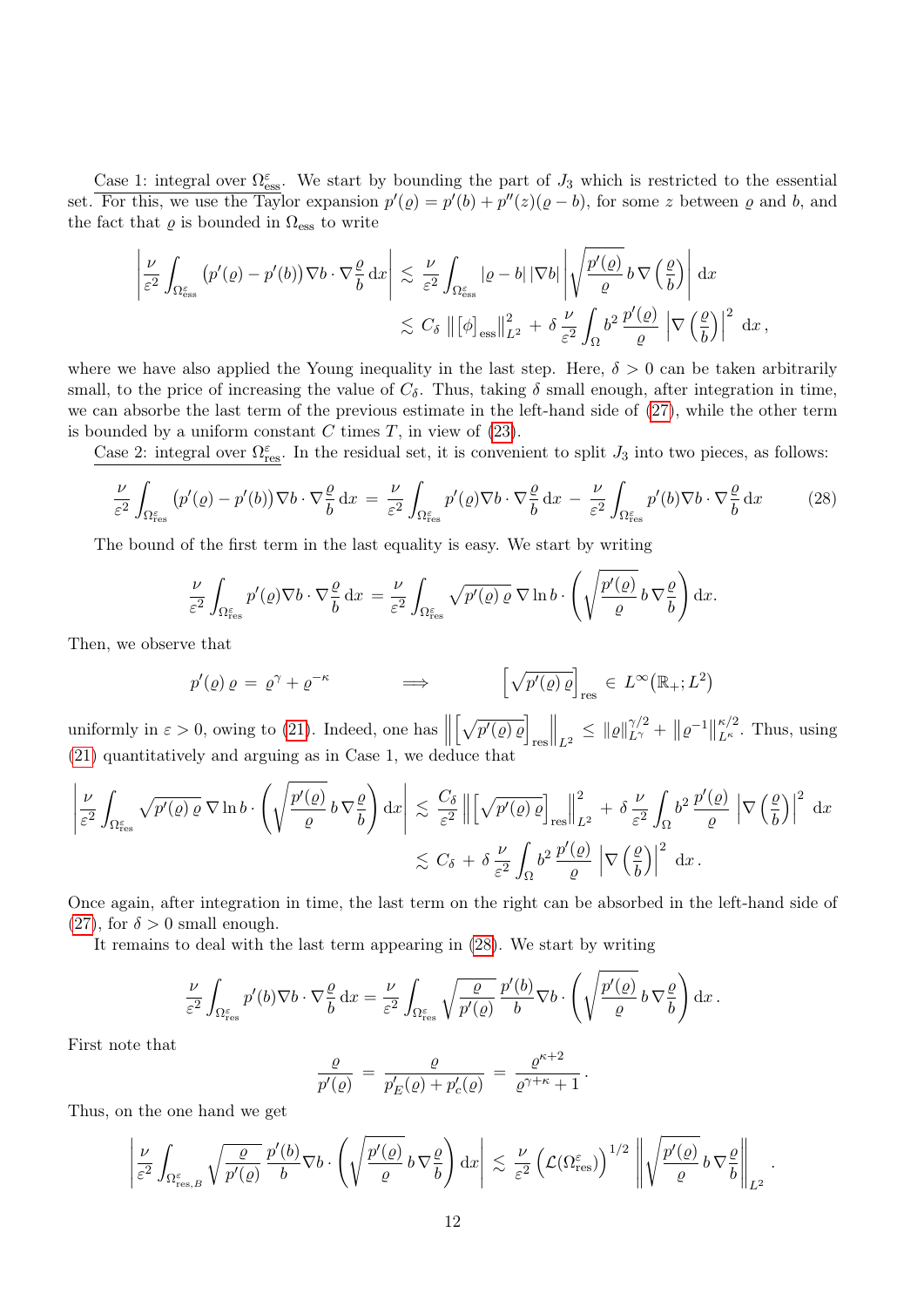On the other hand, we also have

$$
1\!\!1_{\Omega^{\varepsilon}_{{\rm res},UB}} \sqrt{\frac{\varrho}{p'(\varrho)}} \,\lesssim\, 1\!\!1_{\Omega^{\varepsilon}_{{\rm res},UB}} \,\varrho^{(2-\gamma)/2}_{\varepsilon}\,.
$$

Now, in view of [\(21\)](#page-8-1), for  $2 - \gamma \geq 0$  we have that

$$
[\varrho]_{\text{res}}^{(2-\gamma)/2} \in L^{\infty}(\mathbb{R}_{+}; L^{q}), \quad q := \frac{2\gamma}{2-\gamma} > 2, \quad \text{with} \quad \left\| [\varrho]_{\text{res}}^{(2-\gamma)/2} \right\|_{L^{q}} = \| [\varrho]_{\text{res}} \|_{L^{\gamma}}^{\gamma/q} \lesssim \varepsilon^{2/q}.
$$

If, on the other hand  $2 - \gamma < 0$ , then we have

$$
[\varrho]_{\text{res}}^{(2-\gamma)/2} \in L^{\infty}(\mathbb{R}_{+}; L^{q}), \quad q := \frac{2\kappa}{\gamma - 2}, \quad \text{with} \quad \left\| [\varrho]_{\text{res}}^{(2-\gamma)/2} \right\|_{L^{q}} = \left\| [\varrho^{-1}]_{\text{res}} \right\|_{L^{\kappa}}^{\kappa/q} \lesssim \varepsilon^{2/q}.
$$

In the latter case, in order to have  $q \geq 2$ , we need the condition

$$
\kappa\,\geq\,\gamma\,-\,2\,.
$$

In any case, and under the assumption that the previous requirement is satisfied in the case  $\gamma > 2$ , we can thus bound

$$
\left|\frac{\nu}{\varepsilon^2}\int_{\Omega_{\mathrm{res},UB}^\varepsilon}\sqrt{\frac{\varrho}{p'(\varrho)}}\frac{p'(b)}{b}\nabla b\cdot\left(\sqrt{\frac{p'(\varrho)}{\varrho}}\,b\,\nabla\frac{\varrho}{b}\right)\mathrm{d} x\right|\,\lesssim\, \frac{1}{\varepsilon^2}\,\left\|[{\varrho}]^{(2-\gamma)/2}_{\mathrm{res}}\right\|_{L^q}\,\left\|\sqrt{\frac{p'(\varrho)}{\varrho}}\,b\,\nabla\frac{\varrho}{b}\right\|_{L^2}\,\left(\mathcal{L}(\Omega^\varepsilon_{\mathrm{res}})\right)^{1/m},
$$

where  $1/q + 1/m = 1/2$ . In the end, using [\(21\)](#page-8-1), [\(22\)](#page-8-3) and the definition of m, after an application of Young's inequality we arrive at

$$
\left|\frac{\nu}{\varepsilon^2}\int_{\Omega_{\text{res}}^{\varepsilon}}\sqrt{\frac{\varrho}{p'(\varrho)}}\frac{p'(b)}{b}\nabla b\cdot\left(\sqrt{\frac{p'(\varrho)}{\varrho}}\,b\,\nabla\frac{\varrho}{b}\right)\mathrm{d} x\right|\,\lesssim\,C_{\delta}\,+\,\delta\,\frac{\nu}{\varepsilon^2}\left\|\sqrt{\frac{p'(\varrho)}{\varrho}}\,b\,\nabla\frac{\varrho}{b}\right\|_{L^2}^2\,.
$$

Finally, putting all those inequalities together, we see that

$$
\int_0^T |J_3| \, \mathrm{d}t \, \lesssim \, C_\delta \, + \, 3 \, \delta \, \frac{\nu}{\varepsilon^2} \int_0^T \int_\Omega b^2 \, \frac{p'(\varrho)}{\varrho} \, \left| \nabla \left( \frac{\varrho}{b} \right) \right|^2 \, \mathrm{d}x \, \mathrm{d}t \, .
$$

Hence, for  $\delta > 0$  small enough, we can absorbe the last term of the previous inequality into the left-hand side of [\(27\)](#page-10-0). The proof of the lemma is thus completed.  $\Box$ 

Before moving on, let us observe that the constant in Lemma [3.1](#page-9-0) depends on time. Therefore, all the bounds which we are going to derive from the BD entropy estimate will be only local in time, on any arbitrarily large but compact interval  $[0, T]$ . This contrasts with the bounds coming from the classical energy inequality, which instead are global in time.

#### <span id="page-12-0"></span>3.3 Consequences of the BD entropy estimate

Lemma [3.1](#page-9-0) provides us with at least three additional pieces of information with respect to the classical energy inequality [\(17\)](#page-7-1). Those additional bounds will be fundamental in order to prove convergence in our setting.

<span id="page-12-1"></span>First of all, estimate [\(25\)](#page-9-1) can be used to improve [\(19\)](#page-7-2): indeed, as  $\nabla \mathbf{u} = \mathbb{D} \mathbf{u} + A \mathbf{u}$ , we have

$$
\left(\sqrt{\varrho_{\varepsilon}}\,\nabla\mathbf{u}_{\varepsilon}\right)_{\varepsilon}\,\subset\,L_{\mathrm{loc}}^{2}\big(\mathbb{R}_{+};L^{2}(\Omega)\big)\,.
$$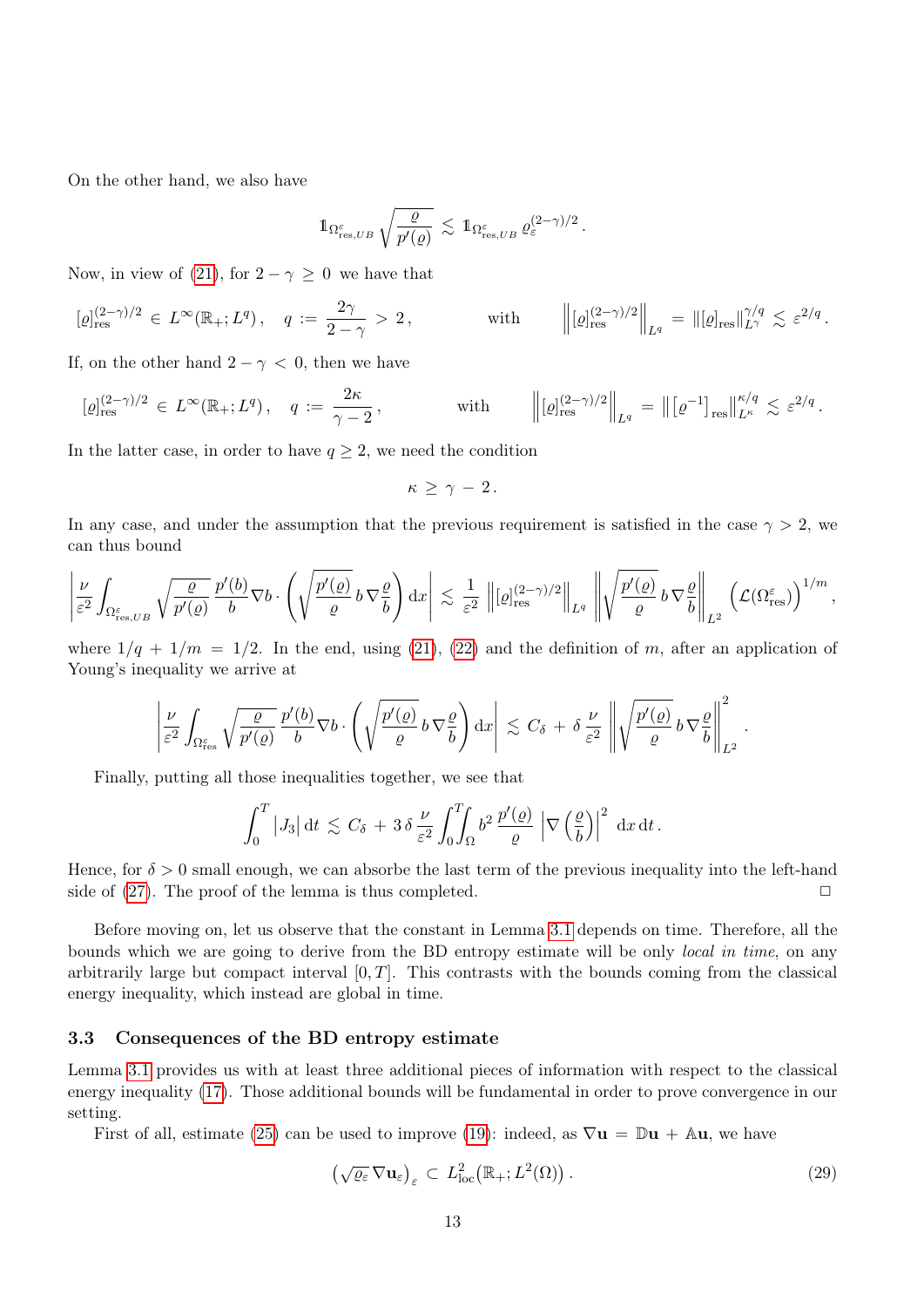Next, combining [\(25\)](#page-9-1) with [\(17\)](#page-7-1), we gather that

<span id="page-13-0"></span>
$$
\sqrt{\varrho_{\varepsilon}}\,\nabla\ln\left(\frac{\varrho_{\varepsilon}}{b}\right) \,=\, \frac{b}{\sqrt{\varrho_{\varepsilon}}}\,\nabla\left(\frac{\varrho_{\varepsilon}}{b}\right) \,\in\, L^{\infty}_{\text{loc}}\big(\mathbb{R}_{+};L^{2}(\Omega)\big)\,,\tag{30}
$$

with uniform inclusion (of course, uniform with respect to  $\varepsilon \in ]0,1]$ ). At this point, an easy computation shows that

$$
\frac{b}{\sqrt{\varrho_{\varepsilon}}}\nabla\left(\frac{\varrho_{\varepsilon}}{b}\right) = 2\nabla\sqrt{\varrho_{\varepsilon}} - \sqrt{\varrho_{\varepsilon}}\nabla\ln b = 2\nabla\sqrt{\varrho_{\varepsilon}} - \left(\sqrt{[\varrho_{\varepsilon}]}_{\text{ess}} + \sqrt{[\varrho_{\varepsilon}]}_{\text{res}}\right)\nabla\ln b.
$$

Observe that  $([\varrho_{\varepsilon}]_{\text{ess}})_{\varepsilon}$  is uniformly bounded in  $L^{\infty}(\mathbb{R}_+ \times \Omega)$ , whereas  $(\sqrt{[\varrho_{\varepsilon}]_{\text{res}}})_{\varepsilon}$  is uniformly bounded in  $L^{\infty}(\mathbb{R}_+; L^{2\gamma}) \hookrightarrow L^{\infty}(\mathbb{R}_+; L^2)$ , in view of [\(21\)](#page-8-1). Putting this information together with [\(30\)](#page-13-0), by Sobolev embeddings we finally deduce that

<span id="page-13-4"></span>
$$
(\nabla \sqrt{\varrho_{\varepsilon}})_{\varepsilon} \subset L^{\infty}_{\text{loc}}(\mathbb{R}_{+}; L^{2}(\Omega)) \qquad \Longrightarrow \qquad \left(\varrho_{\varepsilon}\right)_{\varepsilon} \subset L^{\infty}_{\text{loc}}(\mathbb{R}_{+}; L^{3}(\Omega)). \tag{31}
$$

The previous property provides higher integrability for  $\varrho_{\varepsilon}$ , globally (i.e. in the whole  $\Omega$ , without having to distinguish between essential and residual parts) and uniformly with respect to  $\varepsilon \in [0,1]$ .

Next, we consider the quantity

<span id="page-13-3"></span>
$$
\left(\frac{1}{\varepsilon^2} \frac{p'(\varrho_{\varepsilon})}{\varrho_{\varepsilon}} b^2 \left| \nabla \left( \frac{\varrho_{\varepsilon}}{b} \right) \right|^2 \right)_{\varepsilon} \subset L^1_{\text{loc}}(\mathbb{R}_+; L^1(\Omega)). \tag{32}
$$

The term inside the parentheses can be written as

$$
\frac{p'(\varrho_{\varepsilon})}{\varrho_{\varepsilon}} b^2 \left| \nabla \left( \frac{\varrho_{\varepsilon}}{b} \right) \right|^2 = \left( \varrho_{\varepsilon}^{\gamma - 2} + \varrho_{\varepsilon}^{-\kappa - 2} \right) b^2 \left| \nabla \left( \frac{\varrho_{\varepsilon}}{b} \right) \right|^2
$$
  
\n
$$
= \left| b^{\gamma/2} \left( \frac{\varrho_{\varepsilon}}{b} \right)^{(\gamma - 2)/2} \nabla \left( \frac{\varrho_{\varepsilon}}{b} \right) \right|^2 + \left| b^{-\kappa/2} \left( \frac{\varrho_{\varepsilon}}{b} \right)^{(-\kappa - 2)/2} \nabla \left( \frac{\varrho_{\varepsilon}}{b} \right) \right|^2
$$
  
\n
$$
= \left| \frac{2}{\gamma} b^{\gamma/2} \nabla \left( \frac{\varrho_{\varepsilon}}{b} \right)^{\gamma/2} \right|^2 + \left| -\frac{2}{\kappa} b^{-\kappa/2} \nabla \left( \frac{\varrho_{\varepsilon}}{b} \right)^{-\kappa/2} \right|^2.
$$

Thus, we get the following uniform embeddings:

<span id="page-13-1"></span>
$$
\left(\frac{1}{\varepsilon}\nabla\left(\frac{\varrho_{\varepsilon}}{b}\right)^{\gamma/2}\right)_{\varepsilon} \subset L_{\text{loc}}^2\big(\mathbb{R}_+; L^2(\Omega)\big), \qquad \left(\frac{1}{\varepsilon}\nabla\left(\frac{\varrho_{\varepsilon}}{b}\right)^{-\kappa/2}\right)_{\varepsilon} \subset L_{\text{loc}}^2\big(\mathbb{R}_+; L^2(\Omega)\big). \tag{33}
$$

This is another fundamental piece of information, since it gives, roughly speaking, a uniform control on the gradient of  $\varrho_{\varepsilon}/b$ , with a quantitative bound  $O(\varepsilon)$  in a suitable norm. However, in order to be able to fully exploit this information, some preparatory work is needed.

To begin with, we write

$$
\frac{1}{\varepsilon}\,\nabla\left(\frac{\varrho_{\varepsilon}}{b}\right)^{\gamma/2} = \frac{1}{\varepsilon}\nabla\left(\frac{\varrho_{\varepsilon}^{\gamma/2} - b^{\gamma/2}}{b^{\gamma/2}}\right).
$$

Therefore, the uniform bound [\(33\)](#page-13-1) implies that

<span id="page-13-2"></span>
$$
\left(\frac{1}{\varepsilon}\left(\varrho^{\gamma/2}_{\varepsilon} - b^{\gamma/2}\right)\right)_{\varepsilon} \subset L^2_{\text{loc}}\big(\mathbb{R}_+; L^6(\Omega)\big). \tag{34}
$$

Let us derive a couple of properties from  $(34)$ . We notice that we can write

$$
\varrho^{\gamma/2}_\varepsilon\,-\,b^{\gamma/2}\,=\,\frac{\varrho^{\gamma}_\varepsilon\,-\,b^\gamma}{\varrho^{\gamma/2}_\varepsilon\,+\,b^{\gamma/2}}\,.
$$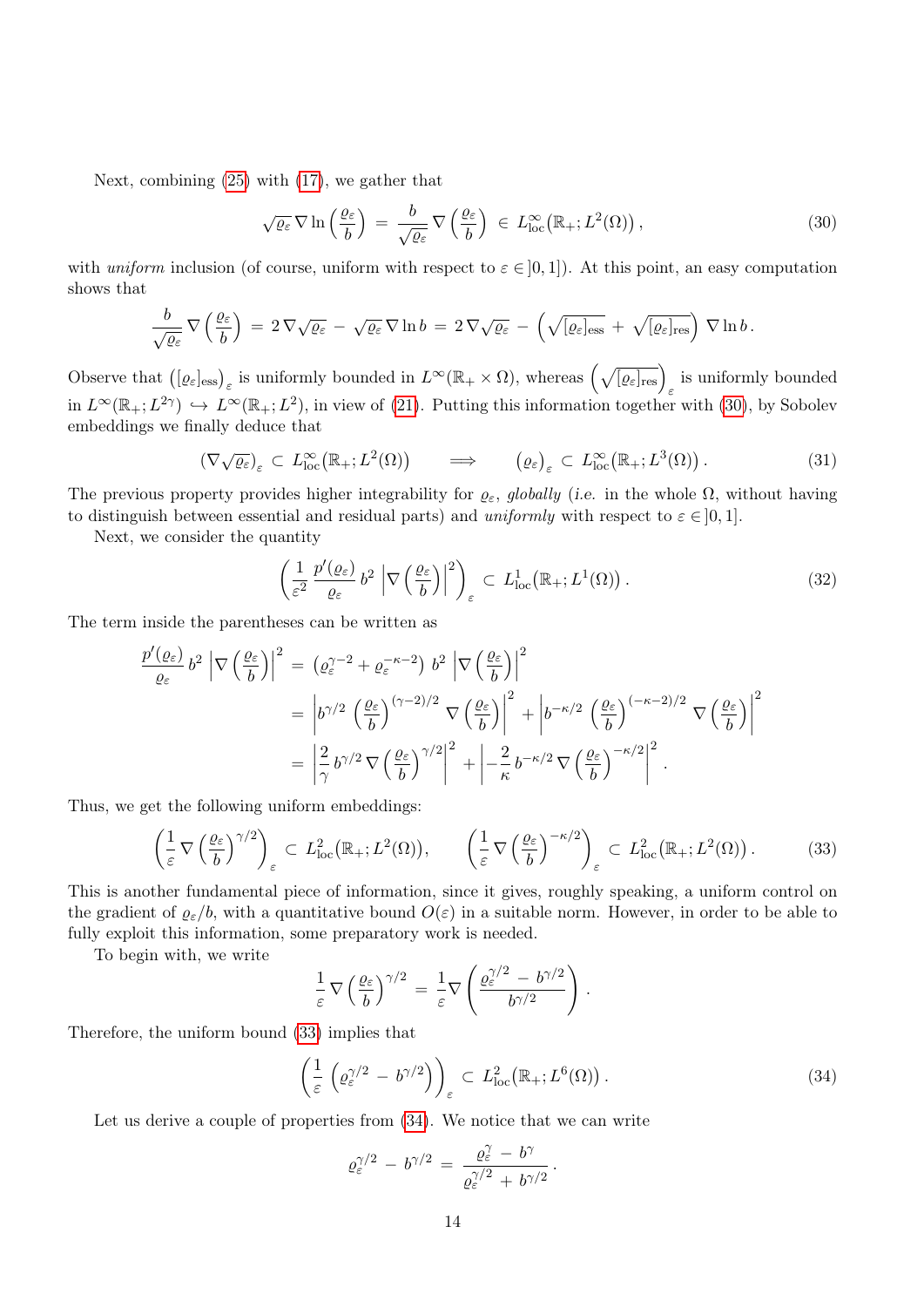On the one hand, from the previous relation we immediately deduce that

$$
\left(\frac{1}{\varepsilon} 1\!\!1_{\Omega_{\mathrm{res},B}^{\varepsilon} \cup \Omega_{\mathrm{ess}}^{\varepsilon}} \left( \varrho_{\varepsilon}^{\gamma} - b^{\gamma} \right)\right)_{\varepsilon} \subset L_{\mathrm{loc}}^{2}(\mathbb{R}_{+};L^{6}(\Omega)).
$$

We use a Taylor expansion of the function  $f(s) = s^{\gamma}$  to get, for a suitable point  $z_{\varepsilon} = z_{\varepsilon}(t, x)$  between  $\varrho_{\varepsilon}(t, x)$  and  $b(x)$ , the following fact:

$$
\varrho_{\varepsilon}^{\gamma} - b^{\gamma} = \gamma b^{\gamma-1} (\varrho_{\varepsilon} - b) + \gamma (\gamma - 1) z_{\varepsilon}^{\gamma-2} (\varrho_{\varepsilon} - b)^2 \geq \gamma b^{\gamma-1} (\varrho_{\varepsilon} - b).
$$

This inequality, together with [\(34\)](#page-13-2) above, implies that

<span id="page-14-0"></span>
$$
\left(\mathbb{1}_{\Omega_{\mathrm{res},B}^{\varepsilon}\cup\Omega_{\mathrm{ess}}^{\varepsilon}}\phi_{\varepsilon}\right)_{\varepsilon}\subset L_{\mathrm{loc}}^{2}\left(\mathbb{R}_{+};L^{6}(\Omega)\right).
$$
\n(35)

On the other hand, on the set  $\Omega_{res,UB}^{\varepsilon}$  we have that  $\varrho_{\varepsilon} \geq 2b^*$ . Hence, on that set we can write

$$
\frac{\varrho^{\gamma}_{\varepsilon}-b^{\gamma}}{\varrho^{\gamma/2}_{\varepsilon}+b^{\gamma/2}}\,\geq\,\Big(\frac{\varrho_{\varepsilon}}{2}\Big)^{\gamma}\,\frac{2^{\gamma}-1}{2\,\varrho^{\gamma/2}_{\varepsilon}}\,\geq\,C\,\varrho^{\gamma/2}_{\varepsilon}\,.
$$

Using [\(34\)](#page-13-2) again, we gather that

<span id="page-14-1"></span>
$$
\left(\frac{1}{\varepsilon}\mathbb{1}_{\Omega_{\text{res},UB}^{\varepsilon}}\varrho_{\varepsilon}^{\gamma/2}\right)_{\varepsilon} \subset L_{\text{loc}}^2(\mathbb{R}_+;L^6(\Omega)) \qquad \Longrightarrow \qquad \left(\frac{1}{\varepsilon}\mathbb{1}_{\Omega_{\text{res},UB}^{\varepsilon}}\varrho_{\varepsilon}\right)_{\varepsilon} \subset L_{\text{loc}}^{\gamma}(\mathbb{R}_+;L^{3\gamma}(\Omega))\,. \tag{36}
$$

The main point of the last computations is that [\(33\)](#page-13-1) does not really provide a uniform control on the gradient of the functions  $\phi_{\varepsilon}$  in  $L^2_T(L^2)$ , whenever  $\gamma \neq 2$ . Such a control, which is true when  $\gamma = 2$ , would give higher integrability of the  $\phi_{\varepsilon}$ 's in  $L_T^2(L^6)$ . Estimate [\(35\)](#page-14-0) shows that we are not too far from getting that property, but this fact is true only when  $\varrho_{\varepsilon}$  stays bounded. Since we do not have  $L^{\infty}$  bounds on  $\varrho_{\varepsilon}$ , the density functions may grow in some part of the domain  $\Omega$  (which has to be small, recall [\(21\)](#page-8-1) above). Anyway, inequality [\(36\)](#page-14-1) provides us with a useful control in that region.

Actually, in  $\Omega_{\text{res},B}^{\varepsilon}$  we can derive an even better control on the  $\varrho_{\varepsilon}$ 's than [\(35\)](#page-14-0). Indeed, arguing in a similar way as for getting [\(36\)](#page-14-1), from the second piece of information in [\(33\)](#page-13-1) we deduce

<span id="page-14-3"></span>
$$
\left(\frac{1}{\varepsilon}\mathbb{1}_{\Omega_{\mathrm{res},B}^{\varepsilon}}\varrho_{\varepsilon}^{-\kappa/2}\right)_{\varepsilon} \subset L_{\mathrm{loc}}^{2}(\mathbb{R}_{+};L^{6}(\Omega)) \qquad \Longrightarrow \qquad \left(\frac{1}{\varepsilon}\mathbb{1}_{\Omega_{\mathrm{res},B}^{\varepsilon}}\varrho_{\varepsilon}^{-1}\right)_{\varepsilon} \subset L_{\mathrm{loc}}^{\kappa}(\mathbb{R}_{+};L^{3\kappa}(\Omega)) . \tag{37}
$$

We conclude this part by showing a third consequence of the BD entropy estimate [\(25\)](#page-9-1), that is a control on the gradient functions  $\nabla \phi_{\varepsilon}$  in suitable Lebesgue norms. Since this is a key property, we put it in the form of a proposition.

<span id="page-14-2"></span>**Proposition 3.2** Let  $\gamma > 1$  and  $\kappa > 0$  such that  $\kappa \ge \gamma - 2$ . Let  $(\varrho_{\varepsilon}, \mathbf{u}_{\varepsilon})_{\varepsilon}$  be a family of global in time finite energy weak solutions to system  $(1),$  $(1),$  in the sense of Definition [2.1,](#page-5-2) related to initial data  $(\varrho_{0,\varepsilon},\mathbf{u}_{0,\varepsilon})_{\varepsilon}$ such that  $(15)$  holds.

Then:

- if  $\gamma \geq 2$ , one has the uniform embedding  $(\phi_{\varepsilon})_{\varepsilon} \subset L^2_{\text{loc}}(\mathbb{R}_+; H^1(\Omega));$
- when  $\gamma < 2$ , one deduces instead  $(\phi_{\varepsilon})_{\varepsilon} \subset L^2_{\text{loc}}(\mathbb{R}_+; W^{1,\gamma}(\Omega)).$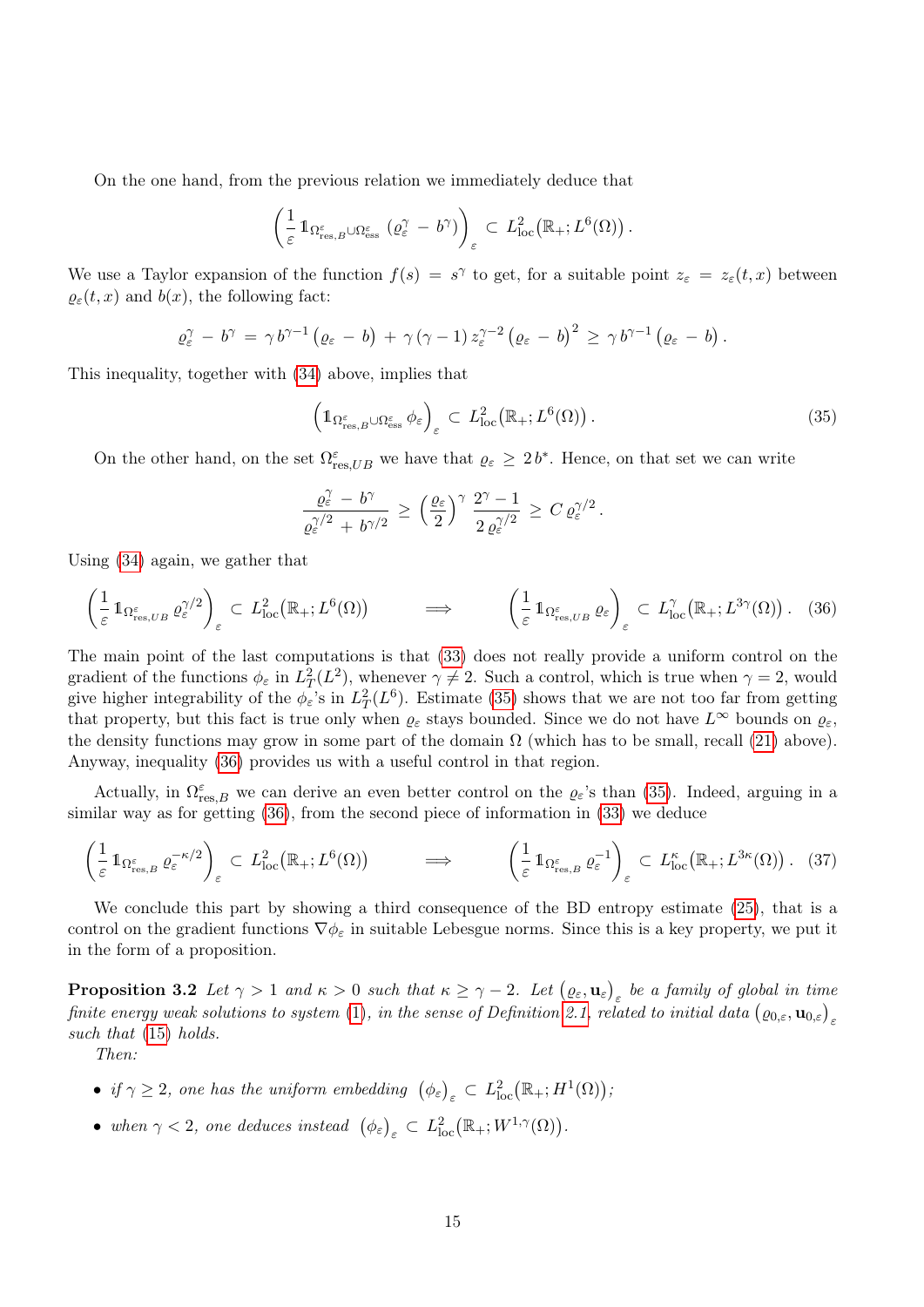Proof. We start by observing that, as a consequence of  $(32)$ , we get in particular

<span id="page-15-0"></span>
$$
\left(\varrho_{\varepsilon}^{-(1-\gamma/2)}b\nabla\left(\frac{\phi_{\varepsilon}}{b}\right)\right)_{\varepsilon} \subset L_{\text{loc}}^{2}\left(\mathbb{R}_{+};L^{2}(\Omega)\right), \quad \left(\varrho_{\varepsilon}^{-(1+\kappa/2)}b\nabla\left(\frac{\phi_{\varepsilon}}{b}\right)\right)_{\varepsilon} \subset L_{\text{loc}}^{2}\left(\mathbb{R}_{+};L^{2}(\Omega)\right). \tag{38}
$$

Since on the set  $\Omega_{\text{ess}}^{\varepsilon} \cup \Omega_{\text{res},B}^{\varepsilon}$  we have  $0 \leq \varrho_{\varepsilon} \leq 2b^*$ , we easily get

$$
\left|1\!\!1_{\Omega_{\rm ess}^{\varepsilon}\cup\Omega_{\rm res,B}^{\varepsilon}}\,b\,\nabla\left(\frac{\phi_{\varepsilon}}{b}\right)\right|\,\lesssim\,\left|1\!\!1_{\Omega_{\rm ess}^{\varepsilon}\cup\Omega_{\rm res,B}^{\varepsilon}}\,\varrho_{\varepsilon}^{-(1+\kappa/2)}\,b\,\nabla\left(\frac{\phi_{\varepsilon}}{b}\right)\right|\,,
$$

which implies that, for all  $T > 0$  fixed, one has

$$
\left(\mathbb{1}_{\Omega_{\mathrm{ess}}^{\varepsilon}\cup\Omega_{\mathrm{res},B}^{\varepsilon}}b\nabla\left(\frac{\phi_{\varepsilon}}{b}\right)\right)_{\varepsilon}\subset L_{T}^{2}(L^{2}).\tag{39}
$$

On the subset  $\Omega_{\text{res},UB}^{\varepsilon}$ , we need to consider two cases.

Case 1. For  $1 - \gamma/2 < 0$  we can employ the first part of [\(38\)](#page-15-0) and an argument similar to the one used above to deduce that

$$
\forall T > 0, \qquad \left(1_{\Omega_{\text{res},UB}^{\varepsilon}} b \nabla \left(\frac{\phi_{\varepsilon}}{b}\right)\right)_{\varepsilon} \subset L_T^2(L^2).
$$

Case 2. For  $1 - \gamma/2 \geq 0$  instead, we can write

$$
\left|1\!\!1_{\Omega_{\mathrm{res},UB}^{\varepsilon}} b \nabla \left(\frac{\phi_{\varepsilon}}{b}\right)\right| = \left|1\!\!1_{\Omega_{\mathrm{res},UB}^{\varepsilon}} \varrho_{\varepsilon}^{-(1-\gamma/2)} b \nabla \left(\frac{\phi_{\varepsilon}}{b}\right)\right| \, \left[\varrho_{\varepsilon}\right]_{\mathrm{res},UB}^{1-\gamma/2}.
$$

Since, for any  $T > 0$  fixed,  $([\varrho_{\varepsilon}]_{\text{res}})_{\varepsilon}$  is uniformly bounded in  $L_T^{\infty}(L^{\gamma})$ , we have that  $([\varrho_{\varepsilon}]_{\text{res},UB}^{1-\gamma/2})_{\varepsilon}$  is uniformly bounded in  $L^{\infty}_T(L^{2\gamma/(2-\gamma)})$ . In turn, combining this information with [\(38\)](#page-15-0) implies that

$$
\forall T > 0, \qquad \left(1_{\Omega_{\text{res},UB}^{\varepsilon}} b \nabla \left(\frac{\phi_{\varepsilon}}{b}\right)\right)_{\varepsilon} \subset L_T^2(L^{\gamma}).
$$

We have thus discovered that the family of  $\nabla(\phi_{\varepsilon}/b)$ 's is uniformly bounded in the space  $L_T^2(L^{\gamma})$ , for any time  $T > 0$ .

In order to conclude, we simply write

$$
\nabla \left( \frac{\phi_{\varepsilon}}{b} \right) \, = \, \frac{1}{b} \, \nabla \phi_{\varepsilon} \, - \, \frac{1}{b^2} \, \phi_{\varepsilon} \, \nabla b \, ,
$$

and, when  $\gamma \leq 2$ , we bound  $(\phi_{\varepsilon})_{\varepsilon}$  uniformly in  $L_T^{\infty}(L^{\gamma})$ , thanks to [\(23\)](#page-8-2) and [\(24\)](#page-8-4). When  $\gamma > 2$ , instead, we use [\(23\)](#page-8-2) again, together with the fact that, by definition of  $\phi_{\varepsilon}$ , we have

$$
\int_{\Omega_{\text{res},B}} |\phi_{\varepsilon}|^2 dx = \frac{1}{\varepsilon^2} \int_{\Omega_{\text{res},B}} |\varrho_{\varepsilon} - b|^2 dx \lesssim \frac{1}{\varepsilon^2} \mathcal{L}(\Omega_{\text{res}}) \lesssim 1
$$
  

$$
\int_{\Omega_{\text{res},UB}} |\phi_{\varepsilon}|^2 dx = \frac{1}{\varepsilon^2} \int_{\Omega_{\text{res},UB}} |\varrho_{\varepsilon} - b|^2 dx \lesssim \frac{1}{\varepsilon^2} \int_{\Omega_{\text{res},UB}} \varrho_{\varepsilon}^2 dx
$$
  

$$
\lesssim \frac{1}{\varepsilon^2} \| [\varrho_{\varepsilon}]_{\text{res}} \|_{L^{\gamma}}^2 (\mathcal{L}(\Omega_{\text{res}}))^{(\gamma - 2)/\gamma} \lesssim 1,
$$

where we have used also the bounds provided by [\(21\)](#page-8-1). We thus conclude that, when  $\gamma > 2$ , we have  $(\phi_{\varepsilon})_{\varepsilon} \subset L_T^{\infty}(L^2)$  for any  $T > 0$  fixed.

In the end, the proposition is proved.  $\Box$ 

We also notice that, as a consequence of Proposition [3.2](#page-14-2) and Sobolev embedding, we get that

<span id="page-15-1"></span>
$$
\text{if } 1 < \gamma < 2 \,, \quad \left(\phi_{\varepsilon}\right)_{\varepsilon} \subset L^2_{\text{loc}}\left(\mathbb{R}_+; L^{3\gamma/(3-\gamma)}(\Omega)\right), \qquad \text{and if } \gamma \ge 2 \,, \quad \left(\phi_{\varepsilon}\right)_{\varepsilon} \subset L^2_{\text{loc}}\left(\mathbb{R}_+; L^6(\Omega)\right). \tag{40}
$$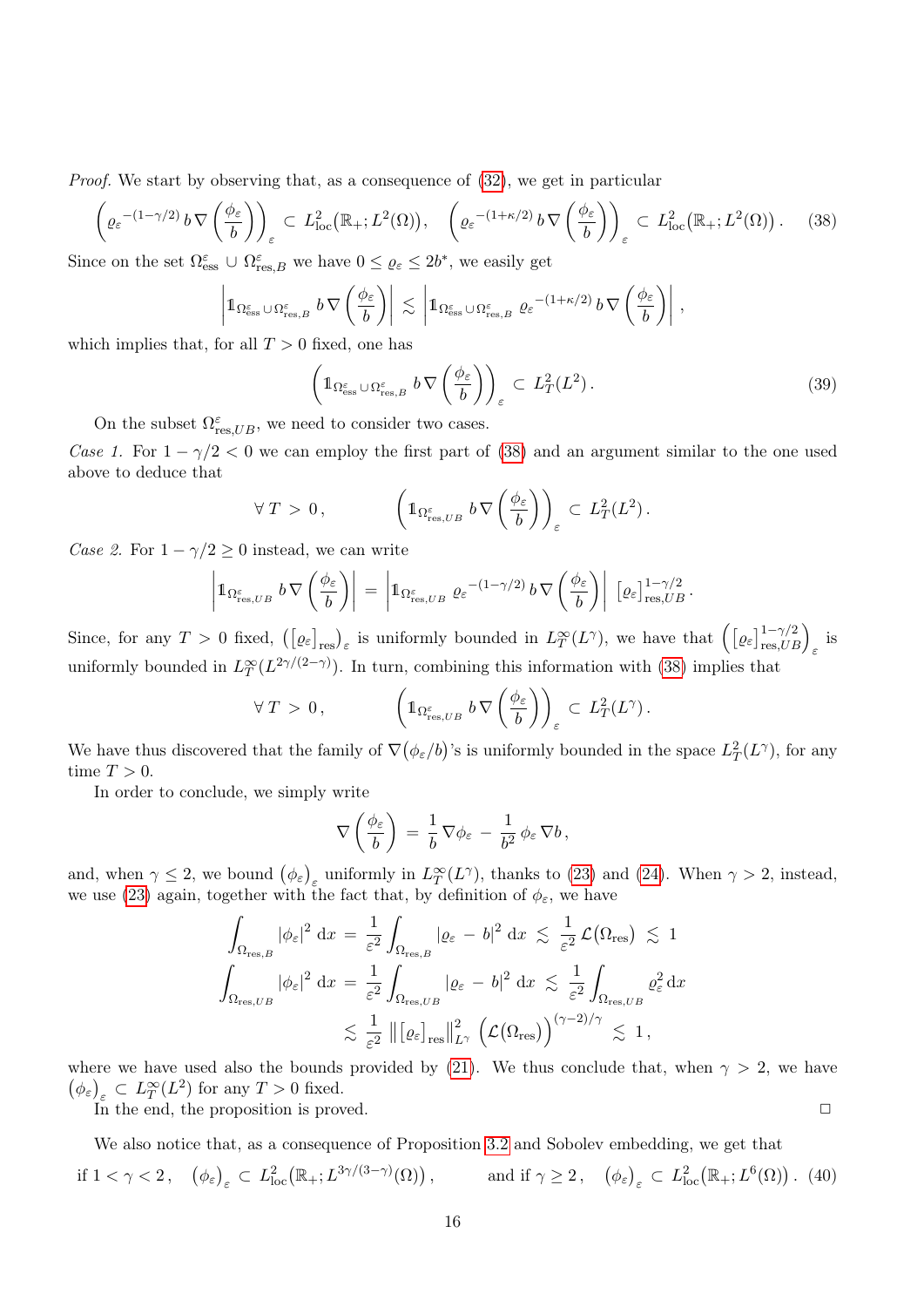### <span id="page-16-0"></span>4 The singular perturbation operator and the wave system

In this section, we study in detail the singular part of the primitive equations [\(1\)](#page-1-0). To begin with, in Subsection [4.1](#page-16-1) we establish first convergence properties for the sequence of solutions  $(\varrho_{\varepsilon}, \mathbf{u}_{\varepsilon})_{\varepsilon}$  towards some targe profile  $(\bar{\varrho}, \bar{\mathbf{u}})$ . Then, in Subsection [4.2](#page-19-0) we derive some constraints that the limit point  $(\bar{\varrho}, \bar{\mathbf{u}})$ has to satisfy. Finally, in Subsection [4.3](#page-21-0) we introduce the system of waves, which encodes the propagation of fast time oscillations.

#### <span id="page-16-1"></span>4.1 Preliminary convergence properties

From the uniform bounds exhibited in Subsections [3.1,](#page-7-3) [3.2](#page-9-2) and [3.3,](#page-12-0) we can derive first convergence properties for the family of solutions  $(\varrho_{\varepsilon}, \mathbf{u}_{\varepsilon})_{\varepsilon}$  of our primitive system [\(1\)](#page-1-0). Of course, the convergence we are going to establish is only in weak topologies, therefore it will not be enough for deriving the limit system [\(6\)](#page-2-2).

Here below, it is convenient to work on time intervals  $[0, T]$ , for arbitrary large but fixed  $T > 0$ . Also, in the notation we imply that all the convergences are taken in the limit  $\varepsilon \to 0^+$ .

**The density functions.** We start by considering the sequence of the density functions  $\varrho_{\varepsilon}$ . First of all, from [\(20\)](#page-8-0) and [\(21\)](#page-8-1), we see that we can decompose

<span id="page-16-4"></span>
$$
\varrho_{\varepsilon} = b + \varrho_{\varepsilon}^{(1)} + \varrho_{\varepsilon}^{(2)}, \qquad \text{with} \qquad \varrho_{\varepsilon}^{(1)} \longrightarrow 0 \quad \text{in} \quad L_T^{\infty}(L^2), \quad \varrho_{\varepsilon}^{(2)} \longrightarrow 0 \quad \text{in} \quad L_T^{\infty}(L^{\gamma}). \tag{41}
$$

Since  $\Omega$  is of finite measure, we can interpolate those convergence properties with [\(31\)](#page-13-4) to deduce that

$$
\varrho_{\varepsilon} - b = r_{\varepsilon}, \quad \text{with} \quad r_{\varepsilon} \longrightarrow 0 \quad \text{in} \quad L_T^{\infty}(L^p) \quad \forall p < 3.
$$

The uniform bounds of Section [3](#page-7-0) allow us to find more quantitative convergence properties. Indeed, from [\(23\)](#page-8-2) and [\(35\)](#page-14-0) it follows that there exists a function  $\phi \in L^{\infty}(\mathbb{R}_{+}; L^{2}(\Omega)) \cap L^{2}_{loc}(\mathbb{R}_{+}; L^{6}(\Omega))$  such that, up to the extraction of a suitable subsequence, one has

<span id="page-16-3"></span>
$$
\left[\phi_{\varepsilon}\right]_{\text{ess}} \stackrel{*}{\rightharpoonup} \phi \qquad \text{in} \qquad L_T^{\infty}(L^2) \cap L_T^2(L^6), \tag{42}
$$

where the symbol  $\stackrel{*}{\rightharpoonup}$  stands for the weak-\* convergence in the respective functional space. On the other hand, owing to [\(24\)](#page-8-4), we know that

$$
[\phi_{\varepsilon}]_{\text{res}} \longrightarrow 0 \qquad \text{in} \qquad L_T^{\infty}(L^p), \qquad \forall p \in [1, \min\{\gamma, 2\}]. \tag{43}
$$

Of course, if  $\gamma \geq 2$ , we have the previous strong convergence only for all  $1 \leq p < 2$ ; however, interpolating with the bounds of [\(40\)](#page-15-1), in that case we get

$$
\left[\phi_{\varepsilon}\right]_{\text{res}} \longrightarrow 0 \qquad \text{in} \qquad L_T^2(L^p), \qquad \forall p \in [1, 6].
$$

**The velocity fields.** As it is apparent from equations [\(1\)](#page-1-0), any information on the velocity fields  $\mathbf{u}_{\varepsilon}$ and their gradients is lost in regions close to vacuum. This is one of the main difficulties arising in the analysis of system [\(1\)](#page-1-0). On the other hand, at least at a first sight, it is not so clear which is the right quantity to look at; for instance, keep in mind inequalities [\(18\)](#page-7-4), [\(29\)](#page-12-1). Here, we decide to work with the momentum

$$
\mathbf{V}_{\varepsilon}\,:=\,\varrho_{\varepsilon}\,\mathbf{u}_{\varepsilon}\,.
$$

<span id="page-16-2"></span>However, the first step is to get some uniform bounds on the velocity fields  $\mathbf{u}_{\varepsilon}$ . This is the goal of the next proposition.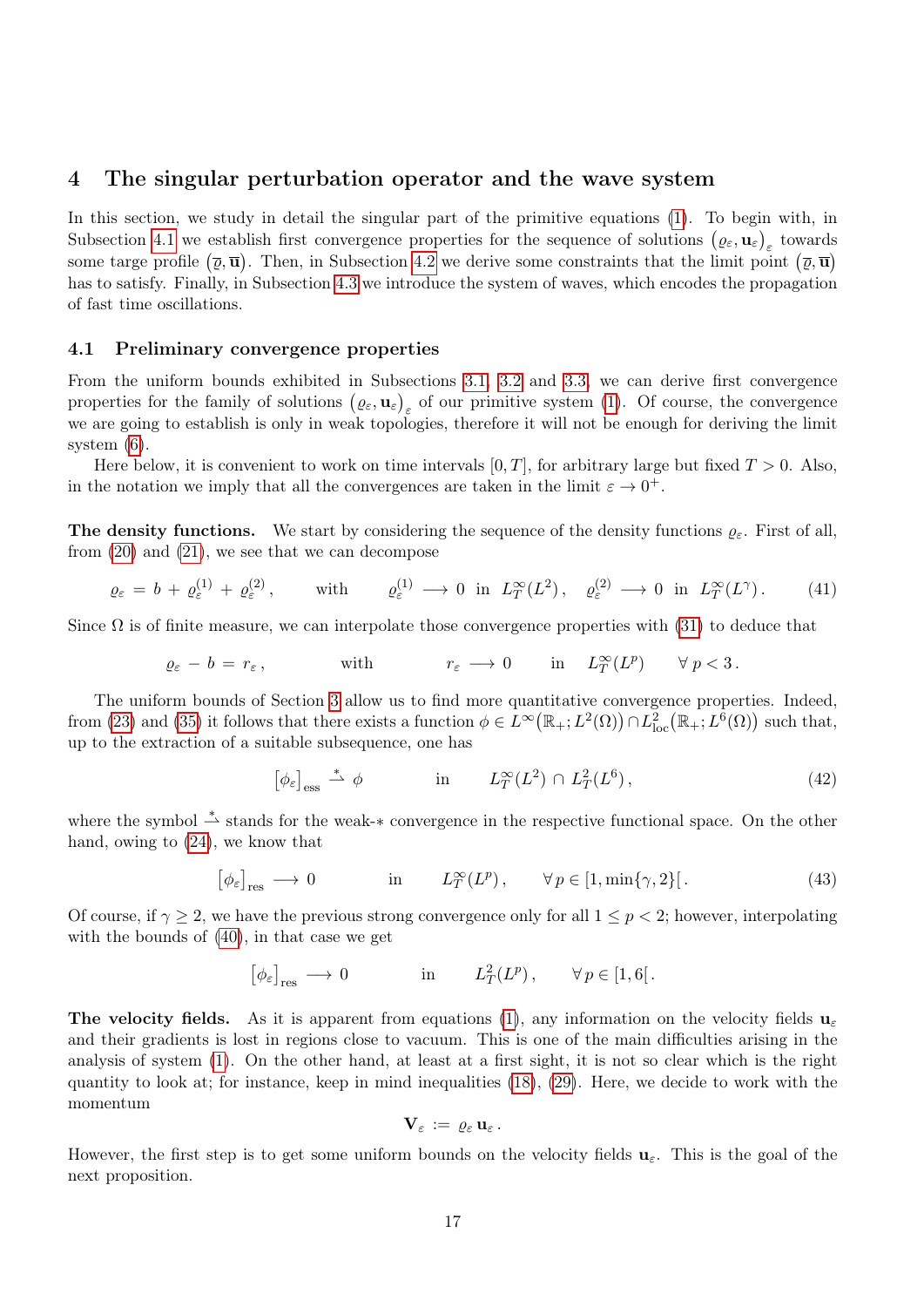**Proposition 4.1** Let  $(\varrho_{\varepsilon}, \mathbf{u}_{\varepsilon})_{\varepsilon}$  be a family of global in time finite energy weak solutions to system [\(1\)](#page-1-0), in the sense of Definition [2.1,](#page-5-2) related to initial data  $(\varrho_{0,\varepsilon}, \mathbf{u}_{0,\varepsilon})_{\varepsilon}$  such that [\(15\)](#page-6-0) holds.

Then we have the uniform estimates

$$
\left(\mathbf{u}_{\varepsilon}\right)_{\varepsilon} \subset L^{\infty}\big(\mathbb{R}_{+};L^{p_{1}}(\Omega)\big) \qquad \text{and} \qquad \left(\nabla\mathbf{u}_{\varepsilon}\right)_{\varepsilon} \subset L^{2}_{\text{loc}}\big(\mathbb{R}_{+};L^{p_{1}}(\Omega)\big)\,,\n\qquad p_{1} := \frac{2\kappa}{\kappa+1}\,.
$$

In particular, we also have that

$$
\left(\mathbf{u}_{\varepsilon}\right)_{\varepsilon} \subset L^2_{\text{loc}}\big(\mathbb{R}_+; L^{p_2}(\Omega)\big)\,,\qquad \qquad \text{where} \qquad p_2 := \frac{6\kappa}{\kappa+3}\,.
$$

<span id="page-17-0"></span>**Remark 4.2** Note that, due to our assumption  $\kappa > 3$ , one has  $p_1 > 3/2$  and  $p_2 > 3$  in the above proposition.

*Proof.* We start by writing  $\mathbf{u}_{\varepsilon} = e^{-1/2} \sqrt{\varrho_{\varepsilon}} \mathbf{u}_{\varepsilon}$ , from which, by use of [\(18\)](#page-7-4) and [\(21\)](#page-8-1), we immediately deduce that  $(\mathbf{u}_{\varepsilon})_{\varepsilon}$  is bounded in  $L_T^{\infty}(L^{p_1})$ .

For the gradient terms, the argument is analogous, since we can write  $\nabla \mathbf{u}_{\varepsilon} = \varrho_{\varepsilon}^{-1/2} \sqrt{\varrho_{\varepsilon}} \nabla \mathbf{u}_{\varepsilon}$  and use, this time, [\(29\)](#page-12-1) and [\(21\)](#page-8-1). This implies the claimed bound on the sequence  $(\nabla \mathbf{u}_{\varepsilon})_{\varepsilon}$ .

Finally, the last uniform bound for the family of  $\mathbf{u}_{\varepsilon}$ 's follows from the previous property and Sobolev embeddings. □

We are now ready to derive some important estimates for the velocity fields  $V_{\varepsilon}$ .

**Proposition 4.3** Let  $(\varrho_{\varepsilon}, \mathbf{u}_{\varepsilon})_{\varepsilon}$  be a family of global in time finite energy weak solutions to system [\(1\)](#page-1-0), in the sense of Definition [2.1,](#page-5-2) related to initial data  $(\varrho_{0,\varepsilon}, \mathbf{m}_{0,\varepsilon})_{\varepsilon}$  such that [\(15\)](#page-6-0) holds. For all  $\varepsilon \in ]0,1]$ , define  $\mathbf{V}_{\varepsilon} := \varrho_{\varepsilon} \mathbf{u}_{\varepsilon}$ .

Then, the following facts hold:

- (i) the sequence  $(\mathbf{V}_{\varepsilon})_{\varepsilon}$  is uniformly bounded in the space  $L^{\infty}_{\text{loc}}(\mathbb{R}_{+};L^{3/2}(\Omega)) \cap L^{2}_{\text{loc}}(\mathbb{R}_{+};W^{1,p_{3}}(\Omega))$ , where  $p_3:=6\kappa/(5\kappa+3);$
- (ii) there exist sequences  $(\mathcal{V}_{\varepsilon})_{\varepsilon}$  and  $(\mathbf{W}_{\varepsilon})_{\varepsilon}$  of vector fields such that

<span id="page-17-1"></span>
$$
\forall \varepsilon \in ]0,1], \qquad \mathbf{V}_{\varepsilon} = \mathcal{V}_{\varepsilon} + \varepsilon \mathbf{W}_{\varepsilon,M},
$$

with the uniform embedding properties

$$
\left(\mathcal{V}_{\varepsilon}\right)_{\varepsilon} \subset L^{\infty}_{\text{loc}}\big(\mathbb{R}_{+};L^{2}(\Omega)\big) \qquad \text{and} \qquad \left(\mathbf{W}_{\varepsilon}\right)_{\varepsilon} \subset L^{2}_{\text{loc}}\big(\mathbb{R}_{+};L^{3/2}(\Omega)\big);
$$

(iii) after setting  $\widetilde{\mathcal{V}}_{\varepsilon} := b \mathbf{u}_{\varepsilon}$ , we can also write

$$
\mathbf{V}_{\varepsilon} = \widetilde{\mathcal{V}}_{\varepsilon} + \varepsilon \widetilde{\mathbf{W}}_{\varepsilon},
$$

with the uniform embedding properties

$$
\left(\widetilde{\mathcal{V}}_{\varepsilon}\right)_{\varepsilon} \subset L^2_{\text{loc}}\big(\mathbb{R}_+; W^{1,p_1}(\Omega)\big) \qquad \text{and} \qquad \left(\widetilde{\mathbf{W}}_{\varepsilon}\right)_{\varepsilon} \subset L^2_{\text{loc}}\big(\mathbb{R}_+; L^1(\Omega)\big) \, .
$$

*Proof.* Let  $T > 0$  be arbitrary, but fixed throughout the following computations.

The proof of the  $L_T^{\infty}(L^{3/2})$  bound of item (i) is easy to get: it is enough to write  $\mathbf{V}_{\varepsilon} = \sqrt{\varrho_{\varepsilon}} \sqrt{\varrho_{\varepsilon}} \mathbf{u}_{\varepsilon}$ and use the uniform bounds given in [\(18\)](#page-7-4) and [\(31\)](#page-13-4). Next, let us focus on the bounds for the gradient. For any  $1 \leq j \leq 3$ , we compute

$$
\partial_j \mathbf{V}_{\varepsilon} = \sqrt{\varrho_{\varepsilon}} \sqrt{\varrho_{\varepsilon}} \partial_j \mathbf{u}_{\varepsilon} + \mathbf{u}_{\varepsilon} \partial_j \varrho_{\varepsilon} = \sqrt{\varrho_{\varepsilon}} \sqrt{\varrho_{\varepsilon}} \partial_j \mathbf{u}_{\varepsilon} + 2 \sqrt{\varrho_{\varepsilon}} \mathbf{u}_{\varepsilon} \partial_j \sqrt{\varrho_{\varepsilon}} := A_{\varepsilon} + B_{\varepsilon}.
$$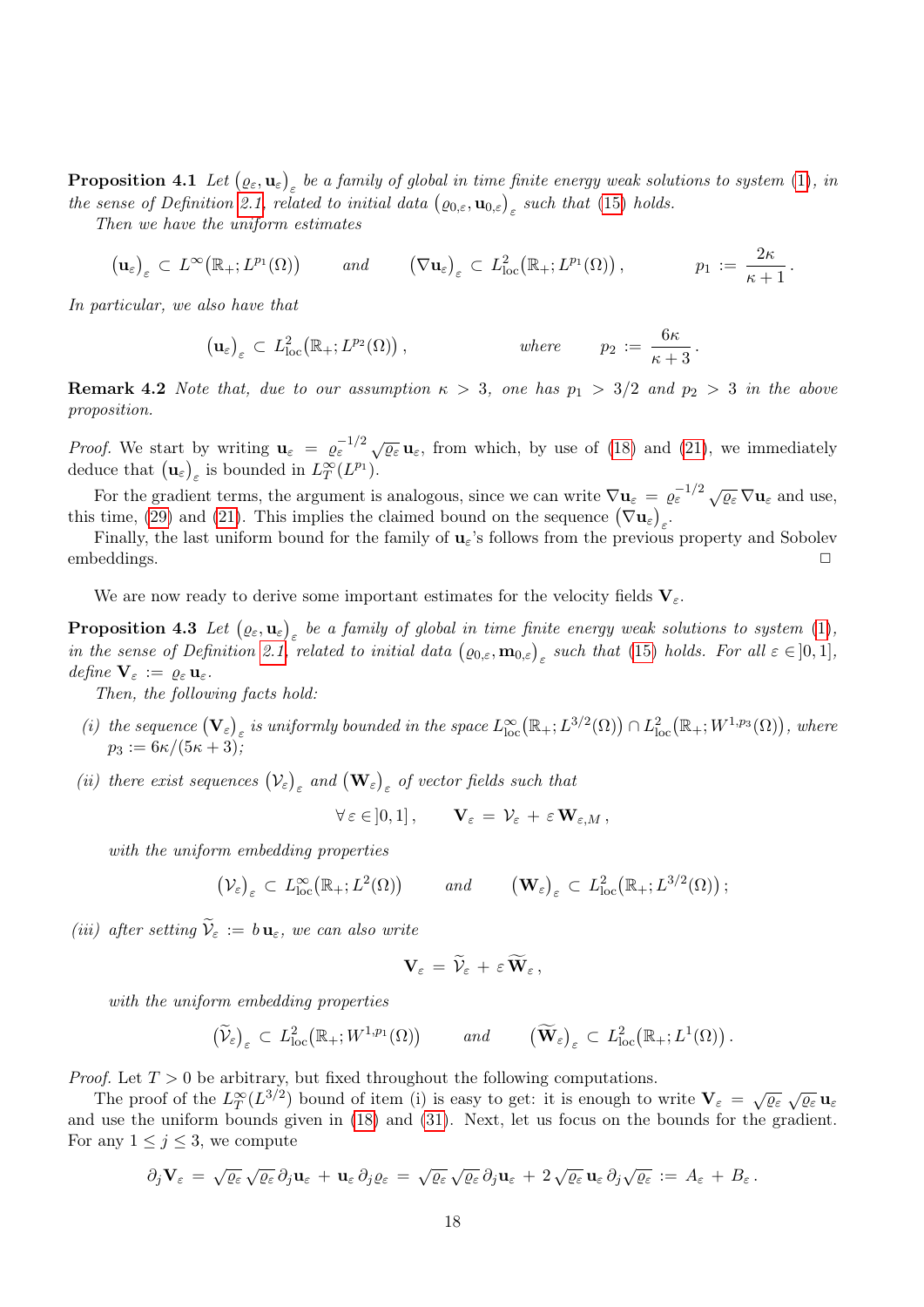Repeating the previous argument, using this time [\(29\)](#page-12-1) and [\(31\)](#page-13-4), it is easy to see that  $(A_{\varepsilon})_{\varepsilon} \subset L_T^2(L^{3/2})$ . As for  $B_{\varepsilon}$ , we start by observing that, owing to Proposition [4.1,](#page-16-2) we have  $(\mathbf{u}_{\varepsilon})_{\varepsilon} \subset L^2_T(L^p)$  for  $p \leq$  $p_2 := \frac{6\kappa}{\kappa+3}$ . On the other hand, we have  $(\nabla \sqrt{\varrho_{\varepsilon}})_{\varepsilon} \subset L_T^{\infty}(L^2)$  and  $(\sqrt{\varrho_{\varepsilon}})_{\varepsilon} \subset L_T^{\infty}(L^6)$ . Hence, we get  $(B_{\varepsilon})_{\varepsilon} \subset L_T^2(L^{p_3})$  where  $p_3 = \frac{6\kappa}{5\kappa+3}$ . Notice that  $p_3 > 1$  if and only if  $\kappa > 3$ : this is precisely the place where the strongest assumption on  $\kappa$  appears. Item (i) is thus proven.

For showing the decomposition in item (ii), we notice that

$$
\mathbf{V}_{\varepsilon} = \sqrt{b} \sqrt{\varrho_{\varepsilon}} \, \mathbf{u}_{\varepsilon} + \varepsilon \, \frac{\sqrt{\varrho_{\varepsilon}} - \sqrt{b}}{\varepsilon} \sqrt{\varrho_{\varepsilon}} \, \mathbf{u}_{\varepsilon} \, .
$$

Thus, if we define  $\mathcal{V}_{\varepsilon} := \sqrt{b} \sqrt{\varrho_{\varepsilon}} \mathbf{u}_{\varepsilon}$ , from [\(18\)](#page-7-4) we immediately infer that  $(\mathcal{V}_{\varepsilon})_{\varepsilon} \subset L_T^{\infty}(L^2)$ . Next, we define √

$$
\mathbf{W}_{\varepsilon}\,:=\,\frac{\sqrt{\varrho_{\varepsilon}}\,-\,\sqrt{b}}{\varepsilon}\,\sqrt{\varrho_{\varepsilon}}\,\mathbf{u}_{\varepsilon}\,.
$$

At this point, we use that  $\sqrt{\varrho_{\varepsilon}} - \sqrt{\varrho_{\varepsilon}}$  $\overline{b}$   $\leq b_*^{-1/2}$   $|\varrho_{\varepsilon} - b|$ . Hence, on the one hand, by using [\(35\)](#page-14-0), we see that √

$$
\left(\mathbb{1}_{\Omega_{\mathrm{res},B}^{\varepsilon}\cup\Omega_{\mathrm{ess}}^{\varepsilon}}\frac{\sqrt{\varrho_{\varepsilon}}-\sqrt{b}}{\varepsilon}\right)_{\varepsilon}\subset L_{T}^{2}(L^{6})\,;
$$

on the other hand, since

$$
0\,\leq\,\mathbb{1}_{\Omega_{\mathrm{res},UB}^\varepsilon}\,\left(\sqrt{\varrho_\varepsilon}-\sqrt{b}\right)\,\leq\,\mathbb{1}_{\Omega_{\mathrm{res},UB}^\varepsilon}\,\sqrt{\varrho_\varepsilon}\,\lesssim\,\mathbb{1}_{\Omega_{\mathrm{res},UB}^\varepsilon}\,\varrho_\varepsilon^{\gamma/2}\,,
$$

in view of [\(36\)](#page-14-1) we gather that also  $\left(1_{\Omega_{res,UB}^{\varepsilon}}\right)$  $\sqrt{\varrho_{\varepsilon}} - \sqrt{b}$  $\frac{-\sqrt{b}}{\varepsilon}$ is uniformly bounded in  $L^2_T(L^6)$ . Therefore, we get that √

$$
\left(\frac{\sqrt{\varrho_{\varepsilon}}-\sqrt{b}}{\varepsilon}\right)_{\varepsilon}\subset L_T^2(L^6)\qquad \Longrightarrow \qquad \left(\mathbf{W}_{\varepsilon}\right)_{\varepsilon}\subset L_T^2(L^{3/2}).
$$

The proof of item (iii) is similar. This time, we write  $\varrho_{\varepsilon} - b = (\sqrt{\varrho}_{\varepsilon} - \sqrt{\varrho}_{\varepsilon})$  $\overline{b}$ )  $(\sqrt{\varrho}_{\varepsilon} + \sqrt{\varrho}_{\varepsilon})$  $\overline{b}$  and get

$$
\mathbf{V}_{\varepsilon} \,=\, b\,\mathbf{u}_{\varepsilon} \,+\, \left(\sqrt{\varrho}_{\varepsilon} - \sqrt{b}\right)\sqrt{\varrho_{\varepsilon}}\,\mathbf{u}_{\varepsilon} \,+\, \left(\sqrt{\varrho}_{\varepsilon} - \sqrt{b}\right)\sqrt{b}\,\mathbf{u}_{\varepsilon} \,.
$$

If we set  $\widetilde{\mathcal{V}}_{\varepsilon} := b \mathbf{u}_{\varepsilon}$ , Proposition [4.1](#page-16-2) ensures us that the claimed bounds for this quantity are satisfied. Next, we claim that the sequence of

$$
\widetilde{\mathbf{W}}_{\varepsilon} \,:=\, \frac{\sqrt{\varrho}_{\varepsilon} - \sqrt{b}}{\varepsilon} \,\sqrt{\varrho_{\varepsilon}}\, \mathbf{u}_{\varepsilon} \,+\, \frac{\sqrt{\varrho}_{\varepsilon} - \sqrt{b}}{\varepsilon} \,\sqrt{b}\, \mathbf{u}_{\varepsilon}
$$

is uniformly bounded in  $L^2_T(L^1)$ , for all  $T > 0$  fixed. For this, owing to [\(18\)](#page-7-4), the last part of Proposition [4.1](#page-16-2) and Remark [4.2,](#page-17-0) it is enough to show that

<span id="page-18-0"></span>
$$
\sqrt{\varrho_{\varepsilon}} - \sqrt{b}
$$
 is of order  $O(\varepsilon)$  in  $L_T^{\infty}(L^2)$ . (44)

As a matter of fact, since  $\sqrt{\varrho_{\varepsilon}} - \sqrt{\varrho_{\varepsilon}}$  $\bar{b}$   $\leq$   $b_*^{-1/2}$   $|\varrho_{\varepsilon} - b|$ , from [\(20\)](#page-8-0) and [\(21\)](#page-8-1) we immediately get that  $\left(\left(1\right)_{\text{Cess}} + 1\right)_{\text{Cres},B} \right) \frac{\sqrt{\varrho_{\varepsilon}}-\sqrt{b}}{\varepsilon}$  $\left(\frac{-\sqrt{b}}{\varepsilon}\right)$ is uniformly bounded in  $L_T^{\infty}(L^2)$ . Finally, as done above, we have

$$
0\,\leq\,\mathrm{1\mskip-4mu l}_{\Omega^{\varepsilon}_{\mathrm{res},UB}}\,\left(\sqrt{\varrho_{\varepsilon}}-\sqrt{b}\right)\,\leq\,\mathrm{1\mskip-4mu l}_{\Omega^{\varepsilon}_{\mathrm{res},UB}}\,\sqrt{\varrho_{\varepsilon}}\,,
$$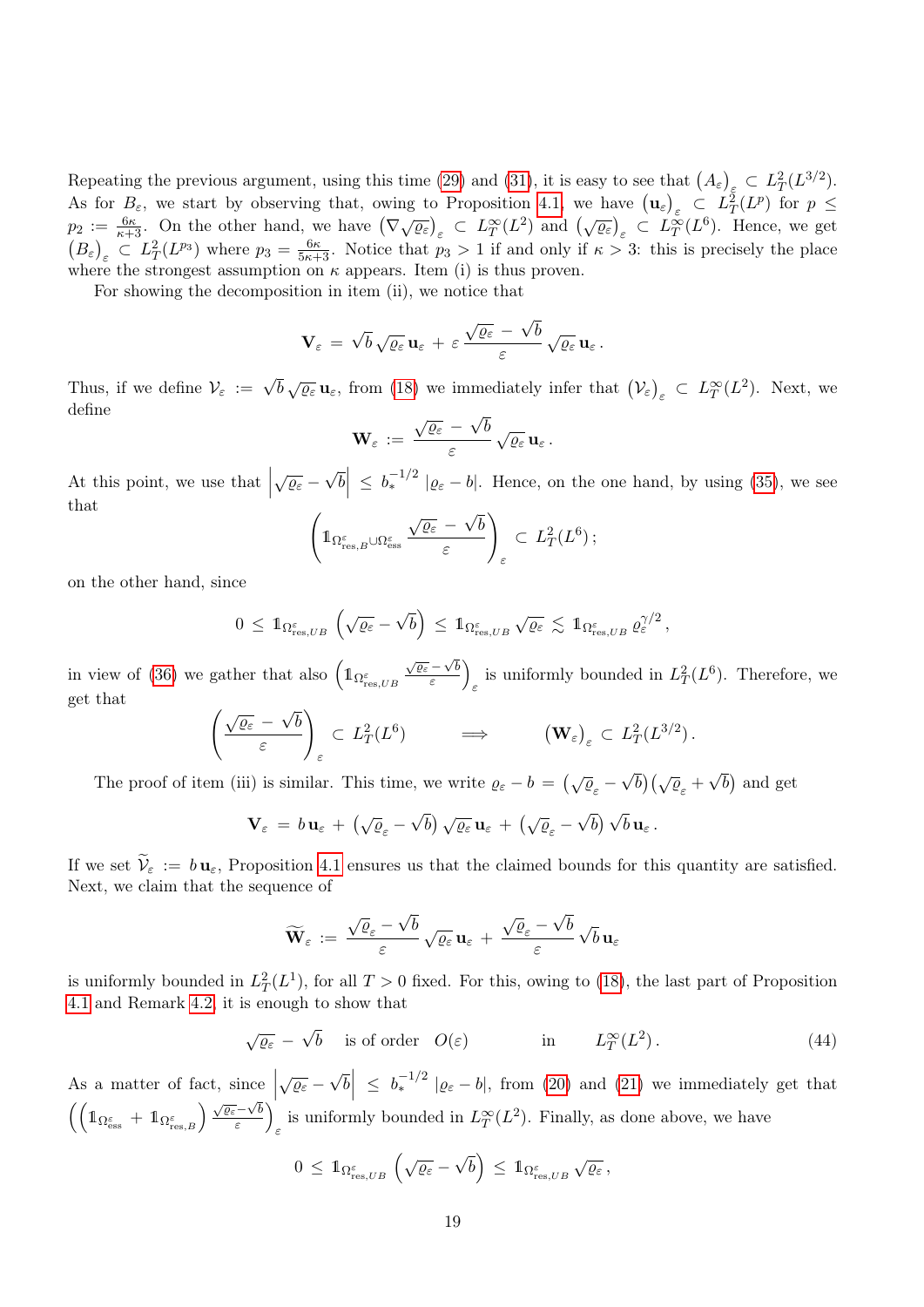which, in view of [\(21\)](#page-8-1) again, implies that

<span id="page-19-1"></span>
$$
\left\|1\!\!1_{\Omega^{\varepsilon}_{\mathrm{res},UB}}\,\left(\sqrt{\varrho_{\varepsilon}}-\sqrt{b}\right)\right\|_{L^2}\,\lesssim\,\left\|1\!\!1_{\Omega^{\varepsilon}_{\mathrm{res},UB}}\,\sqrt{\varrho_{\varepsilon}}\right\|_{L^{2\gamma}}\,\left(\mathcal{L}(\Omega^{\varepsilon}_{\mathrm{res}})\right)^{1/2-1/2\gamma}\,\lesssim\,\varepsilon\,.
$$

In the end, we have shown [\(44\)](#page-18-0), which in turn implies the sought bound for the vector fields  $\widetilde{\mathbf{W}}_{\varepsilon}$ .  $\Box$ 

From the previous proposition, we immediately deduce the following corollary. The proof is rather straightforward, hence omitted.

Corollary 4.4 Under the assumptions of Proposition  $4.3$ , there exists a vector field V, belonging to  $L^{\infty}_{\text{loc}}(\mathbb{R}_+;L^{3/2}(\Omega)) \cap L^2_{\text{loc}}(\mathbb{R}_+;W^{1,p_3}(\Omega))$  such that, up to the extraction of a suitable subsequence, one has  $\mathbf{V}_{\varepsilon} \overset{*}{\rightharpoonup} \mathbf{V}$  in that space.

In addition, **V** also belongs to  $L^{\infty}_{loc}(\mathbb{R}_+; L^2(\Omega)) \cap L^2_{loc}(\mathbb{R}_+; W^{1,p_1}(\Omega))$ , and, up to further extractions, for all  $T > 0$  one has that  $\mathcal{V}_{\varepsilon} \stackrel{*}{\rightharpoonup} \mathbf{V}$  in  $L^{\infty}_T(L^2)$  and  $\widetilde{\mathcal{V}}_{\varepsilon} \stackrel{...}{\rightharpoonup} \mathbf{V}$  in  $L^2_T(W^{1,p_1})$ .

To conclude this part, we define the target velocity field U as

<span id="page-19-2"></span>
$$
\mathbf{U} := \frac{1}{b} \mathbf{V},\tag{45}
$$

where  $V$  is the vector field identified in Corollary [4.4.](#page-19-1)

We notice that U is (up to a further extraction) the weak-limit point of the sequence  $(\mathbf{u}_{\varepsilon})_{\varepsilon}$  in the functional spaces identified in Proposition [4.1.](#page-16-2) We point out also that U belongs to the same functional spaces to which V belongs.

#### <span id="page-19-0"></span>4.2 Constraints on the limit

In the previous subsection, we have identified the limit points b,  $\phi$  and **V** of the families  $(\varrho_{\varepsilon})_{\varepsilon}, (\phi_{\varepsilon})_{\varepsilon}$  and  $(\mathbf{V}_{\varepsilon})_{\varepsilon}$ , respectively. Our next goal is to find some properties those limit points have to satisfy. We point out that these conditions do not fully characterise the limit dynamics, which will be deduced by passing to the limit in the momentum equation.

<span id="page-19-3"></span>**Proposition 4.5** Let  $(\varrho_{\varepsilon}, \mathbf{u}_{\varepsilon})_{\varepsilon}$  be a family of global in time finite energy weak solutions to system [\(1\)](#page-1-0), in the sense of Definition [2.1,](#page-5-2) related to initial data  $(\varrho_{0,\varepsilon}, \mathbf{u}_{0,\varepsilon})_{\varepsilon}$  such that [\(15\)](#page-6-0) holds. For all  $\varepsilon \in ]0,1]$ , define  $\mathbf{V}_{\varepsilon} := \varrho_{\varepsilon} \mathbf{u}_{\varepsilon}$ . Let  $\phi$  be the scalar function identified in [\(42\)](#page-16-3), **V** the vector field identified in Corollary [4.4](#page-19-1) and U the vector field defined in [\(45\)](#page-19-2).

Then U has to satisfy the anelastic constraint

 $\mathrm{div}\,(b\,\mathbf{U})\,=\,0$  in  $\mathcal{D}'(\mathbb{R}_+\times\Omega)$ .

On the other hand,  $\phi = \phi(b)$  is determined as a function of b only.

Before proving the previous proposition, let us state a simple lemma. It will be useful to understand how to deal with the singularity of the pressure and gravitational terms, and to put in evidence the right singularity in the momentum equation.

**Lemma 4.6** Let the assumptions of Proposition [4.5](#page-19-3) be in force. Then, after defining

<span id="page-19-4"></span>
$$
\Pi(\varrho_\varepsilon;b) := p(\varrho_\varepsilon) - p(b) - p'(b) (\varrho_\varepsilon - b),
$$

we have the equality

$$
\frac{1}{\varepsilon^2}\left(\nabla p(\varrho_\varepsilon)-\varrho_\varepsilon\nabla G\right)=\frac{1}{\varepsilon}b\,\nabla\big(H''(b)\,\phi_\varepsilon\big)+\frac{1}{\varepsilon^2}\nabla\Pi(\varrho_\varepsilon;b).
$$

In addition, one has that  $\left(\frac{1}{e^2}\right)$  $\frac{1}{\varepsilon^2} \Pi(\varrho_\varepsilon; b) \Big)_{\varepsilon}$  is uniformly bounded in  $L^\infty(\mathbb{R}_+; L^1(\Omega)).$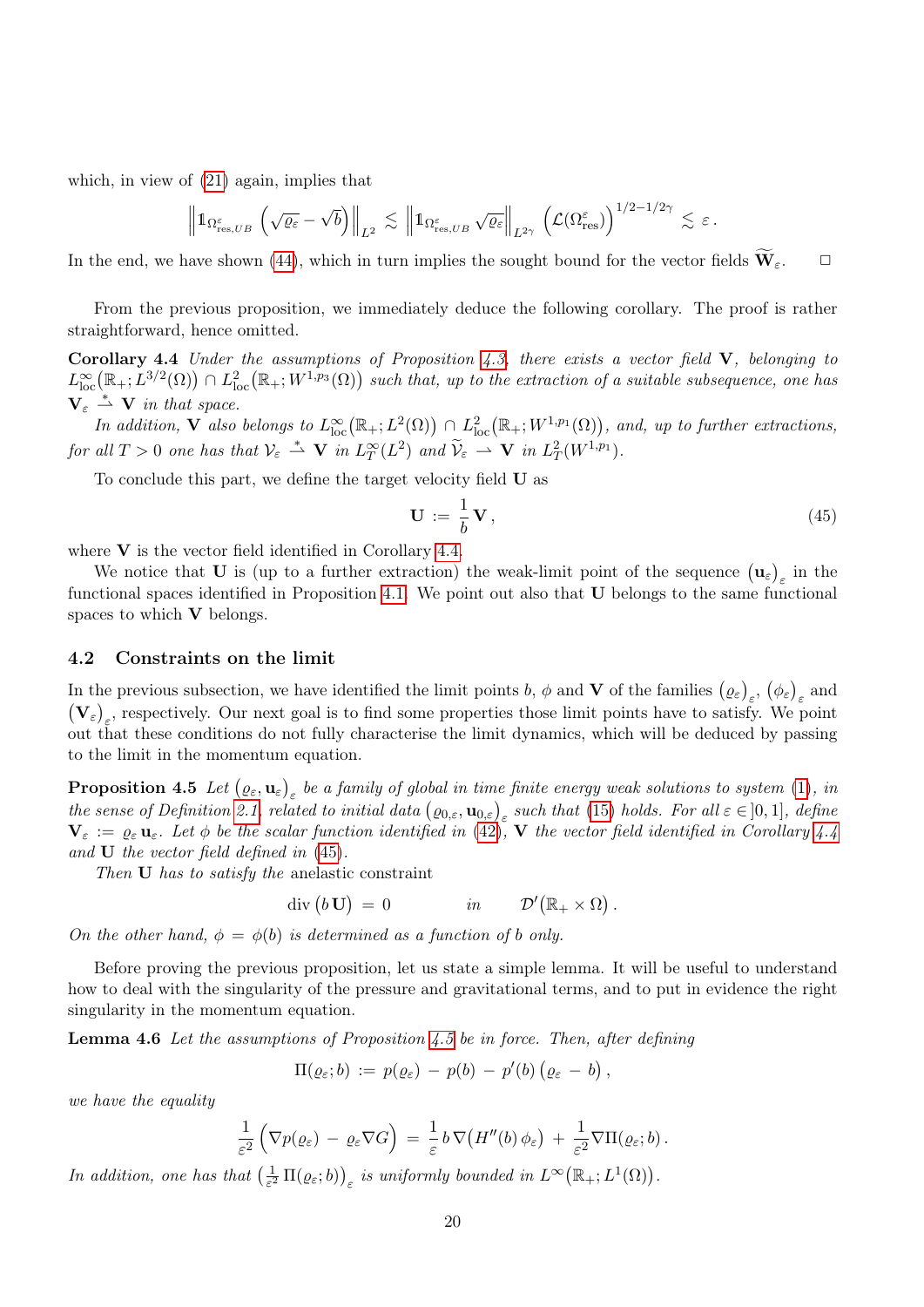Proof. The claimed identity follows from a simple algebraic computation:

$$
\frac{1}{\varepsilon^2} \left( \nabla p(\varrho_{\varepsilon}) - \varrho_{\varepsilon} \nabla G \right) = \frac{1}{\varepsilon^2} \left( \nabla \big( p(\varrho_{\varepsilon}) - p(b) \big) - (\varrho_{\varepsilon} - b) \nabla G \right)
$$
\n
$$
= \frac{1}{\varepsilon^2} \nabla \Pi(\varrho_{\varepsilon}; b) + \frac{1}{\varepsilon^2} \left( \nabla \big( p'(b) \big( \varrho_{\varepsilon} - b \big) \big) - (\varrho_{\varepsilon} - b) \nabla G \right)
$$
\n
$$
= \frac{1}{\varepsilon} b \nabla \big( H''(b) \varphi_{\varepsilon} \big) + \frac{1}{\varepsilon^2} \nabla \Pi(\varrho_{\varepsilon}; b),
$$

where, in the last step, we have used the equality  $\nabla G = H''(b) \nabla b$ , which holds owing to [\(4\)](#page-2-0).

It remains us to show the uniform bounds for the family  $\left(\frac{1}{\epsilon_0^2}\right)$  $\frac{1}{\varepsilon^2} \Pi(\varrho_\varepsilon; b)$ <sub> $\varepsilon$ </sub>. The argument is similar to the proof of Lemma 4.1 in [\[11\]](#page-36-12); however, since that paper did not deal with non-constant limit density profiles b nor with the presence of a cold component  $p_c$  of the pressure, we report here most of the details.

First of all, using Taylor formula at the second order for the pressure function p together with [\(23\)](#page-8-2), we easily see that

$$
\frac{1}{\varepsilon^2} \left[ \Pi(\varrho_\varepsilon; b) \right]_{\rm ess} \approx \phi_\varepsilon^2 \qquad \Longrightarrow \qquad \left( \frac{1}{\varepsilon^2} \left[ \Pi(\varrho_\varepsilon; b) \right]_{\rm ess} \right)_\varepsilon \subset L^\infty(\mathbb{R}_+; L^1) \, .
$$

Next, let us denote by  $\Pi_E(\varrho_\varepsilon; b)$  and  $\Pi_c(\varrho_\varepsilon; b)$  the functions defined as  $\Pi(\varrho_\varepsilon; b)$ , but using respectively  $p_E$ and  $p_c$  instead of the full pressure function p. Then, a Taylor expansion again and [\(22\)](#page-8-3) imply that

$$
\frac{1}{\varepsilon^2} \left( \left[ \Pi_E(\varrho_\varepsilon; b) \right]_{\mathrm{res},B} + \left[ \Pi_c(\varrho_\varepsilon; b) \right]_{\mathrm{res},UB} \right) \subset L^\infty(\mathbb{R}_+; L^1).
$$

Finally, we notice that

$$
\left| \left[ \Pi_E(\varrho_\varepsilon; b) \right]_{\mathrm{res}, UB} \right| \lesssim \left[ \varrho_\varepsilon \right]_{\mathrm{res}}^{\gamma} \quad \text{and} \quad \left| \left[ \Pi_c(\varrho_\varepsilon; b) \right]_{\mathrm{res}, B} \right| \lesssim \left[ \varrho_\varepsilon \right]_{\mathrm{res}}^{-\kappa},
$$

for which one can deduce the sought bounds by using the controls in [\(21\)](#page-8-1).

In the end, the lemma is completely proved.  $\Box$ 

We can now turn our attention to the proof of Proposition [4.5.](#page-19-3)

Proof of Proposition [4.5.](#page-19-3) We start by considering the weak form of the momentum equation: given a test function  $\varphi \in \mathcal{D}(\mathbb{R}_+ \times \Omega)$ , with  $\text{Supp}\,\varphi \subset [0,T[ \times \Omega \text{ for some positive time } T > 0]$ , we have

$$
-\int_0^T\!\!\!\int_{\Omega}\varrho_\varepsilon\,\partial_t\varphi\,\mathrm{d}x\,\mathrm{d}t\,-\,\int_0^T\!\!\!\int_{\Omega}\varrho_\varepsilon\,\mathbf{u}_\varepsilon\cdot\nabla\varphi\,\mathrm{d}x\,\mathrm{d}t\,=\,\int_{\Omega}\varrho_{0,\varepsilon}\,\varphi(0)\,\mathrm{d}x\,.
$$

By assumption on the initial data, we know that  $\varrho_{0,\varepsilon} - b \longrightarrow 0$  in  $L^2 \cap L^{\infty}$ , so it is easy to pass to the limit in the right-hand side of the previous relation. Moreover, in view of [\(41\)](#page-16-4) and Corollary [4.4,](#page-19-1) we know that  $\varrho_{\varepsilon} \longrightarrow b$  and  $\varrho_{\varepsilon} \mathbf{u}_{\varepsilon} = \mathbf{V}_{\varepsilon} \longrightarrow \mathbf{V}$  in  $\mathcal{D}'([0,T[\times \Omega)]$ . Thus, passing to the limit in the previous equality yields the constraint

$$
\int_0^T \int_{\Omega} \mathbf{V} \cdot \nabla \varphi \, dx \, dt = 0 \quad \forall \varphi \in \mathcal{D} \qquad \Longrightarrow \qquad \text{div } \mathbf{V} = 0 \quad \text{in } \mathcal{D}'.
$$

Now, using the definition of  **given in [\(45\)](#page-19-2) immediately gives the anelastic constraint.**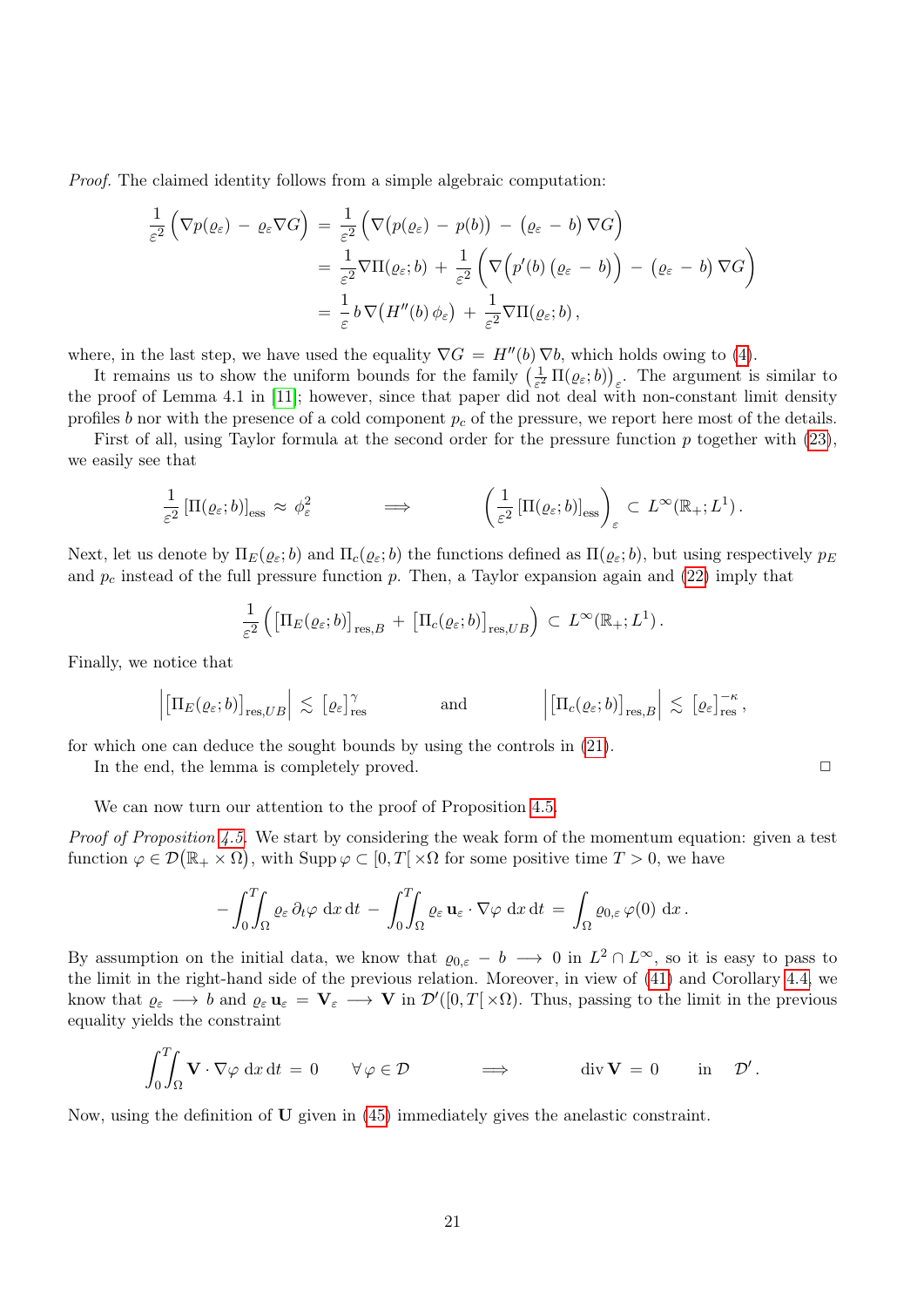Let us turn our attention to the momentum equation. As appears in the statement, the momentum equation does not give any relevant information on the limit points: we will discover that  $\phi$  is a quantity which play no role in the limit dynamics.

Indeed, we can test the momentum equation by  $\varepsilon \psi$ , where  $\psi \in \mathcal{D}(\mathbb{R}_+ \times \Omega; \mathbb{R}^3)$  is a test function with support (say) included in  $[0, T] \times \Omega$ , for some  $T > 0$ . By the uniform bounds established in Section [3,](#page-7-0) and using the identity in Lemma [4.6](#page-19-4) above, it is possible to see that all the terms in the momentum equation tend to 0, except for the term  $b \nabla (H''(b) \phi_{\varepsilon})$ . Thus, passing to the limit for  $\varepsilon \to 0^+$ , we find that

$$
\int_0^T\!\!\!\int_{\Omega} H''(b)\,\phi\,\mathrm{div}\,(b\,\psi)\,\mathrm{d}x\,\mathrm{d}t\,=\,0\qquad\qquad\forall\,\psi\in\mathcal{D}\,.
$$

Since b never vanishes, this implies that  $\nabla (H''(b)\phi) = 0$ , and then  $H''(b(x))\phi(t,x) = c(t)$  a.e. on  $\mathbb{R}_+ \times \Omega$ , for a suitable function  $c(t)$  only depending on the time variable. We claim that  $c(t) \equiv c(0)$  is in fact constant, and does not depend on time neither. Indeed, let us denote by  $\langle f \rangle$  the space average over  $\Omega$  of a function  $f = f(t, x)$ , namely

$$
\langle f \rangle = \langle f \rangle(t) := \frac{1}{\mathcal{L}(\Omega)} \int_{\Omega} f(t, x) dx.
$$

Using the definition of  $\phi_{\varepsilon}$ , we can recast the continuity equation as

<span id="page-21-1"></span>
$$
\partial_t \phi_{\varepsilon} + \frac{1}{\varepsilon} \operatorname{div} \mathbf{V}_{\varepsilon} = 0. \tag{46}
$$

Taking the mean value with respect to the space variable, we discover that  $\partial_t \langle \phi \rangle = 0$ , thus the mean value of  $\phi$  is preserved in time:  $\langle \phi \rangle(t) = \langle \phi_0 \rangle$  for almost all times  $t \geq 0$ , where  $\phi_0$  is the weak limit point of the initial data  $(\phi_{0,\varepsilon})_\varepsilon$  specified in [\(8\)](#page-5-1). On the other hand, coming back to the equality  $H''(b)\phi = c(t)$  and computing the space average, we have that  $\langle \phi \rangle(t) = \langle 1/H''(b) \rangle c(t)$ , which in turn implies that  $c(t) \equiv c_0$ has to be a constant function.

The proposition is now proved.  $\Box$ 

As already pointed out, the previous proposition does not allow us to identify the limit dynamics yet. The main problem consists in passing to the limit in the momentum equation, which reveals a not so easy task, owing to the non-linear terms appearing in it. In order to succeed, we first need to understand the propagation of fast oscillations in time: this is the goal of the next subsection.

#### <span id="page-21-0"></span>4.3 Acoustic equation

Lemma [4.6](#page-19-4) and Proposition [4.5](#page-19-3) allow us to identify the singular part of the equations of motion. Because of the ill-preparation of the initial data, this singular part is responsible for fast oscillations in time of the solution, the so called *acoustic waves*, which may eventually prevent the convergence of the non-linear terms. In order to study those oscillations and be able to pass to the limit in the equations, we reformulate our system [\(1\)](#page-1-0) as a wave system.

Let us recall that we have denoted

$$
\phi_{\varepsilon} = \frac{\varrho_{\varepsilon} - b}{\varepsilon} \quad \text{and} \quad \mathbf{V}_{\varepsilon} = \varrho_{\varepsilon} \mathbf{u}_{\varepsilon}.
$$

As already remarked in the proof of Proposition [4.5,](#page-19-3) in terms of those quantities the continuity equation can be rewritten as in [\(46\)](#page-21-1). Concerning the momentum equation, instead, we can take advantage of the identity of Lemma [4.6](#page-19-4) to combine the pressure and gravitation terms together.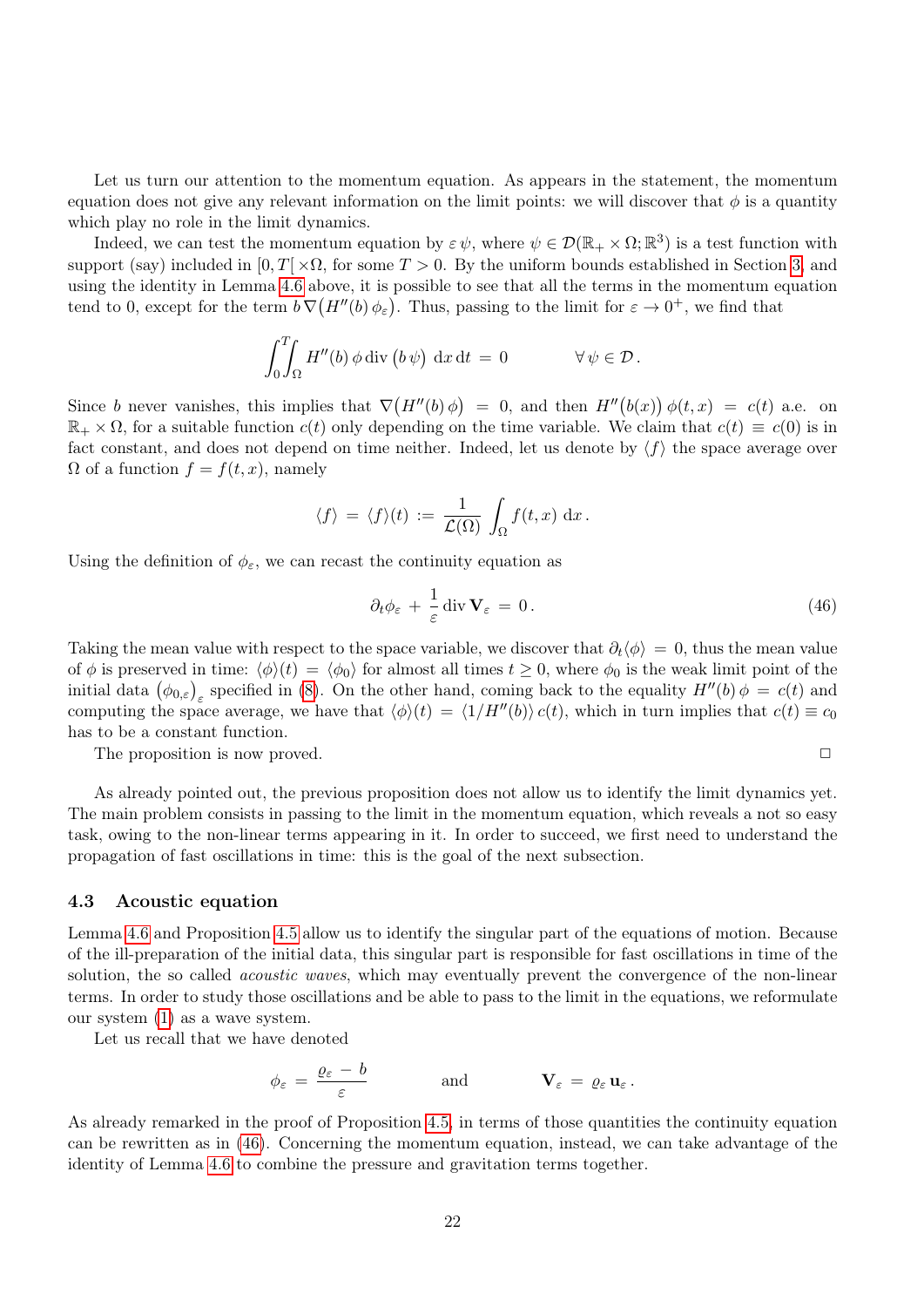In the end, we discover that system [\(1\)](#page-1-0) can be recasted in the following form:

<span id="page-22-0"></span>
$$
\begin{cases}\n\varepsilon \, \partial_t \phi_{\varepsilon} + \text{div } \mathbf{V}_{\varepsilon} = 0 \\
\varepsilon \, \partial_t \mathbf{V}_{\varepsilon} + b \, \nabla \big( H''(b) \, \phi_{\varepsilon} \big) = \varepsilon \, \mathbf{f}_{\varepsilon} \,,\n\end{cases} \tag{47}
$$

where we have defined

$$
\mathbf{f}_{\varepsilon} = \nu \operatorname{div}(\varrho_{\varepsilon} \mathbb{D} \mathbf{u}_{\varepsilon}) - \operatorname{div}(\varrho_{\varepsilon} \mathbf{u}_{\varepsilon} \otimes \mathbf{u}_{\varepsilon}) - \frac{1}{\varepsilon^{2}} \nabla \Pi(\varrho_{\varepsilon}; b).
$$
\n(48)

By the uniform bounds [\(18\)](#page-7-4), we get that the sequence  $(\varrho_{\varepsilon} \mathbf{u}_{\varepsilon} \otimes \mathbf{u}_{\varepsilon})_{\varepsilon}$  is uniformly bounded in  $L_T^{\infty}(L^1)$ , for all times  $T > 0$ . On the other hand, by arguing as in the proof of Proposition [4.3,](#page-17-1) it is easy to see that  $(\varrho_{\varepsilon} \mathbb{D} \mathbf{u}_{\varepsilon})_{\varepsilon}$  is uniformly bounded in  $L^2_T(L^{3/2})$ . Finally, the term  $\Pi(\varrho_{\varepsilon}; b)$  has been dealt with in Lemma [4.6.](#page-19-4) Therefore, owing to the Sobolev embedding  $H^s(\Omega) \subset L^{\infty}(\Omega)$  for any  $s > 3/2$ , we get that

<span id="page-22-2"></span>
$$
\forall T > 0, \quad \forall s > 5/2, \qquad \left(\mathbf{f}_{\varepsilon}\right)_{\varepsilon} \subset L_T^2(H^{-s}). \tag{49}
$$

For later use, it is convenient to introduce a regularised version of the wave system [\(47\)](#page-22-0). For this, we employ the low frequency cut-off operator  $S_M$ , with  $M \in \mathbb{N}$ , introduced in relation [\(67\)](#page-34-0) in the Appendix.

Since  $S_M$  commutes with all partial derivatives, applying operator  $S_M$  to [\(47\)](#page-22-0) yields

<span id="page-22-4"></span>
$$
\begin{cases}\n\varepsilon \, \partial_t \phi_{\varepsilon,M} + \text{div } \mathbf{V}_{\varepsilon,M} = 0 \\
\varepsilon \, \partial_t \mathbf{V}_{\varepsilon,M} + b \, \nabla \big( H''(b) \, \phi_{\varepsilon,M} \big) = \varepsilon \, \mathbf{f}_{\varepsilon,M} + \mathbf{h}_{\varepsilon,M} \,,\n\end{cases} \tag{50}
$$

where we have denoted  $\phi_{\varepsilon,M} = S_M(\phi_{\varepsilon}), \mathbf{V}_{\varepsilon,M} = S_M(V_{\varepsilon})$  and  $\mathbf{f}_{\varepsilon,M} = S_M(\mathbf{f}_{\varepsilon})$ , and we have set

$$
\mathbf{h}_{\varepsilon,M} \,:=\, \big[b,S_M\big] \nabla \big(H''(b)\phi_\varepsilon\big) \,+\, b\,\nabla \big(\big[H''(b),S_M\big]\phi_\varepsilon\big)\,.
$$

Thanks to the uniform bounds for the sequence  $(\phi_{\varepsilon})_{\varepsilon}$  in  $L^2_{\text{loc}}(\mathbb{R}_+;W^{1,\gamma}(\Omega))$  if  $\gamma < 2$ , in  $L^2_{\text{loc}}(\mathbb{R}_+;H^1(\Omega))$ when  $\gamma \geq 2$  (keep in mind Proposition [3.2](#page-14-2) above), standard commutator estimates (see e.g. Lemma 2.97 of [\[2\]](#page-35-3)) imply that

<span id="page-22-1"></span>
$$
\forall T > 0, \qquad \qquad \|\mathbf{h}_{\varepsilon,M}\|_{L^2_T(L^{\gamma})} + \|\mathrm{curl}\,\mathbf{h}_{\varepsilon,M}\|_{L^2_T(L^{\gamma})} \lesssim 2^{-M}, \qquad (51)
$$

where we agree that the Lebesgue exponent  $\gamma$  is changed into 2 whenever  $\gamma > 2$ .

We explicitly point out that, in the above estimate [\(51\)](#page-22-1), the multiplicative constant is uniform with respect to both  $M \in \mathbb{N}$  and  $\varepsilon \in ]0,1]$ , but it may depend on the fixed time  $T > 0$ . Notice that, for the uniform bound on curl  $h_{\varepsilon,M}$ , the gradient structure of the commutator terms play a key role. We remark also that the commutator term  $h_{\varepsilon,M}$  is much better controlled than the corresponding term in [\[24\]](#page-36-4), thanks to the uniform bounds provided by the BD entropy estimates.

In addition, as an immediate consequence of [\(49\)](#page-22-2), we get that

<span id="page-22-5"></span>
$$
\forall T > 0, \quad \forall s \ge 0, \qquad \qquad \|\mathbf{f}_{\varepsilon,M}\|_{L^2_T(H^s)} \le C(s,M), \tag{52}
$$

where the constants  $C(s, M) > 0$  depend only on the quantities inside the parentheses. Notice that these constants blow up when  $M \to +\infty$ , but they have finite value for any  $M \in \mathbb{N}$  fixed.

We conclude this part by showing uniform bounds on the two sequences  $(\phi_{\varepsilon,M})_{\varepsilon,M}$  and  $(V_{\varepsilon,M})_{\varepsilon,M}$ . As a matter of fact, in view of our computations in Section [5](#page-24-0) below, it is important to introduce a fine decomposition of those terms.

<span id="page-22-3"></span>**Lemma 4.7** Let  $T > 0$  be arbitrarily large, but fixed. For any  $M \in \mathbb{N}$ , define the quantities  $\phi_{\varepsilon,M}$  $S_M(\phi_{\varepsilon})$  and  $\mathbf{V}_{\varepsilon,M} = S_M(\mathbf{V}_{\varepsilon})$  as above.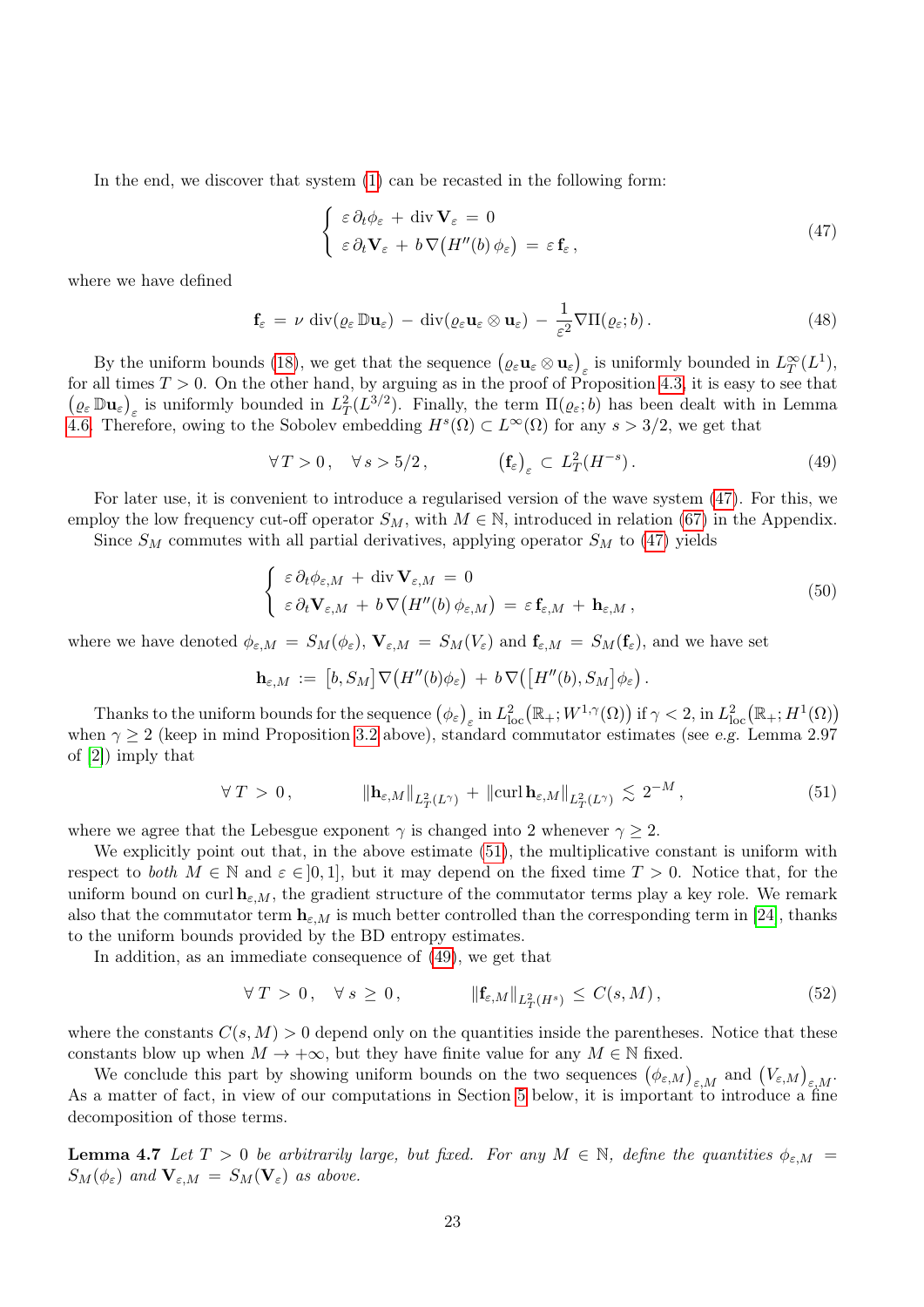- (i) Both sequences  $(\phi_{\varepsilon,M})_{\varepsilon}$  and  $(\mathbf{V}_{\varepsilon,M})_{\varepsilon}$  are sequences of smooth functions in space, which are uniformly bounded (with respect to  $\varepsilon$ , but not with respect to M) in the space  $L^2_T(H^s)$ , for any  $s \geq 0$  arbitrarily large.
- (ii) For any  $M \in \mathbb{N}$  and any  $\varepsilon \in ]0,1]$ , we can write

$$
\phi_{\varepsilon,M} = \varphi_{\varepsilon,M} + \varepsilon^{(2-\gamma)/\gamma} \pi_{\varepsilon,M}, \qquad (53)
$$

where we have the uniform estimates

$$
\sup_{M \in \mathbb{N}} \sup_{\varepsilon \in [0,1]} \|\varphi_{\varepsilon,M}\|_{L_T^{\infty}(L^2) \cap L_T^2(L^6)} \leq C \quad \text{and} \quad \forall s \geq 0, \quad \sup_{\varepsilon \in [0,1]} \|\pi_{\varepsilon,M}\|_{L_T^{\infty}(H^s)} \leq C(s,M),
$$

for suitable positive constants C and  $C(s, M)$ , which depend only on  $T > 0$  and on the quantities in the brackets. In the case  $\gamma \geq 2$ , one can simply take  $\pi_{\varepsilon,M} \equiv 0$ .

(iii) For any  $M \in \mathbb{N}$  and  $\varepsilon \in ]0,1]$ , one has

$$
\mathbf{V}_{\varepsilon,M} = \mathcal{V}_{\varepsilon,M} + \varepsilon \mathbf{W}_{\varepsilon,M},\tag{54}
$$

with the uniform bounds

$$
\sup_{M \in \mathbb{N}} \sup_{\varepsilon \in [0,1]} \|\mathcal{V}_{\varepsilon,M}\|_{L^\infty_T(L^2)} \leq C \quad \text{and} \quad \forall s \geq 0, \quad \sup_{\varepsilon \in [0,1]} \|\mathbf{W}_{\varepsilon,M}\|_{L^2_T(H^s)} \leq C(s,M) \,.
$$

(iv) We can also write

$$
\mathbf{V}_{\varepsilon,M} = \widetilde{\mathcal{V}}_{\varepsilon,M} + \varepsilon \, \mathbf{W}_{\varepsilon,M} \,, \tag{55}
$$

with the uniform estimates

$$
\sup_{M \in \mathbb{N}} \sup_{\varepsilon \in [0,1]} \left\| \widetilde{\mathcal{V}}_{\varepsilon,M} \right\|_{L^2_T(W^{1,p_1})} \leq C \qquad \text{and} \qquad \forall s \geq 0, \quad \sup_{\varepsilon \in [0,1]} \left\| \widetilde{\mathbf{W}}_{\varepsilon,M} \right\|_{L^2_T(H^s)} \leq C(s,M).
$$

Proof. The properties claimed in item (i) are an immediate consequence of the bounds for the families  $(\phi_{\varepsilon})_{\varepsilon}$  and  $(\mathbf{V}_{\varepsilon})_{\varepsilon}$ , combined with the smoothing effect of the low frequency cut-off operators  $S_M$ . Keep in mind  $(23)$ ,  $(24)$  and Propositions [3.2](#page-14-2) and [4.3.](#page-17-1)

The decompositions of items (iii) and (iv), together with the corresponding uniform estimates, also follow from Proposition [4.3,](#page-17-1) simply setting  $V_{\varepsilon,M} := S_M(V_{\varepsilon})$  and  $\mathbf{W}_{\varepsilon,M} = S_M(\mathbf{W}_{\varepsilon})$ , and similarly for  $\mathcal{V}_{\varepsilon,M}$  and  $\mathbf{W}_{\varepsilon,M}$ .

Finally, let us prove item (ii). We start by considering the case  $1 < \gamma < 2$ . In this case, we decompose

$$
\phi_{\varepsilon} \,=\, \big[\phi_{\varepsilon}\big]_{\rm ess} \,+\, \big[\phi_{\varepsilon}\big]_{\rm res}\,.
$$

Thus, if we set  $\varphi_{\varepsilon,M} := S_M([\phi_{\varepsilon}]_{\text{ess}})$ , estimates [\(23\)](#page-8-2) and [\(35\)](#page-14-0) easily imply the uniform boundedness (*both* with respect to  $M \in \mathbb{N}$  and  $\varepsilon \in ]0,1]$  of the sequence  $(\varphi_{\varepsilon,M})_{\varepsilon,M}$ . Next, we define

$$
\pi_{\varepsilon} \,:=\, \frac{1}{\varepsilon^{(2-\gamma)/\gamma}}\, \big[\phi_\varepsilon\big]_{\rm res} \hspace{1cm} {\rm and} \hspace{1cm} \pi_{\varepsilon,M} \,:=\, S_M(\pi_{\varepsilon})\,,
$$

and we conclude with the help of [\(24\)](#page-8-4). When  $\gamma \geq 2$ , instead, one has that  $(\phi_{\varepsilon})_{\varepsilon}$  is uniformly bounded in  $L_T^{\infty}(L^2) \cap L_T^2(H^1)$ , thanks to Proposition [3.2.](#page-14-2) Hence, in this case one can simply define  $\varphi_{\varepsilon,M} = S_M(\phi_{\varepsilon})$ and  $\pi_{\varepsilon,M} = 0$ . This completes the proof of the lemma.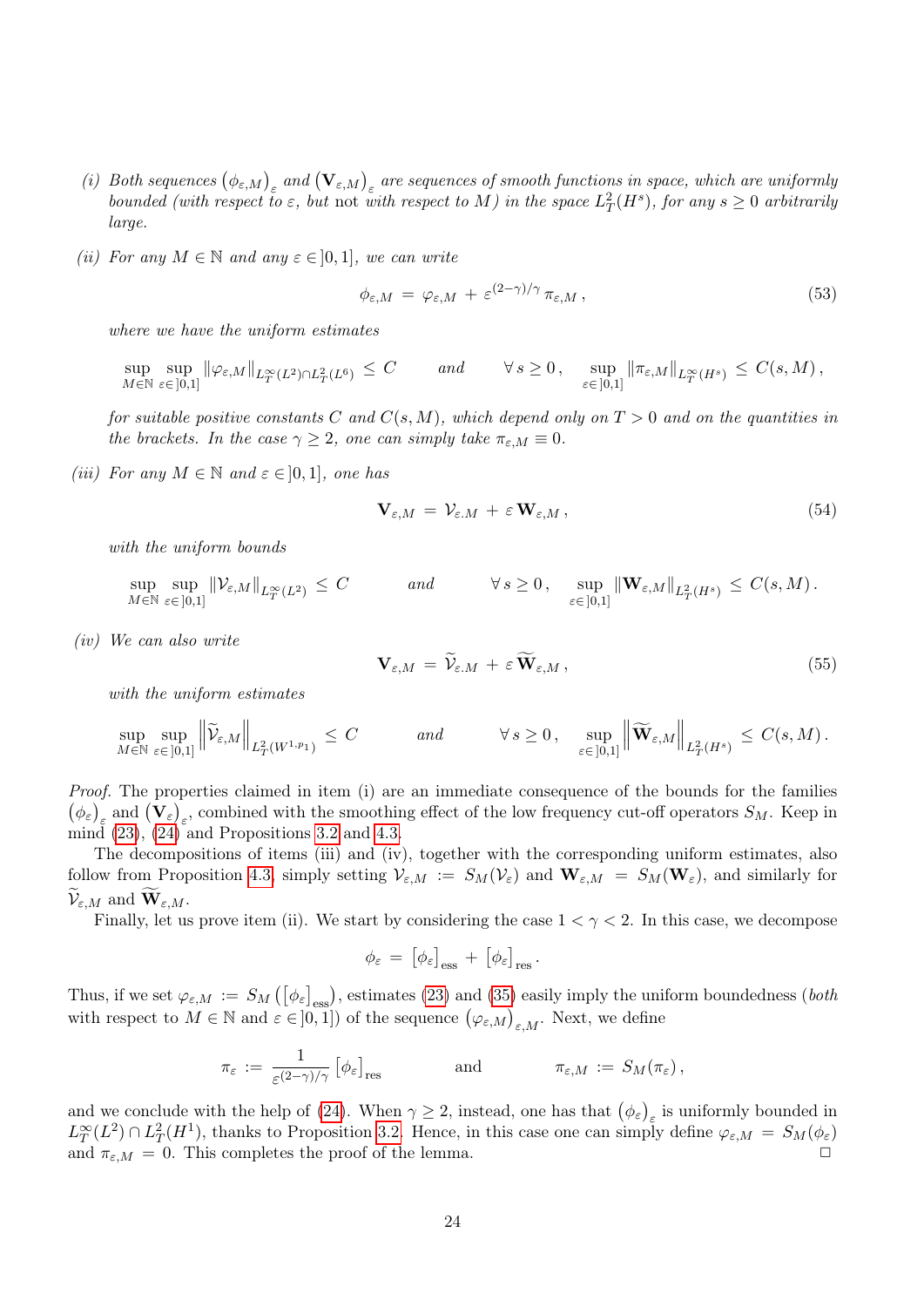# <span id="page-24-0"></span>5 Passage to the limit

In this section, we finish the proof of our main theorem, showing the convergence (up to an extraction) of weak solutions to [\(1\)](#page-1-0) to weak solutions to the target system [\(6\)](#page-2-2).

The main problem is to pass to the limit in the most non-linear term, namely the convective term in the momentum equation. This convergence will be proved in the following two subsections, by use of a compensated compactness argument. Finally, in Subsection [5.3](#page-33-0) we will take care of the other terms, and complete the proof of the convergence.

Before going into the details, let us recall that convergence will be proved for any test function lying in the kernel of the singular perturbation operator, namely (in view of Proposition [4.5\)](#page-19-3) for any test function

<span id="page-24-1"></span>
$$
\psi \in \mathcal{D}\big(\mathbb{R}_+ \times \Omega; \mathbb{R}^3\big), \qquad \text{such that} \qquad \text{div}\big(b\,\psi\big) = 0. \tag{56}
$$

Also, it is useful to introduce the following notation: we denote by  $R_{\varepsilon,M}$  any remainder term, that is any term such that

<span id="page-24-4"></span>
$$
\lim_{M \to +\infty} \limsup_{\varepsilon \to 0^+} \left| \int_0^T \langle R_{\varepsilon,M} \, , \, \psi \rangle_{\mathcal{D}' \times \mathcal{D}} \, \mathrm{d}t \right| \, = \, 0 \,, \tag{57}
$$

for some given time  $T > 0$  and test function  $\psi \in \mathcal{D}([0,T] \times \Omega;\mathbb{R}^3)$  taken as above. Similarly, we will use the notation  $\mathcal{R}_{\varepsilon,M}$  for any scalar term such that

<span id="page-24-2"></span>
$$
\lim_{M \to +\infty} \limsup_{\varepsilon \to 0^+} \mathcal{R}_{\varepsilon,M} = 0. \tag{58}
$$

Typically, we will have

<span id="page-24-3"></span>
$$
\mathcal{R}_{\varepsilon,M} \,=\, \int_0^T \langle R_{\varepsilon,M} \, , \, \psi \rangle_{\mathcal{D}'\times\mathcal{D}} \, \mathrm{d}t \, .
$$

In the next computations, the precise values of  $R_{\varepsilon,M}$  and  $\mathcal{R}_{\varepsilon,M}$  may change from one line to another.

#### <span id="page-24-5"></span>5.1 Approximation of the convective term

Passing to the limit in the convective term is based on a compensated compactness argument, following work [\[24\]](#page-36-4) of Masmoudi. This argument relies on using *algebraically* the structure of the wave system [\(47\)](#page-22-0) and performing direct computations on it. Of course, for that, we need first of all to smooth out all the quantities with respect to the space variables: this is the scope of the next lemma.

Notice that the approximation argument here is delicate, due to the degeneracy of the system close to vacuum. The cold pressure term  $p_c$  will be of great help.

**Lemma 5.1** For any  $T > 0$  fixed and any smooth test function  $\psi$  as in [\(56\)](#page-24-1), such that Supp  $\psi \subset [0, T] \times \Omega$ , we have

$$
\lim_{M\to+\infty}\limsup_{\varepsilon\to0^+}\left|\int_0^T\!\!\!\int_{\Omega}\varrho_\varepsilon\mathbf{u}_\varepsilon\otimes\mathbf{u}_\varepsilon:\nabla\psi\;\mathrm{d} x\,\mathrm{d} t\,-\,\int_0^T\!\!\!\int_{\Omega}\frac{1}{b}\,\mathbf{V}_{\varepsilon,M}\otimes\mathbf{V}_{\varepsilon,M}:\nabla\psi\;\mathrm{d} x\,\mathrm{d} t\right|=0\,.
$$

*Proof.* We start by observing that, in view of Propositions [4.1](#page-16-2) and [4.3,](#page-17-1) we have  $(\mathbf{V}_{\varepsilon})_{\varepsilon} \subset L_T^2(L^{3/2})$  and  $(\mathbf{u}_{\varepsilon})_{\varepsilon} \subset L_T^2(L^p)$  for all  $p \in [1, p_2]$ , where  $p_2 = 6\kappa/(\kappa+3)$ . We also notice that, under our assumption  $k > 3$ , we have  $2/3 + 1/p_2 < 1$ , i.e.  $p_2 > 3$ . Thus, given any  $M \in \mathbb{N}$ , we can write

$$
I := \int_0^T \int_{\Omega} \varrho_{\varepsilon} \mathbf{u}_{\varepsilon} \otimes \mathbf{u}_{\varepsilon} : \nabla \psi \, dx \, dt
$$
  
= 
$$
\int_0^T \int_{\Omega} \frac{1}{b} \mathbf{V}_{\varepsilon} \otimes S_M(b \mathbf{u}_{\varepsilon}) : \nabla \psi \, dx \, dt + \int_0^T \int_{\Omega} \frac{1}{b} \mathbf{V}_{\varepsilon} \otimes (\mathrm{Id} - S_M)(b \mathbf{u}_{\varepsilon}) : \nabla \psi \, dx \, dt,
$$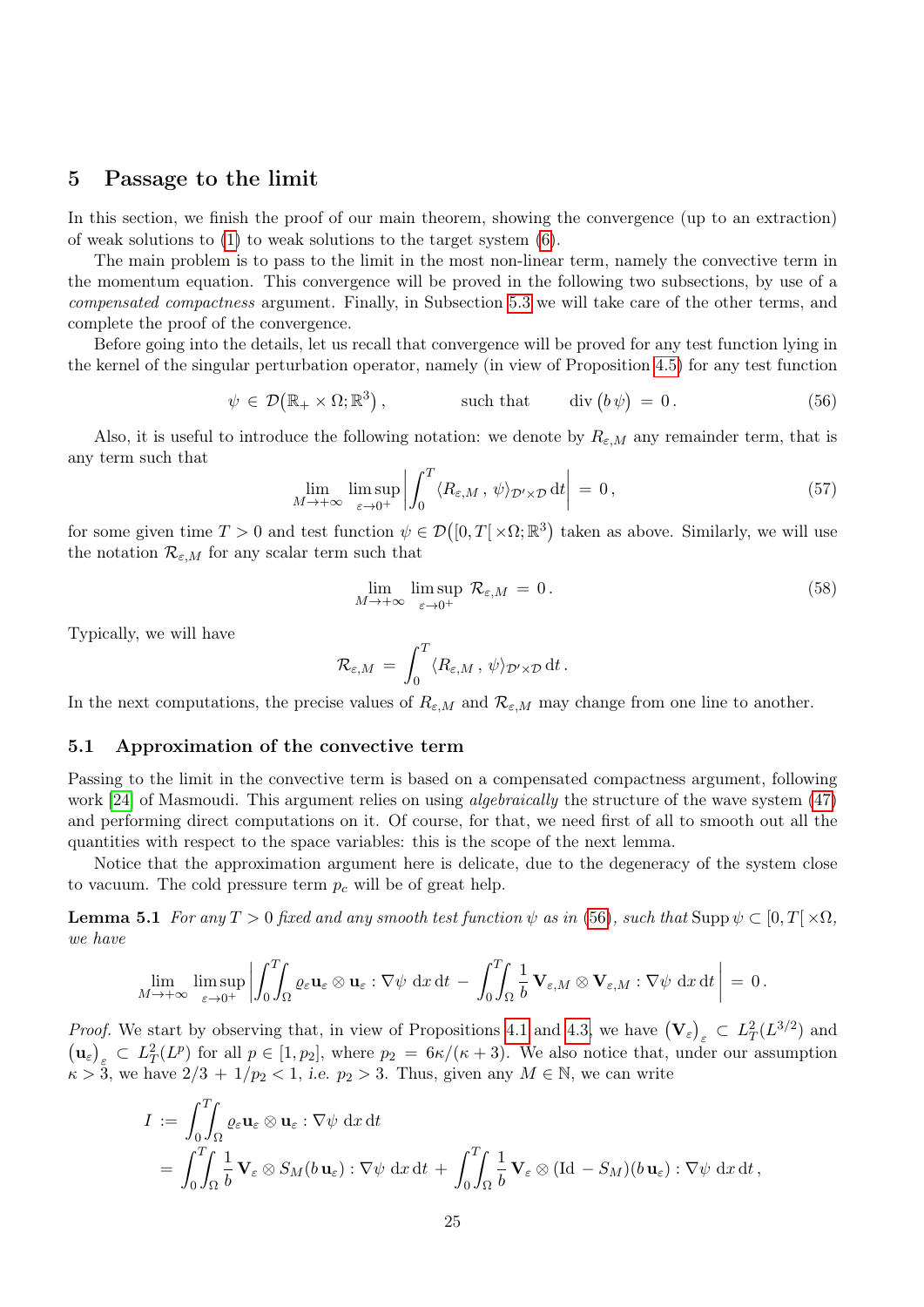where all terms are well-defined, and the last term on the right can be bounded as follows:

$$
\left|\int_0^T \int_{\Omega} \frac{1}{b} \mathbf{V}_{\varepsilon} \otimes (\mathrm{Id} - S_M)(b \,\mathbf{u}_{\varepsilon}) : \nabla \psi \, dx \, dt \,\right| \, \lesssim \, \|\mathbf{V}_{\varepsilon}\|_{L^2_T(L^{3/2})} \, \|(\mathrm{Id} - S_M)(b \,\mathbf{u}_{\varepsilon})\|_{L^2_T(L^3)} \, .
$$

At this point, taking advantage of Bernstein's inequalities of Lemma [A.1](#page-34-1) in the Appendix, we can bound

$$
\|(\mathrm{Id} - S_M)(b \mathbf{u}_{\varepsilon})\|_{L^3} \leq \sum_{j \geq M} \|\Delta_j(b \mathbf{u}_{\varepsilon})\|_{L^3} \lesssim \sum_{j \geq M} 2^{-j} \|\Delta_j \nabla(b \mathbf{u}_{\varepsilon})\|_{L^3}
$$
(59)  

$$
\lesssim \sum_{j \geq M} 2^j \Big[ -1 + 3\big(\frac{1}{p_1} - \frac{1}{3}\big) \Big] \|\Delta_j(b \mathbf{u}_{\varepsilon})\|_{L^{p_1}} \leq 2^{-\alpha M} \|\nabla(b \mathbf{u}_{\varepsilon})\|_{B^0_{p_1,\infty}} \sum_{j \geq 0} 2^{-\alpha j},
$$

where  $p_1 = 2\kappa/(\kappa + 1)$  has been defined in Proposition [4.1](#page-16-2) and we have set  $\alpha = (\kappa - 3)/2\kappa > 0$ . Owing to the embedding  $L^p \hookrightarrow B^0_{p,\infty}$  for any  $p \in [1, +\infty]$ , we finally get

<span id="page-25-1"></span>
$$
\|(\mathrm{Id} - S_M)(b\,\mathbf{u}_{\varepsilon})\|_{L^3} \, \lesssim \, 2^{-\alpha M} \, \|\nabla(b\,\mathbf{u}_{\varepsilon})\|_{L^{p_1}} \, \lesssim \, 2^{-\alpha M} \, .
$$

As a result, the previous computations show that, in the sense of [\(58\)](#page-24-2), one has

<span id="page-25-0"></span>
$$
I = \int_0^T \int_{\Omega} \frac{1}{b} \mathbf{V}_{\varepsilon} \otimes S_M(b \, \mathbf{u}_{\varepsilon}) : \nabla \psi \, dx \, dt + \mathcal{R}_{\varepsilon,M} \, .
$$

Next, we use again the uniform bound  $(\mathbf{u}_{\varepsilon})_{\varepsilon} \subset L^2_T(L^{p_2})$ , together with the fact that  $(S_M(b \mathbf{u}_{\varepsilon}))_{\varepsilon}$  is uniformly bounded (with respect to  $\varepsilon$ , but not to M) in the space  $L_T^2(L^{\infty})$ , to get

$$
\int_{0}^{T} \int_{\Omega} \frac{1}{b} \mathbf{V}_{\varepsilon} \otimes S_{M}(b \mathbf{u}_{\varepsilon}) : \nabla \psi \, dx \, dt
$$
\n
$$
= \int_{0}^{T} \int_{\Omega} \mathbf{u}_{\varepsilon} \otimes S_{M}(b \mathbf{u}_{\varepsilon}) : \nabla \psi \, dx \, dt + \varepsilon \int_{0}^{T} \int_{\Omega} \frac{1}{b} \phi_{\varepsilon} \mathbf{u}_{\varepsilon} \otimes S_{M}(b \mathbf{u}_{\varepsilon}) : \nabla \psi \, dx \, dt
$$
\n
$$
= \int_{0}^{T} \int_{\Omega} \frac{1}{b} S_{M}(b \mathbf{u}_{\varepsilon}) \otimes S_{M}(b \mathbf{u}_{\varepsilon}) : \nabla \psi \, dx \, dt + \mathcal{R}_{\varepsilon, M}.
$$
\n(60)

Indeed, first note that, due to [\(40\)](#page-15-1), we can write, for  $\gamma < 2$ , the following estimate:

$$
\left|\int_0^T \int_{\Omega} \frac{1}{b} \phi_{\varepsilon} \mathbf{u}_{\varepsilon} \otimes S_M(b \mathbf{u}_{\varepsilon}) : \nabla \psi \, dx \, dt \, dt \right| \lesssim \|\phi_{\varepsilon}\|_{L^{\infty}_T(L^{3\gamma/(3-\gamma)})} \| \mathbf{u}_{\varepsilon} \|_{L^2_T(L^{p_2})} \| S_M(b \mathbf{u}_{\varepsilon}) \|_{L^2_T(L^{\infty})} \lesssim 1.
$$

We observe that this makes sense whenever  $(3 - \gamma)/3\gamma + (\kappa + 3)/6\kappa \leq 1$ , hence for  $\kappa \geq 3\gamma/(7\gamma - 6)$ . But, for  $\gamma > 1$ , one always has  $3\gamma/(7\gamma - 6) < 3$ , therefore the previous estimate is satisfied for all  $\kappa > 3$ . Notice that, since  $p_2 > 3$ , we can repeat the exact same computations also when  $\gamma \geq 2$ , up to use the right bound from [\(40\)](#page-15-1).

On the other hand, after noticing that  $1/p_1 + 1/p_2 < 1$  for  $\kappa > 3$  and arguing in a similar way as above, we can estimate

$$
\left| \int_0^T \int_{\Omega} \frac{1}{b} \left( \mathrm{Id} - S_M \right) (b \, \mathbf{u}_{\varepsilon}) \otimes S_M (b \, \mathbf{u}_{\varepsilon}) : \nabla \psi \, \mathrm{d}x \, \mathrm{d}t \right| \lesssim \| (\mathrm{Id} - S_M)(b \, \mathbf{u}_{\varepsilon}) \|_{L^2_T(L^{p_1})} \, \| S_M (b \, \mathbf{u}_{\varepsilon}) \|_{L^2_T(L^{p_2})} \\ \lesssim 2^{-M} \, \| \nabla (b \, \mathbf{u}_{\varepsilon}) \|_{L^{p_1}}^2 \lesssim 2^{-M} \, .
$$

Thus, we have proven that the last equality in [\(60\)](#page-25-0) holds true.

At this point, to conclude the argument we may use the decomposition of Lemma [4.7.](#page-22-3) Indeed, keeping in mind the definition of the vector fields  $V_{\varepsilon}$  given in Proposition [4.3](#page-17-1) above, we notice that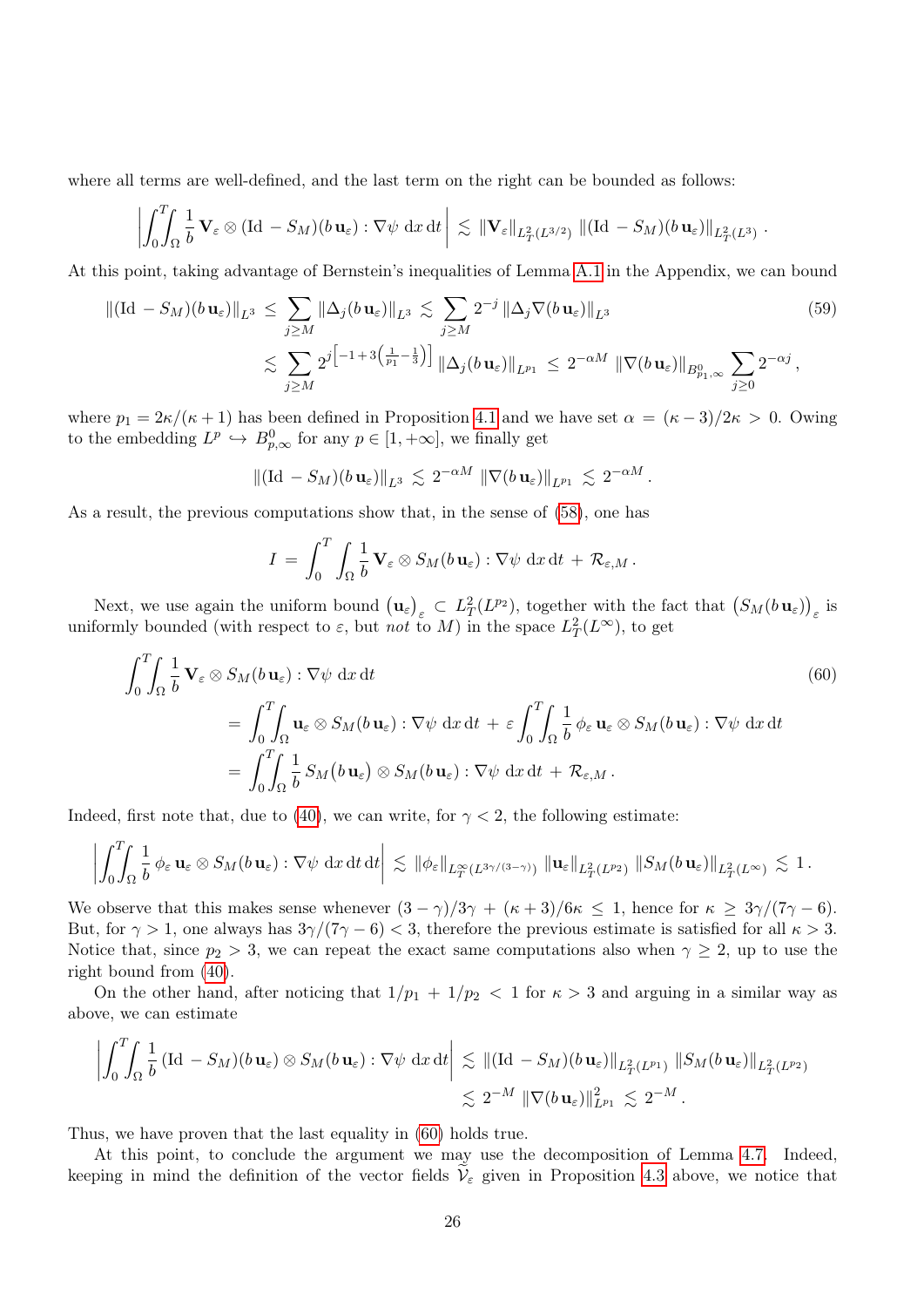$S_M(b\mathbf{u}_{\varepsilon}) = \widetilde{\mathcal{V}}_{\varepsilon,M} = \mathbf{V}_{\varepsilon,M} - \varepsilon \widetilde{\mathbf{W}}_{\varepsilon,M}.$  Thus, using the bounds collected in item (iv) of Lemma [4.7](#page-22-3) we easily see that

$$
\int_0^T \int_{\Omega} \frac{1}{b} S_M(b \mathbf{u}_{\varepsilon}) \otimes S_M(b \mathbf{u}_{\varepsilon}) : \nabla \psi \, dx \, dt = \int_0^T \int_{\Omega} \frac{1}{b} \mathbf{V}_{\varepsilon,M} \otimes \mathbf{V}_{\varepsilon,M} : \nabla \psi \, dx \, dt + \mathcal{R}_{\varepsilon,M}.
$$

This last equality finally ends the proof of the lemma.

#### <span id="page-26-0"></span>5.2 Compensated compactness

Owing to Lemma [5.1,](#page-24-3) it is enough to compute the limit of the approximate convective term

$$
- \int_0^T \int_{\Omega} \frac{1}{b} \mathbf{V}_{\varepsilon,M} \otimes \mathbf{V}_{\varepsilon,M} : \nabla \psi \, dx \, dt = \int_0^T \int_{\Omega} \mathrm{div} \, \left( \frac{1}{b} \mathbf{V}_{\varepsilon,M} \otimes \mathbf{V}_{\varepsilon,M} \right) \cdot \psi \, dx \, dt,
$$

for any test function  $\psi \in \mathcal{D}([0,T] \times \Omega;\mathbb{R}^3)$  belonging to the kernel of the singular perturbation operator, namely such that div  $(b\psi) = 0$ . Here above, we have performed an integration by parts, because the vector fields  $V_{\varepsilon,M}$  are smooth in the space variable.

#### 5.2.1 Preliminary reductions

Now, we compute

$$
\operatorname{div}\left(\frac{1}{b}\mathbf{V}_{\varepsilon,M}\otimes\mathbf{V}_{\varepsilon,M}\right) = \frac{1}{b}\operatorname{div}(\mathbf{V}_{\varepsilon,M})\mathbf{V}_{\varepsilon,M} + \mathbf{V}_{\varepsilon,M}\cdot\nabla\left(\frac{1}{b}\mathbf{V}_{\varepsilon,M}\right)
$$
\n
$$
= \frac{1}{b}\operatorname{div}(\mathbf{V}_{\varepsilon,M})\mathbf{V}_{\varepsilon,M} + \frac{b}{2}\nabla\left|\frac{1}{b}\mathbf{V}_{\varepsilon,M}\right|^2 - \operatorname{curl}\left(\frac{1}{b}\mathbf{V}_{\varepsilon,M}\right) \times \mathbf{V}_{\varepsilon,M},
$$
\n(61)

where the symbol  $\times$  denotes the ususal external product of vectors in  $\mathbb{R}^3$  and, for a 3-D vector field U, we have curl  $U := \nabla \times U$ . Notice that the second term in the last line identically vanishes, whenever tested against a test function  $\psi$  as in [\(56\)](#page-24-1). Thus, this term contributes as a remainder  $R_{\varepsilon,M}$  to the limit, in the sense of relation [\(57\)](#page-24-4).

Therefore, resorting to the first equation in [\(50\)](#page-22-4) for dealing with the first term, we can write

$$
\begin{split} \operatorname{div} \left( \frac{1}{b} \, \mathbf{V}_{\varepsilon,M} \otimes \mathbf{V}_{\varepsilon,M} \right) &= -\frac{\varepsilon}{b} \, \partial_t \phi_{\varepsilon,M} \, \mathbf{V}_{\varepsilon,M} - \operatorname{curl} \left( \frac{1}{b} \, \mathbf{V}_{\varepsilon,M} \right) \times \mathbf{V}_{\varepsilon,M} + R_{\varepsilon,M} \\ &= \frac{\varepsilon}{b} \, \phi_{\varepsilon,M} \, \partial_t \mathbf{V}_{\varepsilon,M} - \operatorname{curl} \left( \frac{1}{b} \, \mathbf{V}_{\varepsilon,M} \right) \times \mathbf{V}_{\varepsilon,M} + R_{\varepsilon,M} \,, \end{split}
$$

where, in the second step, we have included the total time derivative  $\varepsilon \partial_t (\phi_{\varepsilon,M} \mathbf{V}_{\varepsilon,M})$  into the remainder  $R_{\varepsilon,M}$ . Indeed, the time derivative can be put on the test function and the family  $(\phi_{\varepsilon,M} \mathbf{V}_{\varepsilon,M})_\varepsilon$  is uniformly bounded in e.g.  $L_T^2(L^2)$ , owing to item (i) of Lemma [4.7.](#page-22-3)

At this point, we use the second equation in [\(50\)](#page-22-4) to deal with the term presenting the time derivative, and we get

$$
\operatorname{div}\left(\frac{1}{b}\mathbf{V}_{\varepsilon,M}\otimes\mathbf{V}_{\varepsilon,M}\right)
$$
  
=  $-\phi_{\varepsilon,M}\nabla\big(H''(b)\,\phi_{\varepsilon,M}\big) + \frac{\varepsilon}{b}\,\phi_{\varepsilon,M}\,\mathbf{f}_{\varepsilon,M} + \frac{1}{b}\,\phi_{\varepsilon,M}\,\mathbf{h}_{\varepsilon,M} - \operatorname{curl}\left(\frac{1}{b}\mathbf{V}_{\varepsilon,M}\right) \times \mathbf{V}_{\varepsilon,M} + R_{\varepsilon,M}.$ 

<span id="page-26-1"></span>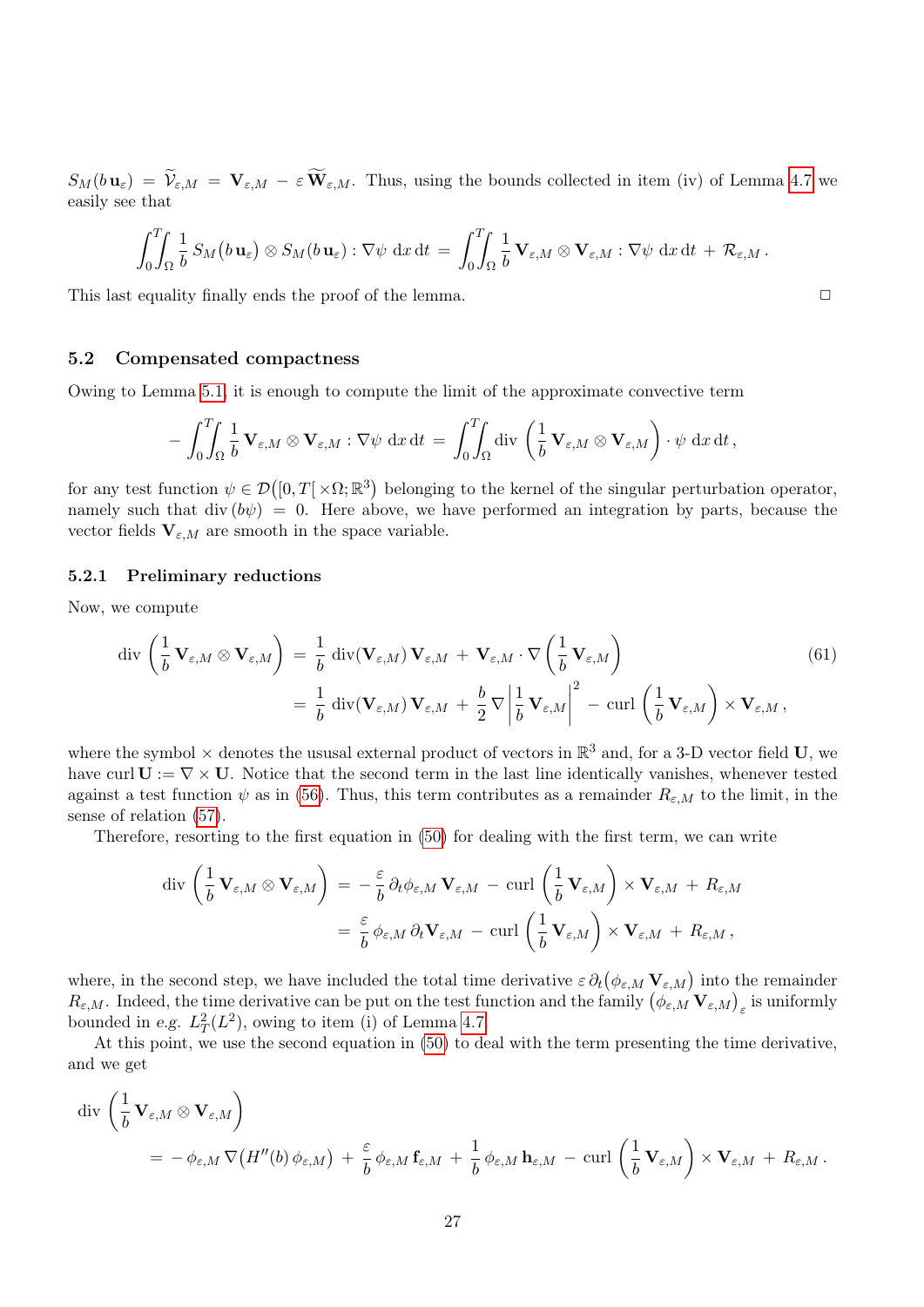Owing to [\(52\)](#page-22-5) and item (i) of Lemma [4.7,](#page-22-3) it is clear that the second term in the right-hand side is a remainder, in the sense of [\(57\)](#page-24-4). Next, we claim that also the third term, *i.e.*  $(\phi_{\varepsilon,M} h_{\varepsilon,M}/b)_{\varepsilon,M}$ , is a remainder. For proving this claim, in the case  $\gamma \geq 2$  it is enough to employ Proposition [3.2](#page-14-2) and recall that estimate [\(51\)](#page-22-1) holds true with the Lebesgue exponent  $\gamma$  replaced by 2. When  $\gamma \in ]1,2[$ , instead, we notice that the piece of information coming from [\(40\)](#page-15-1) is not good enough to cover all possible values of  $\gamma$  in that interval. Our approach is instead based on the use of item (ii) of Lemma [4.7,](#page-22-3) which allows us to write

$$
\frac{1}{b} \phi_{\varepsilon,M} \mathbf{h}_{\varepsilon,M} = \frac{1}{b} \varphi_{\varepsilon,M} \mathbf{h}_{\varepsilon,M} + \varepsilon^{(2-\gamma)/\gamma} \frac{1}{b} \pi_{\varepsilon,M} \mathbf{h}_{\varepsilon,M}.
$$

Thanks to [\(51\)](#page-22-1) and item (ii) of Lemma [4.7,](#page-22-3) we can estimate

$$
\left\|\frac{1}{b}\,\varphi_{\varepsilon,M}\,\mathbf{h}_{\varepsilon,M}\right\|_{L^1_T(L^{6\gamma/(6-\gamma)})} \, \lesssim \, \|\varphi_{\varepsilon,M}\|_{L^2_T(L^6)}\,\left\|\mathbf{h}_{\varepsilon,M}\right\|_{L^2_T(L^\gamma)} \, \lesssim \, 2^{-M}\,,
$$

which implies that this term satisfies [\(57\)](#page-24-4). In addition, it is easy to see that also  $(\varepsilon^{(2-\gamma)/\gamma} \pi_{\varepsilon, M} \mathbf{h}_{\varepsilon, M} / b)_{\varepsilon}$ verifies [\(57\)](#page-24-4). Indeed, recall that in the case  $\gamma \geq 2$ , one can simply take  $\pi_{\varepsilon,M} \equiv 0$ . For  $1 < \gamma < 2$  one has only to notice that

$$
\left\|\varepsilon^{(2-\gamma)/\gamma}\, \frac{1}{b}\, \pi_{\varepsilon,M}\, \mathbf{h}_{\varepsilon,M}\right\|_{L^2_T(L^\gamma)} \, \lesssim \, \varepsilon^{(2-\gamma)/\gamma}\, \left\|\pi_{\varepsilon,M}\right\|_{L^\infty_T(L^\infty)} \, \left\|\mathbf{h}_{\varepsilon,M}\right\|_{L^\infty_T(L^\gamma)} \, \lesssim \, C(M) \, \varepsilon^{(2-\gamma)/\gamma}\, .
$$

As a result of the previous computations, we infer that

<span id="page-27-0"></span>
$$
\operatorname{div}\left(\frac{1}{b}\mathbf{V}_{\varepsilon,M}\otimes\mathbf{V}_{\varepsilon,M}\right)=-\phi_{\varepsilon,M}\nabla\big(H''(b)\,\phi_{\varepsilon,M}\big)-\operatorname{curl}\left(\frac{1}{b}\mathbf{V}_{\varepsilon,M}\right)\times\mathbf{V}_{\varepsilon,M}+R_{\varepsilon,M}.\qquad(62)
$$

#### 5.2.2 Compactness of the rotational part

<span id="page-27-1"></span>The next lemma takes care of the convergence of the curl term in [\(62\)](#page-27-0).

**Lemma 5.2** Denote by **V** the weak-limit of  $(\mathbf{V}_{\varepsilon})_{\varepsilon}$  identified in Corollary [4.4,](#page-19-1) so that  $\mathbf{V}_M = S_M \mathbf{V}$  is the weak-limit of  $(\mathbf{V}_{\varepsilon,M})_{\varepsilon}$  when  $\varepsilon \to 0^+$ . Then, for any  $\psi \in \mathcal{D}(\mathbb{R}_+ \times \Omega;\mathbb{R}^3)$ , one has

$$
\lim_{M \to +\infty} \limsup_{\varepsilon \to 0^+} \left( \int_0^T \int_{\Omega} \text{curl} \left( \frac{1}{b} \mathbf{V}_{\varepsilon,M} \right) \times \mathbf{V}_{\varepsilon,M} \cdot \psi \, dx, dt - \int_0^T \int_{\Omega} S_M \text{curl} \left( \frac{1}{b} \mathbf{V} \right) \times \mathbf{V}_M \cdot \psi \, dx dt \right) = 0.
$$

*Proof.* We start the proof by recalling that, owing to Proposition [4.3,](#page-17-1) we have  $(\mathbf{V}_{\varepsilon})_{\varepsilon} \subset L_T^2(W^{1,p_3})$ , hence  $(\text{curl } \mathbf{V}_{\varepsilon})_{\varepsilon} \subset L_T^2(L^{p_3})$ . Observe that, by dual Sobolev embeddings (see e.g. Theorem 0.5 of [\[15\]](#page-36-6)), we have that, for any compact  $K \subset \Omega$ , the space  $L^{p_3}(K)$  is compactly embedded into  $H^{-2}(K)$ , for instance.

Next, consider the (not regularised) wave system  $(47)$ . Dividing the momentum equation by b and then taking the curl (which simply consists in an adequate choice of the test function in the weak formulation), we deduce

$$
\partial_t \operatorname{curl} \left( \frac{1}{b} \mathbf{V}_{\varepsilon} \right) = \operatorname{curl} \left( \frac{\mathbf{f}_{\varepsilon}}{b} \right) .
$$

In turn, this relation, together with [\(49\)](#page-22-2) and the fact that  $b \in C^3(\Omega)$ , implies that  $(\partial_t \text{curl} (\frac{1}{b} \mathbf{V}_{\varepsilon}))_{\varepsilon}$  is uniformly bounded in the space  $L_T^2(H^{-s})$ , for any  $s > 7/2$ .

Putting together these pieces of information and applying the Aubin-Lions lemma (see e.g. Lemma 3.7 of [\[28\]](#page-37-3)), we gather that

$$
\left(\text{curl}\left(\frac{1}{b}\mathbf{V}_{\varepsilon}\right)\right)_{\varepsilon}
$$
 is compact in  $L_T^2(H^{-2}(K))$ ,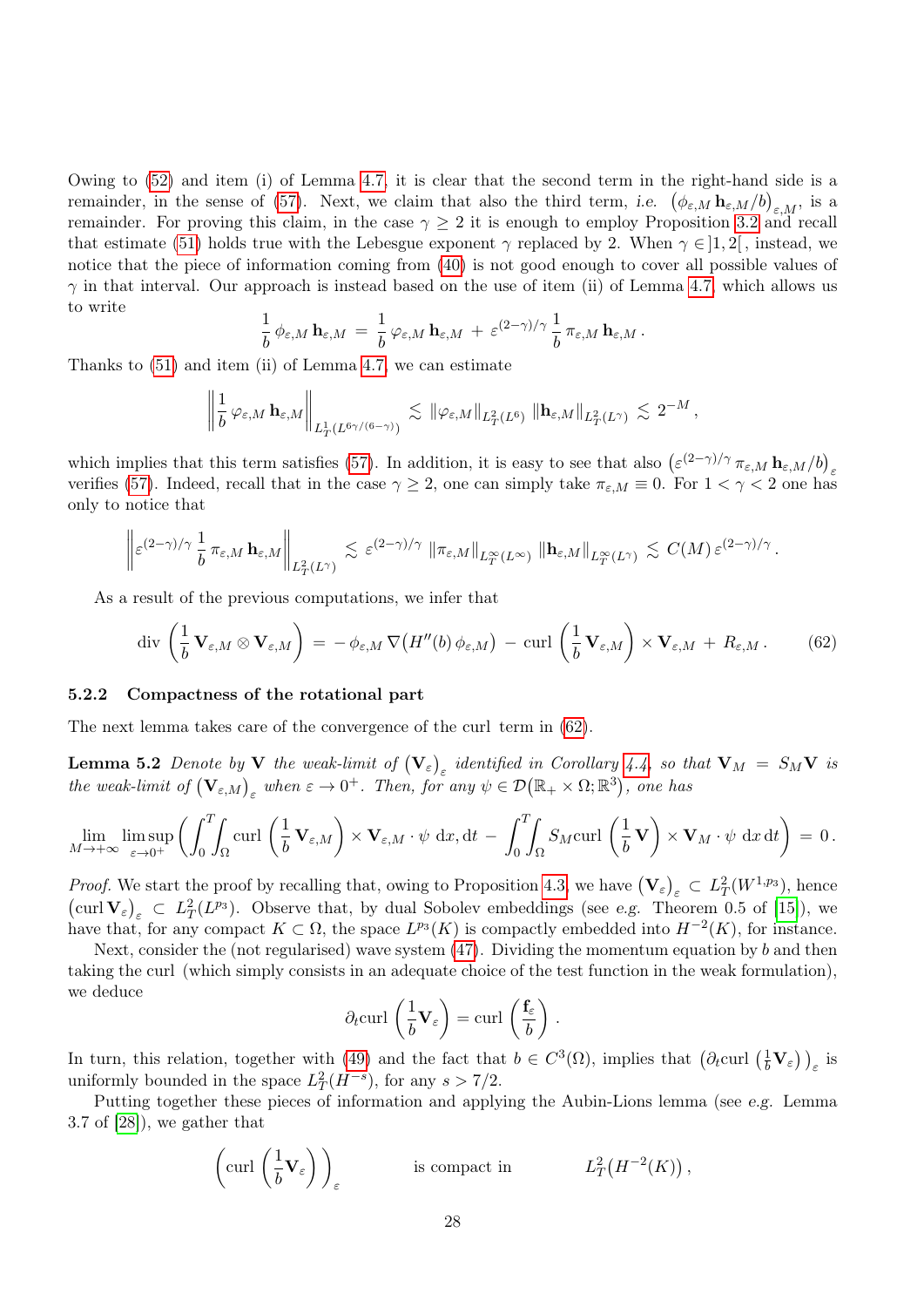for any compact set  $K \subset \Omega$ . This implies that, for any  $M \in \mathbb{N}$  and any compact  $K \subset \Omega$  fixed, the sequence

$$
\left(S_M \text{curl}\left(\frac{1}{b}\mathbf{V}_{\varepsilon}\right)\right)_{\varepsilon} \qquad \qquad \text{is compact (with respect to } \varepsilon) \text{ in} \qquad L^2_T\big(L^2(K)\big). \tag{63}
$$

Next, we write

$$
\int_0^T \int_{\Omega} \text{curl} \left( \frac{1}{b} \mathbf{V}_{\varepsilon,M} \right) \times \mathbf{V}_{\varepsilon,M} \cdot \psi \, \mathrm{d}x \, \mathrm{d}t \n= \int_0^T \int_{\Omega} S_M \text{curl} \left( \frac{1}{b} \mathbf{V}_{\varepsilon} \right) \times \mathbf{V}_{\varepsilon,M} \cdot \psi \, \mathrm{d}x \, \mathrm{d}t + \int_0^T \int_{\Omega} \text{curl} \left( \left[ \frac{1}{b}, S_M \right] \mathbf{V}_{\varepsilon} \right) \times \mathbf{V}_{\varepsilon,M} \cdot \psi \, \mathrm{d}x \, \mathrm{d}t.
$$

By what we have just said, we have that

$$
\lim_{\varepsilon \to 0^+} \int_0^T \int_{\Omega} S_M \text{curl} \left( \frac{1}{b} \mathbf{V}_{\varepsilon} \right) \times \mathbf{V}_{\varepsilon,M} \cdot \psi \, \mathrm{d}x \, \mathrm{d}t = \int_0^T \int_{\Omega} S_M \text{curl} \left( \frac{1}{b} \mathbf{V} \right) \times \mathbf{V}_M \cdot \psi \, \mathrm{d}x \, \mathrm{d}t.
$$

On the other hand, using the embedding  $(\mathbf{V}_{\varepsilon})_{\varepsilon} \subset L_T^2(W^{1,p_3})$  again, we have

$$
\left\|\operatorname{curl}\left(\left[\frac{1}{b},S_M\right]\mathbf{V}_{\varepsilon}\right)\right\|_{L^2_T(L^{p_3})}\lesssim 2^{-M},
$$

whereas item (iv) of Lemma [4.7](#page-22-3) and Bernstein's inequalities (see Lemma [A.1](#page-34-1) in the Appendix) imply

$$
\| \mathbf{V}_{\varepsilon,M} \|_{L^2_T(L^{p_3'})} \, \lesssim \, 2^{3M(\frac{1}{p_2} - \frac{1}{p_3'})} + \, \varepsilon \, C_M \, ,
$$

for a constant  $C_M$  which blows up when  $M \to +\infty$ , but which is uniform in  $\varepsilon > 0$ . Observe that

$$
3\left(\frac{1}{p_2}-\frac{1}{p'_3}\right)=3\left(\frac{\kappa+3}{6\kappa}-1+\frac{5\kappa+3}{6\kappa}\right)=\frac{3}{\kappa},\qquad\text{with}\qquad\frac{3}{\kappa}<1.
$$

Thus, we deduce that

$$
\lim_{M \to +\infty} \limsup_{\varepsilon \to 0^+} \int_0^T \int_{\Omega} \text{curl}\left(\left[\frac{1}{b}, S_M\right] \mathbf{V}_{\varepsilon}\right) \times \mathbf{V}_{\varepsilon, M} \cdot \psi \, \mathrm{d}x \, \mathrm{d}t = 0.
$$

The proof of the lemma is now completed.  $\Box$ 

#### 5.2.3 Handling the pressure term

Before computing the limit with respect to  $M \to +\infty$  in the previous lemma, let us treat the first term in the right-hand side of [\(62\)](#page-27-0). As a matter of fact, we need to couple it with a term coming from the pressure function, namely

$$
-\frac{1}{\varepsilon^2}\int_{\Omega} \Pi(\varrho_{\varepsilon};b)\,\operatorname{div}\psi\,\mathrm{d}x\,,
$$

<span id="page-28-0"></span>where  $\Pi(\varrho_{\varepsilon};b)$  has been defined in Lemma [4.6.](#page-19-4) We will use a fundamental cancellation (appearing after regularisation), which is already present in [\[24\]](#page-36-4). For this, we need the following preparatory lemma.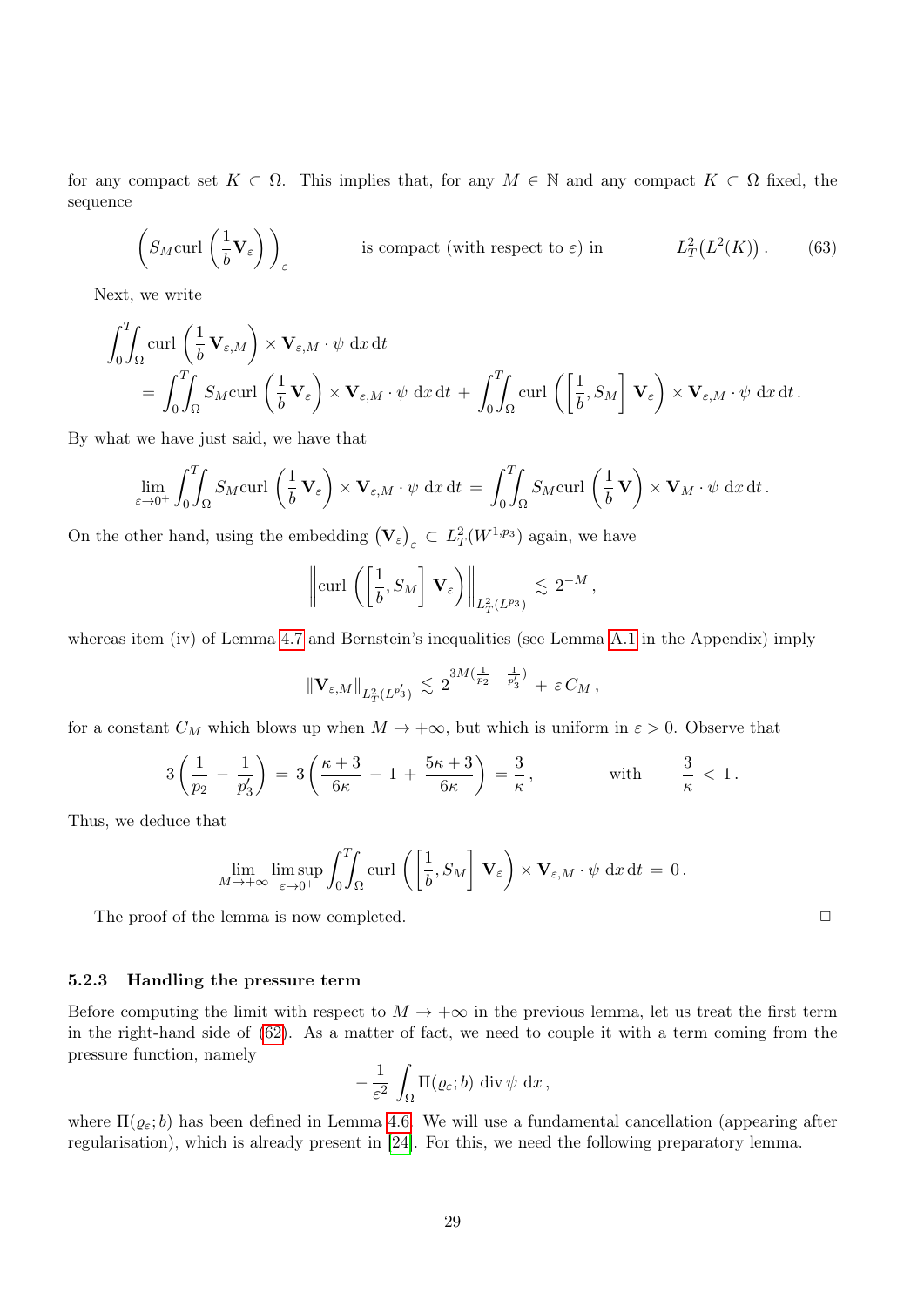**Lemma 5.3** For any  $T > 0$  fixed and any test function  $\psi$  as in [\(56\)](#page-24-1), such that Supp  $\psi \subset [0, T] \times \Omega$ , the following relation holds true, in the sense of [\(58\)](#page-24-2):

$$
-\frac{1}{\varepsilon^2} \int_0^T \int_{\Omega} \Pi(\varrho_{\varepsilon};b) \, \text{div}\,\psi \, \text{d}x \, \text{d}t = -\frac{1}{2} \int_0^T \int_{\Omega_{\text{ess}}^{\varepsilon}} p''(b) \, \phi_{\varepsilon}^2 \, \text{div}\,\psi \, \text{d}x \, \text{d}t + \mathcal{R}_{\varepsilon,M}.
$$

Proof. Let us start by decomposing the term on the left-hand side of the claimed equality into two integrals, one on the essential set and the other on the residual set:

$$
\frac{1}{\varepsilon^2} \int_0^T \!\!\!\int_{\Omega} \Pi(\varrho_{\varepsilon};b) \, \mathrm{div} \, \psi \, \mathrm{d}x \, \mathrm{d}t = \frac{1}{\varepsilon^2} \int_0^T \!\!\!\int_{\Omega_{\text{ess}}^{\varepsilon}} \Pi(\varrho_{\varepsilon};b) \, \mathrm{div} \, \psi \, \mathrm{d}x \, \mathrm{d}t + \frac{1}{\varepsilon^2} \int_0^T \!\!\!\int_{\Omega_{\text{res}}^{\varepsilon}} \Pi(\varrho_{\varepsilon};b) \, \mathrm{div} \, \psi \, \mathrm{d}x \, \mathrm{d}t.
$$

Notice that, in order to treat the integral over  $\Omega_{\text{res}}^{\varepsilon}$ , the bounds of Lemma [4.6](#page-19-4) are not enough. Instead, in order to take advantage of the smallness bounds in [\(21\)](#page-8-1), we need to introduce a finer decomposition and split that term further into two pieces.

To begin with, let us consider  $\Pi_E(\varrho_\varepsilon; b) = p_E(\varrho_\varepsilon) - p_E(b) - p_E'(b)(\varrho_\varepsilon - b)$  only. On the one hand, thanks the uniform bounds of [\(35\)](#page-14-0), we have, for some  $z_{\varepsilon} = z_{\varepsilon}(t, x)$  belonging to the interval  $\left[ \varrho_{\varepsilon}(t, x), b(x) \right]$ , the estimate

$$
\left| \frac{1}{\varepsilon^2} \int_{\Omega_{\text{res},B}^{\varepsilon}} \Pi_E(\varrho_{\varepsilon}; b) \operatorname{div} \psi \operatorname{d} x \right| \lesssim \frac{1}{\varepsilon} \int_{\Omega_{\text{res},B}^{\varepsilon}} \left( p_E'(z_{\varepsilon}) + p_E'(b) \right) \left| \phi_{\varepsilon} \right| \left| \operatorname{div} \psi \right| \operatorname{d} x \lesssim \frac{1}{\varepsilon} \left\| \operatorname{1}_{\Omega_{\text{res},B}^{\varepsilon}} \phi_{\varepsilon} \right\|_{L_T^2(L^6)} \left( \mathcal{L}(\Omega_{\text{res}}^{\varepsilon}) \right)^{5/6} \lesssim \varepsilon^{-1+5/3} = \varepsilon^{2/3},
$$

which tells us that the contribution coming from this term is a remainder, in the sense of [\(57\)](#page-24-4). On the other hand, proceeding similarly and employing the assumption  $p'_E(z) \approx z^{\gamma-1}$ , we get

$$
\left|\frac{1}{\varepsilon^2} \int_{\Omega_{\mathrm{res},UB}^\varepsilon} \Pi_E(\varrho_\varepsilon; b) \, \mathrm{div} \, \psi \, \mathrm{d}x \right| \, \lesssim \, \frac{1}{\varepsilon} \int_{\Omega_{\mathrm{res},UB}^\varepsilon} \varrho_\varepsilon^{\gamma-1} \, |\phi_\varepsilon| \, |\operatorname{div} \psi| \, \mathrm{d}x \, .
$$

Now, owing to [\(36\)](#page-14-1), we gather the uniform bound

<span id="page-29-0"></span>
$$
\left(\frac{1}{\varepsilon}\mathbb{1}_{\Omega_{\text{res},UB}^{\varepsilon}}\varrho_{\varepsilon}^{\gamma-1}\right)_{\varepsilon} \subset L_T^r(L^p), \qquad r := \frac{\gamma}{\gamma - 1} \quad \text{and} \quad p := \frac{3\gamma}{\gamma - 1}, \tag{64}
$$

whereas we can use [\(40\)](#page-15-1) to control the  $\phi_{\varepsilon}$  term. After checking that

$$
\forall\,1<\gamma\,\leq\,2\,,\qquad\qquad\frac{\gamma-1}{\gamma}\,+\,\frac{1}{2}\,\leq\,1\qquad\text{and}\qquad\frac{1}{q}\,:=\,\frac{3-\gamma}{3\,\gamma}\,+\,\frac{\gamma-1}{3\,\gamma}\,<\,1\,,
$$

we can thus bound

$$
\left|\frac{1}{\varepsilon^2} \int_0^T \int_{\Omega_{\text{res},UB}^{\varepsilon}} \Pi_E(\varrho_{\varepsilon};b) \operatorname{div} \psi \operatorname{dx} \operatorname{dt} \right| \lesssim \left(\frac{1}{\varepsilon} \left\|1_{\Omega_{\text{res},UB}^{\varepsilon}} \varrho_{\varepsilon}^{\gamma-1}\right\|_{L^r_T(L^p)}\right) \|\phi_{\varepsilon}\|_{L^2_T(L^{3\gamma/(3-\gamma)})} \left(\mathcal{L}(\Omega_{\text{res}})\right)^{1-1/q} \lesssim \varepsilon^{2(1-1/q)}.
$$

A direct computation shows that  $1 - 1/q > 0$ . Therefore, for  $1 < \gamma \leq 2$ , we have proved that the contribution coming from the integral over the residual set is indeed a remainder, in the sense of [\(57\)](#page-24-4).

In the case  $\gamma > 2$ , instead, we interpolate between the  $L^{\infty}_T(L^{\gamma/(\gamma-1)})$  bound on  $(\mathbb{1}_{\Omega_{\text{res},UB}^{\varepsilon}} \varrho_{\varepsilon}^{\gamma-1})_{\varepsilon}$ , which comes from [\(21\)](#page-8-1), and the bounds provided by [\(64\)](#page-29-0). We find that

$$
\left(\mathbb{1}_{\Omega_{\mathrm{res},UB}^{\varepsilon}} \varrho_{\varepsilon}^{\gamma-1}\right)_{\varepsilon} \subset L_T^2(L^m), \qquad m := \frac{3\gamma}{2\gamma - 3} \ge \frac{6}{5}.
$$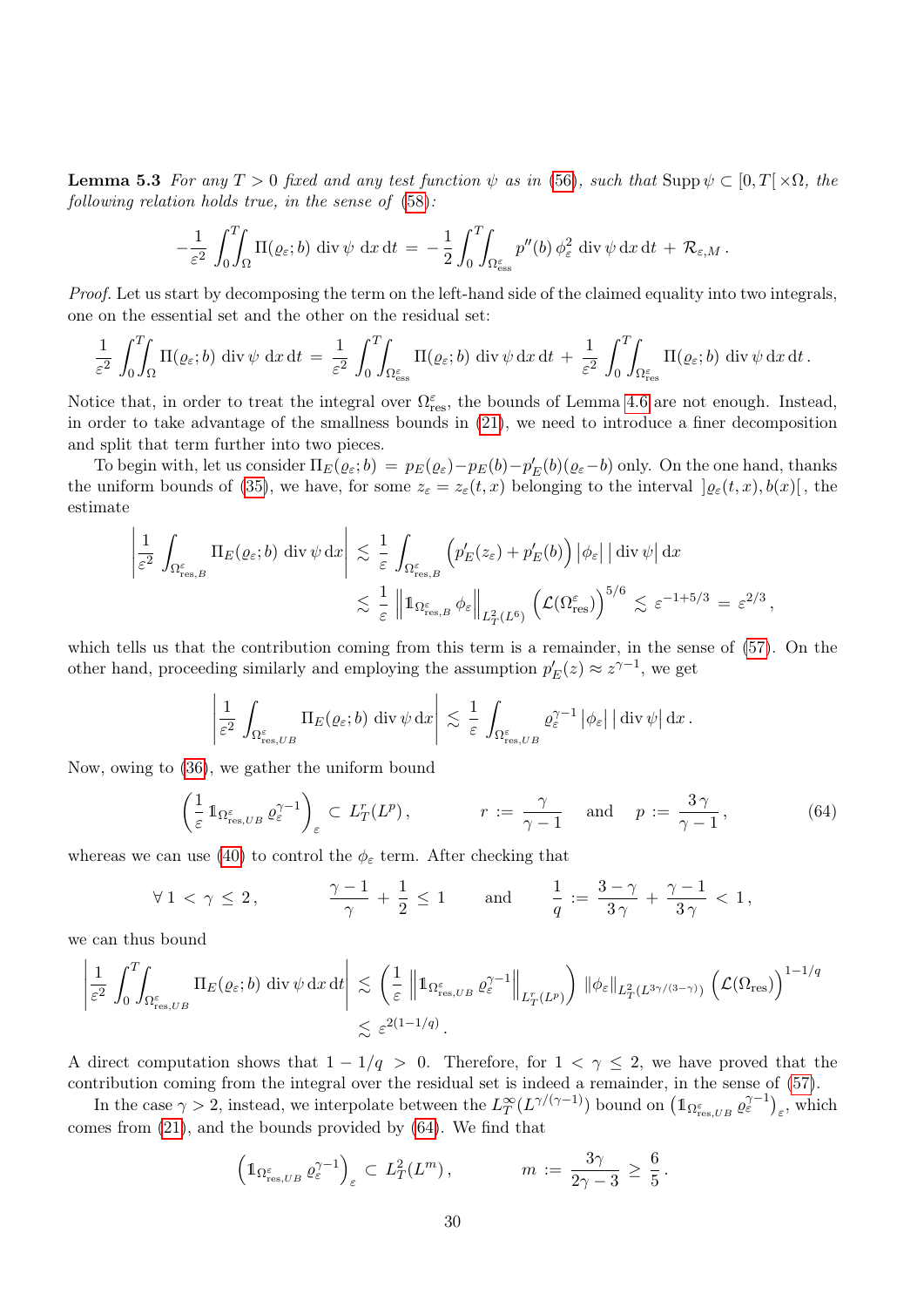Hence, owing to [\(40\)](#page-15-1) again, when  $\gamma > 2$  we can set  $\theta := \frac{\gamma - 2}{2(\gamma - 1)}$  and estimate

$$
\left| \frac{1}{\varepsilon^2} \int_0^T \int_{\Omega_{\text{res},UB}^{\varepsilon}} \Pi_E(\varrho_{\varepsilon}; b) \operatorname{div} \psi \operatorname{dx} dt \right| \lesssim \frac{1}{\varepsilon} \left\| 1_{\Omega_{\text{res},UB}^{\varepsilon}} \varrho_{\varepsilon}^{\gamma-1} \right\|_{L_T^2(L^m)} \|\phi_{\varepsilon}\|_{L_T^2(L^6)} \left( \mathcal{L}(\Omega_{\text{res}}^{\varepsilon}) \right)^{5/6 - 1/m} \lesssim \frac{1}{\varepsilon} \left\| 1_{\Omega_{\text{res},UB}^{\varepsilon}} \varrho_{\varepsilon}^{\gamma-1} \right\|_{L_T^\infty(L^{\gamma/(\gamma-1)})}^{\theta} \left\| 1_{\Omega_{\text{res},UB}^{\varepsilon}} \varrho_{\varepsilon}^{\gamma-1} \right\|_{L_T^r(L^p)}^{1-\theta} \varepsilon^{2(5/6 - 1/m)} \lesssim \varepsilon^{2/3} \varepsilon^{-2/m} \varepsilon^{2\theta(\gamma-1)/\gamma} \varepsilon^{1-\theta} = \varepsilon^{4/3} \varepsilon^{-(\gamma-2)/2(\gamma-1)}.
$$

A simple computation shows that

$$
\forall \gamma > \frac{2}{5}, \qquad \qquad \frac{4}{3} - \frac{\gamma - 2}{2(\gamma - 1)} > 0,
$$

which finally implies that, also in the case  $\gamma > 2$ , the integral over the residual set is a remainder, in the sense of [\(57\)](#page-24-4).

In the end, we have proved that, for any value of  $\gamma > 1$ , the contribution coming from the integral of  $\Pi_E$  over the residual set is a remainder, in the sense of relation [\(57\)](#page-24-4).

Next, let us consider the integral involving  $\Pi_c(\varrho_\varepsilon; b) := p_c(\varrho_\varepsilon) - p_c(b) - p_c'(b)(\varrho_\varepsilon - b)$  over the residual set. For this term, the roles of  $\Omega_{res,B}^{\varepsilon}$  and  $\Omega_{res,UB}^{\varepsilon}$  are inverted. For instance, by Taylor formula at the first order we can write, for suitable  $z_{\varepsilon}(t, x) \in ]b, \varrho_{\varepsilon}(t, x)]$ , the following estimate:

$$
\left| \frac{1}{\varepsilon^2} \int_{\Omega_{\text{res},UB}^{\varepsilon}} \Pi_c(\varrho_{\varepsilon}; b) \operatorname{div} \psi \, dx \right| \lesssim \frac{1}{\varepsilon^2} \int_{\Omega_{\text{res},UB}^{\varepsilon}} \left( p_c'(z_{\varepsilon}) + p_c'(b) \right) \varrho_{\varepsilon} \left| \operatorname{div} \psi \right| dx
$$
  

$$
\lesssim \frac{1}{\varepsilon^2} \left\| 1_{\Omega_{\text{res},UB}^{\varepsilon}} \varrho_{\varepsilon} \right\|_{L_T^{\gamma}(L^{3\gamma})} \left( \mathcal{L}(\Omega_{\text{res}}^{\varepsilon}) \right)^{1 - 1/(3\gamma)} \lesssim \varepsilon^{1 - 2/(3\gamma)},
$$

which obviously converges to 0 when  $\varepsilon \to 0^+$ . In the previous computation, we have used [\(36\)](#page-14-1) and [\(21\)](#page-8-1) to absorb the negative powers of  $\varepsilon$ .

In  $\Omega_{res,B}$ , instead, Taylor formula and the fact that  $z_{\varepsilon}(t,x) \in ]\varrho_{\varepsilon}(t,x), b[$  yield

$$
\left| \frac{1}{\varepsilon^2} \int_0^T \int_{\Omega_{\text{res},B}^{\varepsilon}} \Pi_c(\varrho_{\varepsilon}; b) \operatorname{div} \psi \, dx \, dt \right|
$$
\n
$$
\lesssim \frac{1}{\varepsilon^2} \int_0^T \int_{\Omega_{\text{res},B}^{\varepsilon}} \left( p_c'(z_{\varepsilon}) + p_c'(b) \right) (b - \varrho_{\varepsilon}) \left| \operatorname{div} \psi \right| dx \, dt \lesssim \frac{1}{\varepsilon^2} \int_0^T \int_{\Omega_{\text{res},B}^{\varepsilon}} \varrho_{\varepsilon}^{-\kappa - 1} \, dx \, dt
$$
\n
$$
\lesssim \frac{1}{\varepsilon^2} \left\| \left\| \Omega_{\text{res},B}^{\varepsilon} \varrho_{\varepsilon}^{-\kappa/2} \right\|_{L_T^2(L^6)}^2 \left\| [\varrho_{\varepsilon}^{-1}]_{\text{res}} \right\|_{L_T^{\infty}(L^{\kappa})} \left( \mathcal{L}(\Omega_{\text{res}}^{\varepsilon}) \right)^{2/3 - 1/\kappa},
$$

which, in view of [\(37\)](#page-14-3) and [\(21\)](#page-8-1), is of order  $O(\varepsilon^{4/3})$ .

To sum up, we have shown that also the contribution from  $\Pi_c$  over the residual set is a remainder, in the sense of [\(57\)](#page-24-4).

In light of what we have shown above, in order to complete the proof of the lemma it remains us to deal with the integral on the essential set. For this, we remark that, by Taylor formula, we can write

$$
\frac{1}{\varepsilon^2} \int_0^T \!\!\! \int_{\Omega_{\text{ess}}^{\varepsilon}} \Pi(\varrho_{\varepsilon}; b) \, \text{div}\,\psi \, \text{d}x \, \text{d}t = \frac{1}{2} \int_0^T \!\!\! \int_{\Omega_{\text{ess}}^{\varepsilon}} p''(b) \, \phi_{\varepsilon}^2 \, \text{div}\,\psi \, \text{d}x \, \text{d}t + \frac{\varepsilon}{6} \int_0^T \!\!\! \int_{\Omega_{\text{ess}}^{\varepsilon}} p'''(z_{\varepsilon}) \, \phi_{\varepsilon}^3 \, \text{div}\,\psi \, \text{d}x \, \text{d}t \, ,
$$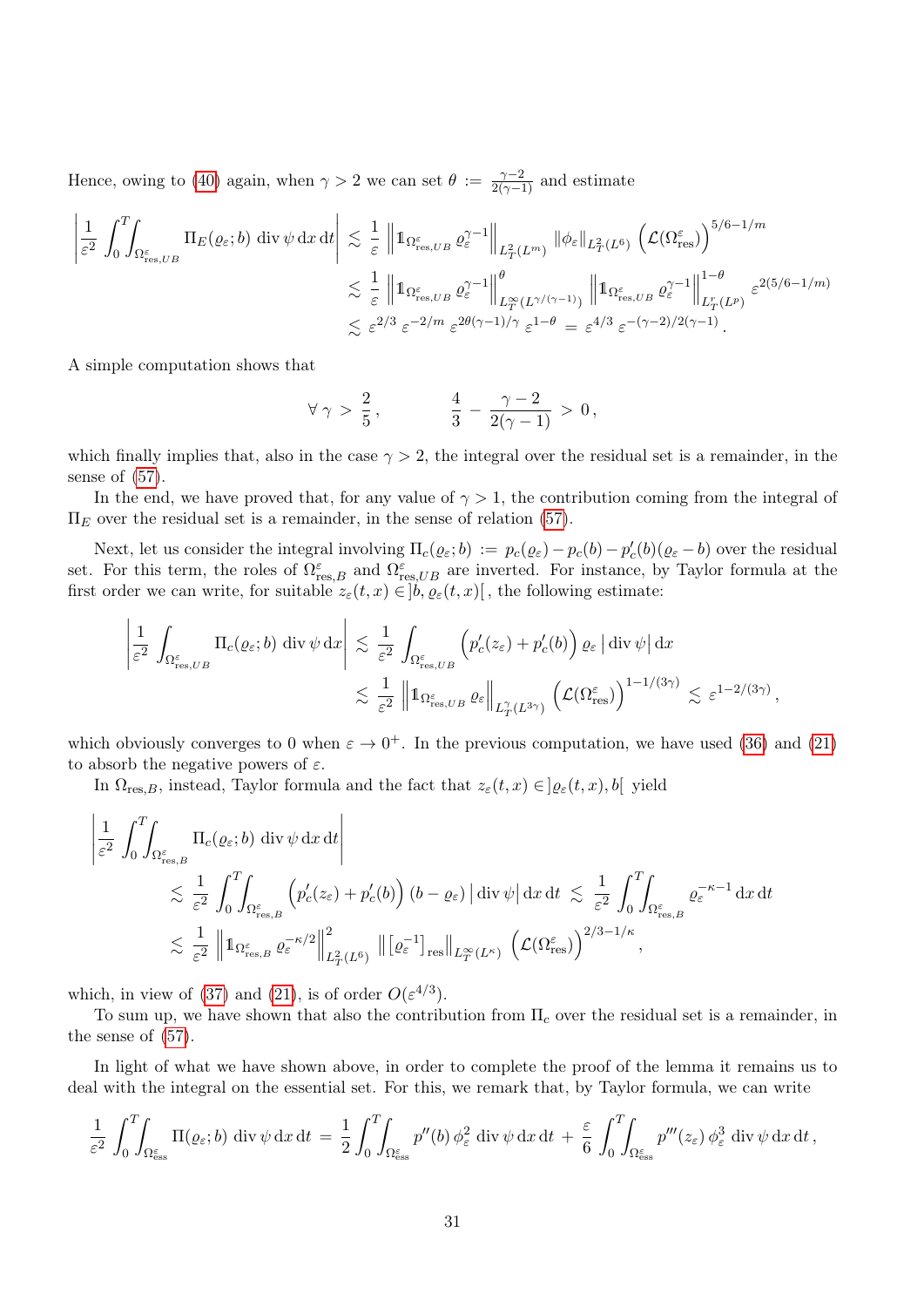for some  $z_{\varepsilon} = z_{\varepsilon}(t, x)$  belonging to the interval joining  $b(x)$  and  $\varrho_{\varepsilon}(t, x)$ . At this point, we notice that the second integral on the right-hand side of the previous equality can be bounded, with the help of [\(23\)](#page-8-2) and [\(35\)](#page-14-0), in the following way:

$$
\left| \int_0^T \!\!\! \int_{\Omega_{\rm ess}} p'''(z_\varepsilon) \, \phi_\varepsilon^3 \, \hbox{div} \, \psi \, \hbox{d} x \, \hbox{d} t \right| \lesssim \left\| \left[ \phi \right]_{\rm ess}^2 \right\|_{L^1_T(L^3)} \left\| \left[ \phi_\varepsilon \right]_{\rm ess} \right\|_{L^\infty_T(L^2)} \lesssim 1 \, .
$$

Putting everything together, we finally get the claimed relation.  $\Box$ 

Of course, in the equality of Lemma [5.3](#page-28-0) there is no dependence of the remainder on the approximation parameter M. However, in order for this information to be useful, we need to introduce the regularisation in the first term of the right-hand side. This is easy, thanks to Proposition [3.2](#page-14-2) and the fact that, on the essential set, the function  $\phi_{\varepsilon}$  possesses higher integrability in space (keep in mind property [\(35\)](#page-14-0)).

Indeed, for any  $M \in \mathbb{N}$ , we can write

$$
[\phi_{\varepsilon}]_{\text{ess}}^2 = [\phi_{\varepsilon}]_{\text{ess}} \phi_{\varepsilon, M} + [\phi_{\varepsilon}]_{\text{ess}} (Id - S_M) \phi_{\varepsilon}.
$$

Concerning the last term on the right, for any  $T > 0$  fixed, we proceed as follows: we use the uniform bounds  $\left( \left[ \phi_{\varepsilon} \right]_{\text{ess}} \right)_{\varepsilon} \subset L_T^2(L^6)$  and, for  $6/5 \le \gamma < 2$ , the fact that

$$
\left\| \left( \mathrm{Id} - S_M \right) \phi_{\varepsilon} \right\|_{L^2_T(L^{\gamma})} \lesssim 2^{-M} \left\| \left( \mathrm{Id} - S_M \right) \nabla \phi_{\varepsilon} \right\|_{L^2_T(L^{\gamma})} \lesssim 2^{-M} \,. \tag{65}
$$

This control follows from Bernstein's inequality (see Lemma [A.1](#page-34-1) in the Appendix) and the uniform bounds of Proposition [3.2,](#page-14-2) by arguing in a similar way as done in [\(59\)](#page-25-1). When  $1 < \gamma < 6/5$ , instead, we can use an interpolation argument between Lebesgue norms (because the inequality  $3\gamma/(3-\gamma) > 6/5$  holds for any  $\gamma > 6/7$  to get, for a suitable  $\theta \in ]0,1[$ , the following series of inequalities:

$$
\begin{aligned} \left\| \left( \mathrm{Id} - S_M \right) \phi_{\varepsilon} \right\|_{L^2_T(L^{6/5})} &\lesssim \left\| \left( \mathrm{Id} - S_M \right) \phi_{\varepsilon} \right\|_{L^2_T(L^{\gamma})}^{\theta} \left\| \left( \mathrm{Id} - S_M \right) \phi_{\varepsilon} \right\|_{L^2_T(L^{3\gamma/(3-\gamma)})}^{1-\theta} \\ &\lesssim 2^{-\theta M} \left\| \nabla \phi_{\varepsilon} \right\|_{L^2_T(L^{\gamma})}^{\theta} \left\| \nabla \phi_{\varepsilon} \right\|_{L^2_T(L^{\gamma})}^{1-\theta} &\lesssim 2^{-\theta M} \,. \end{aligned}
$$

Finally, when  $\gamma \geq 2$ , we can simply use Proposition [3.2](#page-14-2) and relation [\(68\)](#page-35-4) of the Appendix to find that  $\left\| (\mathrm{Id} - S_M) \phi_{\varepsilon} \right\|_{L^2_T(L^2)} \lesssim 2^{-M}.$ 

Next, we further decompose

$$
\left[\phi_{\varepsilon}\right]_{\text{ess}}\phi_{\varepsilon,M} = \left[\phi_{\varepsilon,M}\right]_{\text{ess}}^2 + \mathbb{1}_{\Omega_{\text{ess}}^{\varepsilon}}\left(\text{Id} - S_M\right)\phi_{\varepsilon}\phi_{\varepsilon,M}.
$$

At this point, we notice that all the uniform bounds satisfied by  $(\phi_{\varepsilon})_{\varepsilon}$  are also satisfied by  $(\phi_{\varepsilon,M})_{\varepsilon}$ , uniformly with respect to *both*  $M \in \mathbb{N}$  and  $\varepsilon \in ]0,1]$ . Thus, the same argument as above yields

$$
\left\|1\!\!1_{\Omega^\varepsilon_\mathrm{ess}}\left(\mathrm{Id}\, -S_M\right)\!\phi_\varepsilon\,\phi_{\varepsilon,M}\right\|_{L^1_T(L^1)}\,\lesssim\, 2^{-\theta M}\,,
$$

where  $\theta = 1$  if  $\gamma \ge 6/5$ , whereas  $\theta \in ]0,1[$  is as above in the case  $1 < \gamma < 6/5$ .

In the end, putting everything together, we have discovered that

<span id="page-31-0"></span>
$$
-\frac{1}{\varepsilon^2} \int_0^T \int_{\Omega} \Pi(\varrho_{\varepsilon}; b) \operatorname{div} \psi \, \mathrm{d}x \, \mathrm{d}t = -\frac{1}{2} \int_0^T \int_{\Omega_{\text{ess}}^{\varepsilon}} p''(b) \, \phi_{\varepsilon,M}^2 \operatorname{div} \psi \, \mathrm{d}x \, \mathrm{d}t + \mathcal{R}_{\varepsilon,M} \,. \tag{66}
$$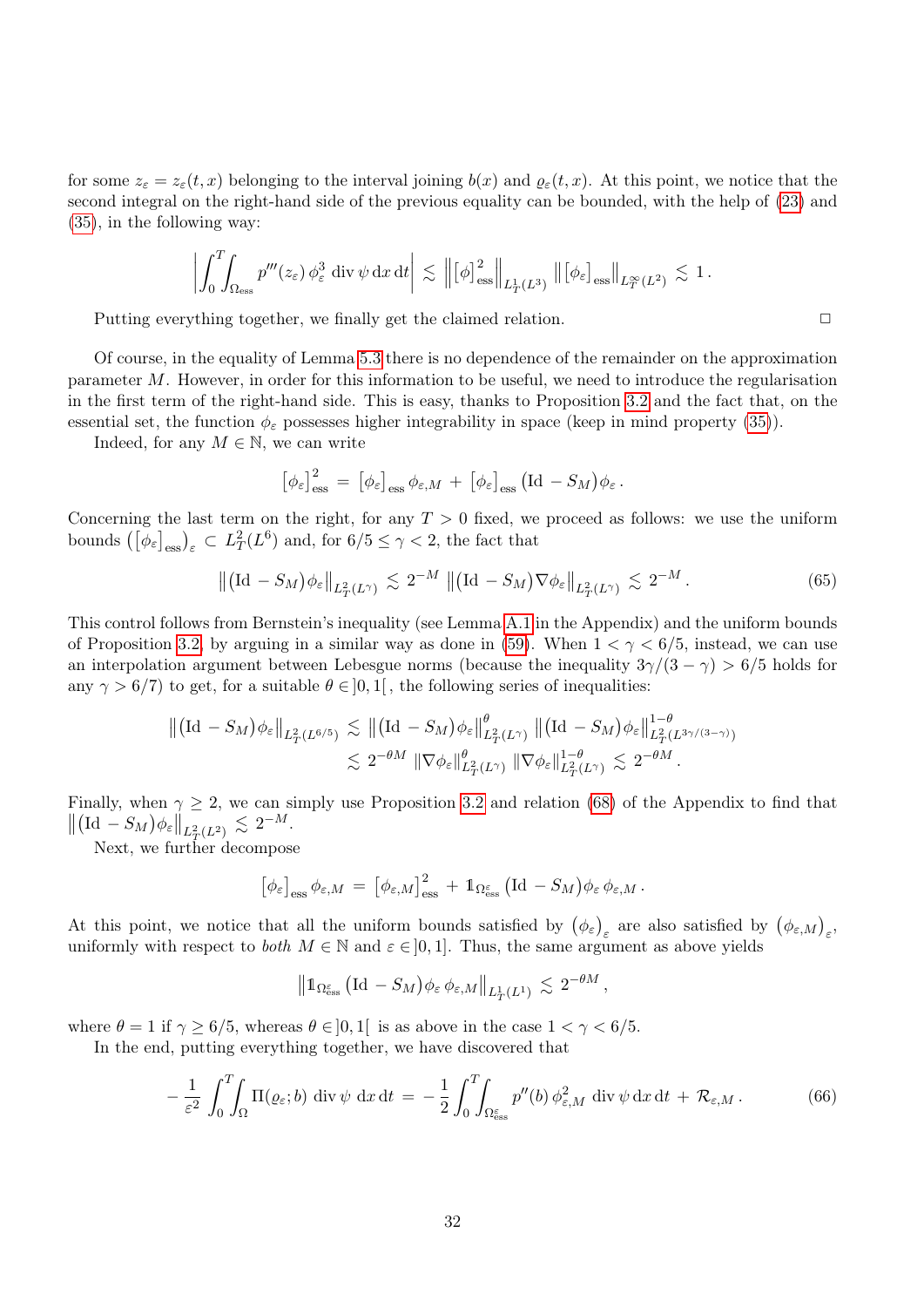#### 5.2.4 Coupling the pressure with the convective term

We are now ready to deal with the first term appearing in the right-hand side of  $(62)$ . We have to pay attention, because here the signs are important. We start by writing, for  $\psi$  as in [\(56\)](#page-24-1),

$$
- \int_{\Omega} \phi_{\varepsilon,M} \nabla \big( H''(b) \phi_{\varepsilon,M} \big) \cdot \psi \, dx = - \frac{1}{2} \int_{\Omega} H''(b) \nabla \phi_{\varepsilon,M}^2 \cdot \psi \, dx - \int_{\Omega} \phi_{\varepsilon,M}^2 H'''(b) \psi \cdot \nabla b \, dx
$$
  
= 
$$
- \frac{1}{2} \int_{\Omega} H''(b) \nabla \phi_{\varepsilon,M}^2 \cdot \psi \, dx + \int_{\Omega} \phi_{\varepsilon,M}^2 H'''(b) b \, \text{ div } \psi \, dx,
$$

where we have also used the fact that  $\text{div}(b \psi) = 0$ . An integration by parts shows that

$$
-\frac{1}{2}\int_{\Omega}H''(b)\nabla\phi_{\varepsilon,M}^2\cdot\psi\,dx = \frac{1}{2}\int_{\Omega}\phi_{\varepsilon,M}^2H''(b)\operatorname{div}\psi\,dx + \frac{1}{2}\int_{\Omega}\phi_{\varepsilon,M}^2H'''(b)\nabla b\cdot\psi\,dx = \frac{1}{2}\int_{\Omega}\phi_{\varepsilon,M}^2H''(b)\operatorname{div}\psi\,dx - \frac{1}{2}\int_{\Omega}\phi_{\varepsilon,M}^2H'''(b)\,b\operatorname{div}\psi\,dx.
$$

At this point, we insert this expression into the previous one; after exploiting the definition  $H''(z)$  =  $p'(z)/z$  for all  $z > 0$ , we finally gather

$$
-\int_{\Omega} \phi_{\varepsilon,M} \nabla \big( H''(b) \, \phi_{\varepsilon,M} \big) \cdot \psi \, dx = \frac{1}{2} \int_{\Omega} \phi_{\varepsilon,M}^2 \, \text{div} \, \psi \, p''(b) \, dx \, .
$$

Owing to item (i) of Lemma [4.7](#page-22-3) and estimate [\(22\)](#page-8-3), we easily see that the integral over the residual set is small. Therefore, after integrating also in time, in the end we get

$$
-\int_0^T\!\!\!\int_{\Omega}\phi_{\varepsilon,M}\nabla\big(H''(b)\,\phi_{\varepsilon,M}\big)\cdot\psi\,\mathrm{d}x\,\mathrm{d}t\,=\,\frac{1}{2}\,\int_0^T\!\!\!\int_{\Omega_{\text{ess}}^{\varepsilon}}\phi_{\varepsilon,M}^2\,\mathrm{div}\,\psi\,p''(b)\,\mathrm{d}x\,\mathrm{d}t\,+\,\mathcal{R}_{\varepsilon,M}\,.
$$

The fundamental point, here, is that the first term on the right-hand side exactly cancels out with the term coming from [\(66\)](#page-31-0).

#### 5.2.5 Limit of the convective term: conclusion

Putting together Lemma [5.1](#page-24-3) and the computations of Subsection [5.2,](#page-26-0) we finally discover that, for any test function  $\psi$  belonging to the kernel of the singular perturbation operator, namely such that [\(56\)](#page-24-1) holds true, one has

$$
\lim_{\varepsilon \to 0^+} \left( \int_0^T \int_{\Omega} \varrho_{\varepsilon} \mathbf{u}_{\varepsilon} \otimes \mathbf{u}_{\varepsilon} : \nabla \psi \, dx \, dt - \frac{1}{\varepsilon^2} \int_0^T \int_{\Omega} \Pi(\varrho_{\varepsilon}; b) \, \text{div} \, \psi \, dx \, dt \, dt \right) \n= \lim_{M \to +\infty} \int_0^T \int_{\Omega} S_M \text{curl} \left( \frac{1}{b} \mathbf{V} \right) \times \mathbf{V}_M \cdot \psi \, dx \, dt.
$$

At this point, remark that, since **V** is a weak-limit point of the sequence  $(\mathbf{V}_{\varepsilon})_{\varepsilon}$ , in view of Corollary [4.4](#page-19-1) and Lemma [4.7,](#page-22-3) it enjoys the following property:

$$
\mathbf{V} \in L^{\infty}_{\text{loc}}(\mathbb{R}_+; L^2(\Omega)) \cap L^2_{\text{loc}}(\mathbb{R}_+; W^{1,p_1}(\Omega)), \qquad p_1 := \frac{2\kappa}{\kappa+1}.
$$

In particular, we also have  $\mathbf{V} \in L^2_{\text{loc}}(\mathbb{R}_+; L^{p_2}(\Omega))$ , where  $p_2 := 6\kappa/(\kappa+3)$ .

Hence, repeating the computations used in the final part of the proof to Lemma [5.2,](#page-27-1) we get that

$$
\lim_{M \to +\infty} \int_0^T \int_{\Omega} S_M \text{curl} \left( \frac{1}{b} \mathbf{V} \right) \times \mathbf{V}_M \cdot \psi \, dx \, dt = \lim_{M \to +\infty} \int_0^T \int_{\Omega} \text{curl} \left( \frac{1}{b} \mathbf{V}_M \right) \times \mathbf{V}_M \cdot \psi \, dx \, dt,
$$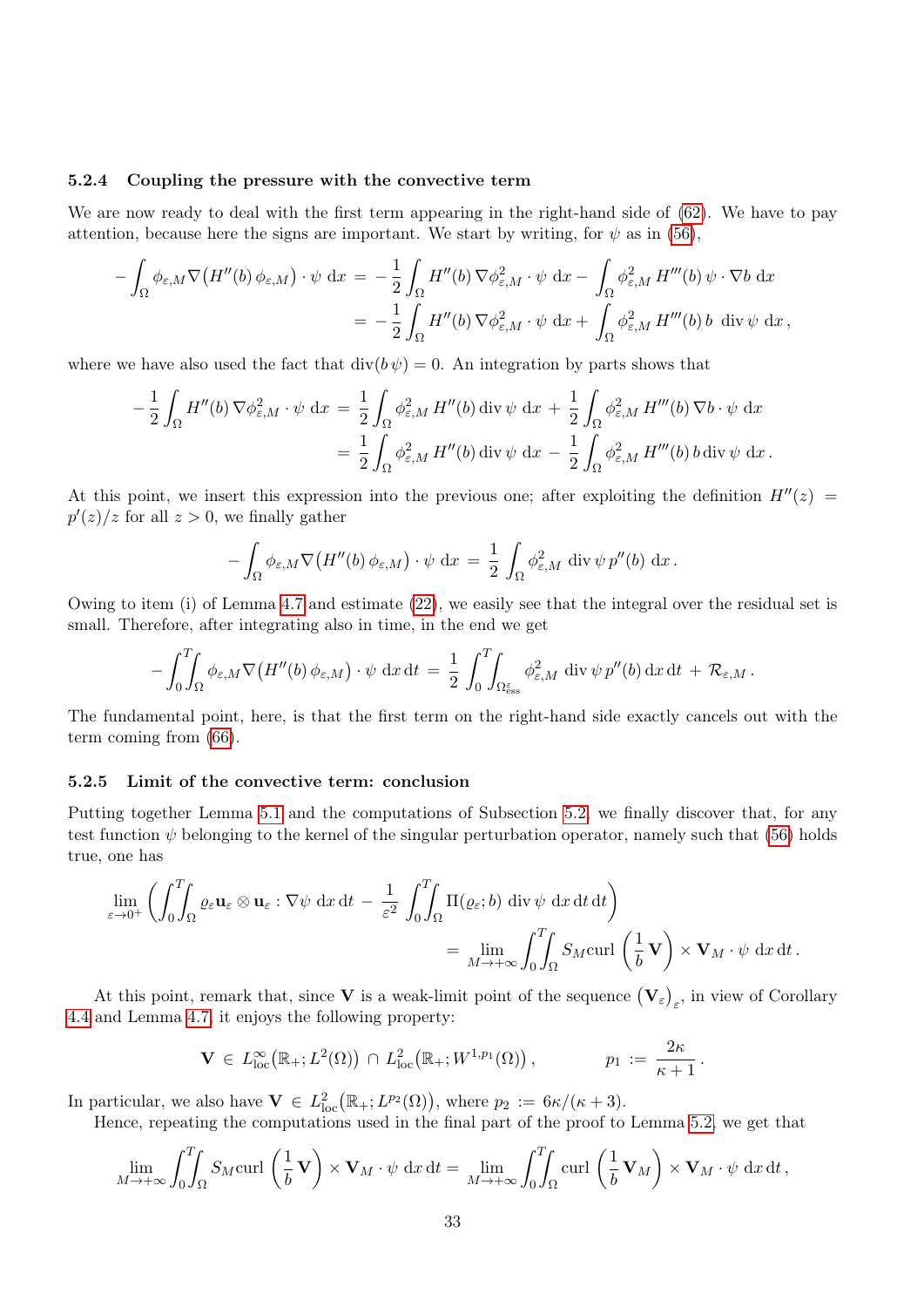and performing computations in [\(61\)](#page-26-1) backwards, we deduce that, for any test function  $\psi$  such that  $\mathrm{div}(b\,\psi)=0$ , we have

$$
\lim_{M \to +\infty} \int_0^T \int_{\Omega} S_M \text{curl} \left( \frac{1}{b} \mathbf{V} \right) \times \mathbf{V}_M \cdot \psi \, dx \, dt = \lim_{M \to +\infty} -\int_0^T \int_{\Omega} \frac{1}{b} \mathbf{V}_M \otimes \mathbf{V}_M : \nabla \psi \, dx \, dt,
$$

where we have also used the fact that div  $V = 0$  (as it follows from taking the limit in the mass equation, recall Proposition [4.5](#page-19-3) above).

Now, using that  $\mathbf{V} \in L^2_T(W^{1,p_1})$  and arguing as in [\(59\)](#page-25-1), it is easy to see that, for almost any  $t \in [0,T]$ , one has

$$
\|S_M(\mathbf{V}(t)) - \mathbf{V}(t)\|_{L^{p_1}} \lesssim 2^{-M} \|\nabla \mathbf{V}(t)\|_{L^{p_1}},
$$

which immediately implies that

$$
S_M V \longrightarrow V \qquad \text{strongly in} \qquad L^2_T(L^{p_1}).
$$

In fact, this convergence holds true even in  $L^2_T(B^1_{p_1,2})$  (notice that, by [\(69\)](#page-35-5) below, we have  $W^{1,p_1} \hookrightarrow B^1_{p_1,2}$ ), owing to Lemma [A.4](#page-35-6) and the Lebesgue dominated convergence Theorem; however, the previous weaker convergence result is enough for our scopes.

Therefore,  $S_M V$  converges strongly to V in any intermediate space between  $L^2_T(L^{p_1})$  and  $L^2_T(L^{p_2})$ , thus also in  $L^2_T(L^2)$  for instance. Thanks to this latter property, we can compute

$$
\lim_{M\to+\infty}-\int_0^T\!\!\!\int_\Omega\frac{1}{b}\,\mathbf{V}_M\otimes\mathbf{V}_M:\nabla\psi\;\mathrm{d}x\,\mathrm{d}t\,\mathrm{d}t=-\int_0^T\!\!\!\int_\Omega\frac{1}{b}\,\mathbf{V}\otimes\mathbf{V}:\nabla\psi\;\mathrm{d}x\,\mathrm{d}t\,\mathrm{d}t.
$$

#### <span id="page-33-0"></span>5.3 Deriving the asymptotic system: final computations

In Subsections [5.1](#page-24-5) and [5.2,](#page-26-0) we have seen how passing to the limit in the convective term and the pressure term. About the latter, we recall that we have to make use of Lemma [4.6,](#page-19-4) and more precisely of the relation

$$
\frac{1}{\varepsilon^2}\left(\nabla p(\varrho_\varepsilon)-\varrho_\varepsilon\nabla G\right)=\frac{1}{\varepsilon}b\,\nabla\big(H''(b)\,\phi_\varepsilon\big)+\frac{1}{\varepsilon^2}\nabla\Pi(\varrho_\varepsilon;b)\,,
$$

where the first term on the right disappears whenever tested again a test function satisfying [\(56\)](#page-24-1), whereas the second term is combined with the convective term to give rise to small remainders, in the sense of relations  $(57)$  and  $(58)$ .

On the other hand, the same computations performed in Proposition [4.5](#page-19-3) show how dealing with the continuity equation for the densities  $\varrho_{\varepsilon}$  and with the time derivative term  $(\partial_t(\varrho_{\varepsilon}\,\mathbf{u}_{\varepsilon}))_{\varepsilon}$  in the momentum equation. Therefore, in order to complete the proof of Theorem [2.2,](#page-6-1) we must show convergence of the viscosity term

$$
\nu \int_0^T \int_{\Omega} \varrho_{\varepsilon} \, \mathbb{D} \mathbf{u}_{\varepsilon} : \nabla \psi \, dx \, dt,
$$

where  $\psi$  is as in [\(56\)](#page-24-1) and is such that Supp  $\psi \subset [0, T] \times \Omega$ . We start by observing that only the integral over  $\Omega_{\text{ess}}^{\varepsilon}$  matters, owing to the uniform bounds  $(\sqrt{\varrho_{\varepsilon}} \nabla u_{\varepsilon})_{\varepsilon} \subset L_T^2(L^2)$  and  $([\sqrt{\varrho_{\varepsilon}}]_{\text{res}})_{\varepsilon} \subset L_T^{\infty}(L^{2\gamma})$ , with  $1/2 + 1/(2\gamma) < 1$ .

Next, on  $\Omega_{\text{ess}}^{\varepsilon}$  we use the strong convergence  $\varrho_{\varepsilon} \to b$  in  $L^{\infty}_T(L^2) \cap L^2_T(L^6)$  and the weak convergence  $\mathbb{D} \mathbf{u}_{\varepsilon} \to \mathbb{D} \mathbf{U}$  in  $L^2_T(L^{p_1})$ . We observe that  $1/6 + 1/p_1 \leq 1$ . Therefore, we deduce that, for any test function  $\psi$  as above, we have

$$
\nu \int_0^T \int_{\Omega} \varrho_{\varepsilon} \, \mathbb{D} \mathbf{u}_{\varepsilon} : \nabla \psi \, \mathrm{d}x \, \mathrm{d}t \, \longrightarrow \, \int_0^T \int_{\Omega} b \, \mathbb{D} \mathbf{U} : \nabla \psi \, \mathrm{d}x \, \mathrm{d}t \qquad \qquad \text{when} \qquad \varepsilon \to 0^+ \, .
$$

Theorem 2.2 is now proven.  $\Box$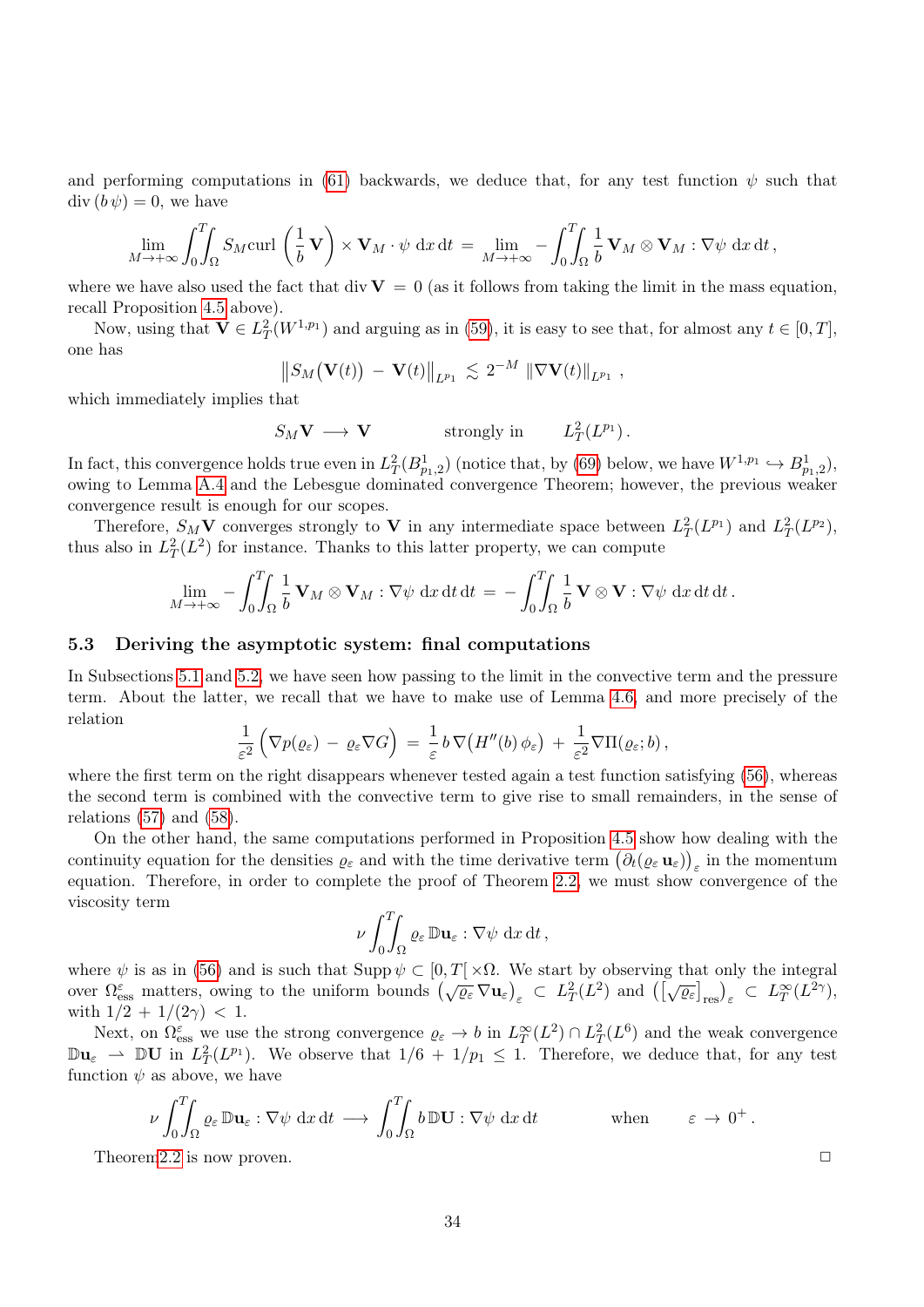# A Appendix: elements of Fourier analysis

We recall here the main ideas of Littlewood-Paley theory, which we will exploit in our analysis. The classical construction is usually given in the  $\mathbb{R}^d$  setting: we refer e.g. to Chapter 2 of [\[2\]](#page-35-3) for details. However, everything can be adapted (see e.g. reference  $[6]$ ) to cover also the case of a d-dimensional periodic box  $\mathbb{T}_a^d$ , where  $a \in \mathbb{R}^d$  (this means that the domain is periodic in space with, for any  $1 \leq j \leq d$ , period equal to  $2\pi a_j$  with respect to the j-th component).

For simplicity of presentation, we focus here on the case where  $a_j = 1$  for all j, and we simply write the spacial domain as  $\mathbb{T}^d$ . We also denote by  $|\mathbb{T}^d| = \mathcal{L}(\mathbb{T}^d)$  the Lebesgue measure of the box  $\mathbb{T}^d$ .

First of all, let us recall that, for a tempered distribution  $u \in \mathcal{S}'(\mathbb{T}^d)$ , we denote by  $\mathcal{F}u = (\hat{u}_k)_{k \in \mathbb{Z}^d}$ its Fourier series, so that we have

$$
u(x) = \frac{1}{|\mathbb{T}^d|^{1/2}} \sum_{k \in \mathbb{Z}^d} \widehat{u}_k e^{ik \cdot x}.
$$

Next, we introduce the so called *Littlewood-Paley decomposition*, based on a non-homogeneous dyadic partition of unity with respect to the Fourier variable. We fix a smooth scalar function  $\varphi$  such that  $0 \leq \varphi \leq 1$ ,  $\varphi$  is even and supported in the ring  $\{r \in \mathbb{R} \mid 5/6 \leq |r| \leq 12/5\}$ , and such that

$$
\forall r \in \mathbb{R} \setminus \{0\}, \qquad \sum_{j \in \mathbb{Z}} \varphi(2^{-j} r) = 1.
$$

Let us define  $|D| := (-\Delta)^{1/2}$  $|D| := (-\Delta)^{1/2}$  $|D| := (-\Delta)^{1/2}$  as the Fourier multiplier<sup>2</sup> of symbol  $|k|$ , for  $k \in \mathbb{Z}^d$ . The dyadic blocks  $(\Delta_i)_{i\in\mathbb{Z}}$  are then defined by

$$
\forall j \in \mathbb{Z}, \qquad \Delta_j u := \varphi(2^{-j}|D|)u = \sum_{k \in \mathbb{Z}^d} \varphi(2^{-j}|k|) \, \widehat{u}_k \, e^{ik \cdot x}.
$$

Notice that, for  $j < 0$  negative enough (in general, depending on the box  $\mathbb{T}_a^d$ ), one has  $\Delta_j \equiv 0$ . In addition, one has the following Littlewood-Paley decomposition in  $\mathcal{S}'(\mathbb{T}^d)$ :

$$
\forall u \in \mathcal{S}'(\mathbb{T}^d), \qquad u = \widehat{u}_0 + \sum_{j \in \mathbb{Z}} \Delta_j u \qquad \text{in} \quad \mathcal{S}'(\mathbb{T}^d).
$$

Finally, we introduce the following low frequency cut-off operators: for any  $j \in \mathbb{Z}$ , we define

<span id="page-34-0"></span>
$$
S_j u := \widehat{u}_0 + \sum_{m \le j-1} \Delta_m u. \tag{67}
$$

We explicitly remark that, for any  $j \in \mathbb{Z}$ , the operators  $\Delta_j$  and  $S_j$  are linear operators which are bounded on  $L^p$  for any  $p \in [1, +\infty]$ , with norm *independent* of j and p.

At this point, we present a simplified version of the classical *Bernstein inequalities*, which turns out to be enough for our scopes. We refer to Chapter 2 of [\[2\]](#page-35-3) for the statement in its full generality.

<span id="page-34-1"></span>**Lemma A.1** There exists a constant  $C > 0$ , only depending on the space dimension d, on the size of the torus  $\mathbb{T}_a^d$  and on the support of the function  $\varphi$  fixed above, such that the following properties hold true: for any  $j \in \mathbb{Z}$ , for any  $\alpha \in \mathbb{N}^d$ , for any couple  $(p, q) \in [1, +\infty]^2$  such that  $p \leq q$ , and for any smooth enough  $u \in \mathcal{S}'(\mathbb{T}^d)$ , we have

$$
\|\nabla^{\alpha} S_j u\|_{L^q} \leq C^{|\alpha|+1} 2^{j|\alpha|+jd\left(\frac{1}{p}-\frac{1}{q}\right)} \|S_j u\|_{L^p}
$$

<span id="page-34-2"></span><sup>&</sup>lt;sup>2</sup>Throughout we agree that  $f(D)$  stands for the pseudo-differential operator  $u \mapsto \mathcal{F}^{-1}(f \mathcal{F}u)$ .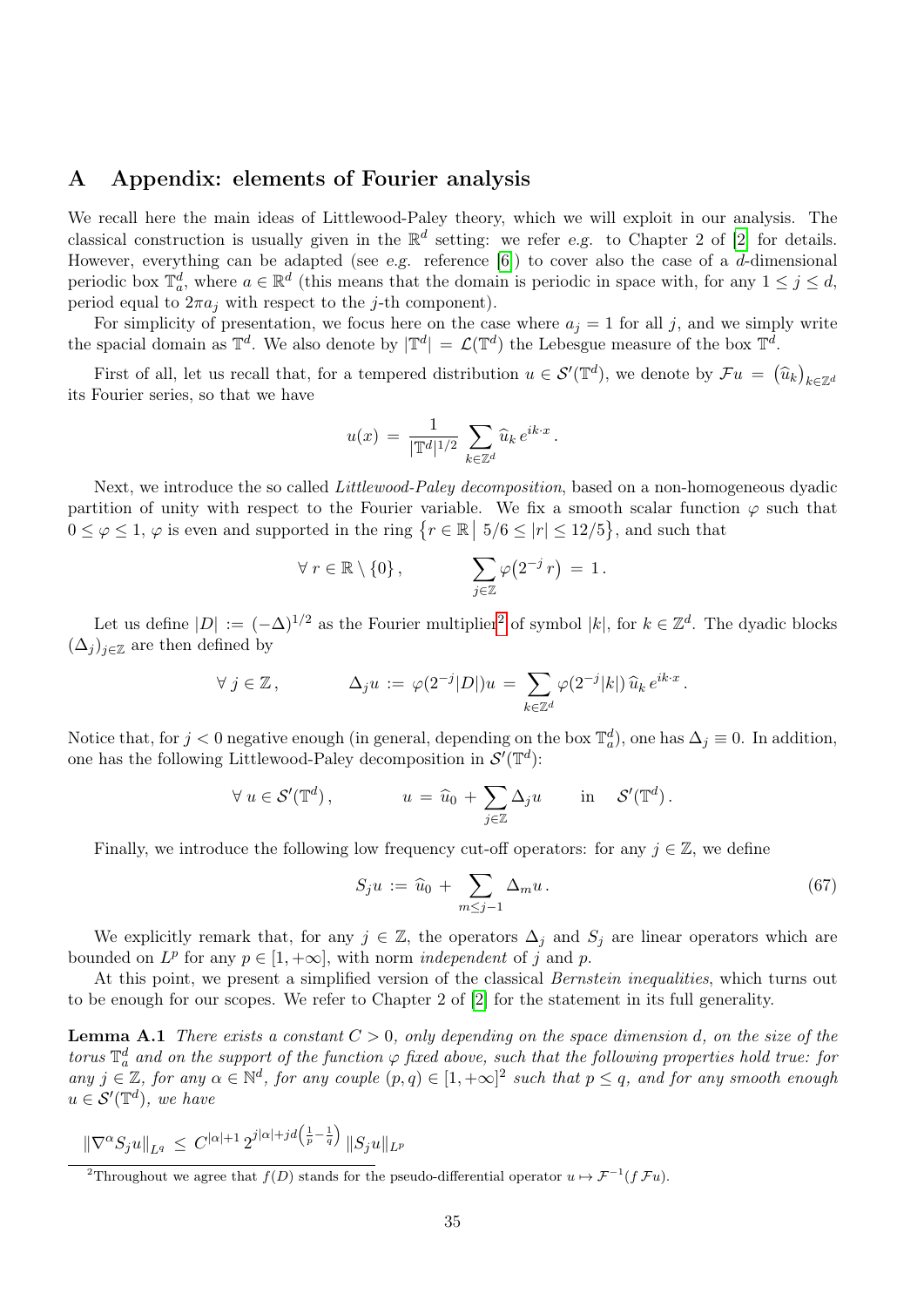$$
\ and
$$

$$
C^{-|\alpha|-1} 2^{-j|\alpha|} \|\Delta_j u\|_{L^p} \leq \|\nabla^{\alpha} \Delta_j u\|_{L^p} \leq C^{|\alpha|+1} 2^{j|\alpha|} \|\Delta_j u\|_{L^p},
$$

where we have denoted  $|\alpha| := \sum_j \alpha_j$ .

By use of Littlewood-Paley decomposition, we can now define the class of Besov spaces.

**Definition A.2** Let  $s \in \mathbb{R}$  and  $1 \leq p, r \leq +\infty$ . The non-homogeneous Besov space  $B_{p,r}^s = B_{p,r}^s(\mathbb{T}^d)$  is the set of tempered distributions  $u \in \mathcal{S}'(\mathbb{T}^d)$  for which

$$
||u||_{B_{p,r}^s} := \left( |\widehat{u}_0|^r + \sum_{j \in \mathbb{Z}} 2^{jsr} ||\Delta_j u||_{L^p}^r \right)^{1/r} < +\infty,
$$

with the standard modification in the definition of the norm in the case when  $r = +\infty$ .

It is well known that, for all  $s \in \mathbb{R}$ , the space  $B_{2,2}^s$  coincides with  $H^s$ , with equivalent norms:

<span id="page-35-4"></span>
$$
||f||_{H^s}^2 \sim |\widehat{u}_0|^2 + \sum_{j \in \mathbb{Z}} 2^{2sj} ||\Delta_j u||_{L^2}^2.
$$
 (68)

When  $p \neq 2$ , non-homogeneous Besov spaces are interpolation spaces between Sobolev spaces  $W^{k,p}$ : for all  $p \in ]1, +\infty[$ , one has the chain of following continuous embeddings:

<span id="page-35-5"></span>
$$
B_{p,\min(p,2)}^0 \hookrightarrow L^p \hookrightarrow B_{p,\max(p,2)}^0. \tag{69}
$$

As an immediate consequence of the Bernstein inequalities, one gets the following Sobolev-type embedding result.

**Proposition A.3** Let  $1 \leq p_1 \leq p_2 \leq +\infty$ . The, the space  $B^{s_1}_{p_1,r_1}$  is continuously embedded in the space  $B^{s_2}_{p_2,r_2}$  whenever

$$
s_2 < s_1 - d\left(\frac{1}{p_1} - \frac{1}{p_2}\right)
$$
 or  $s_2 = s_1 - d\left(\frac{1}{p_1} - \frac{1}{p_2}\right)$  and  $r_1 \leq r_2$ .

We conclude this appendix by recalling Lemma 2.73 of [\[2\]](#page-35-3).

**Lemma A.4** If  $1 \leq r < +\infty$ , for any  $f \in B_{p,r}^s$  one has

<span id="page-35-6"></span>
$$
\lim_{j \to +\infty} \|f - S_j f\|_{B_{p,r}^s} = 0.
$$

### References

- <span id="page-35-0"></span>[1] A. S. Almgren, J. B. Bell, C. A. Rendleman and M. Zingale: Low Mach number modeling of type Ia supernovae. I. Hydrodynamics. Astrophys. J., 637 (2006), n. 2, 922-936.
- <span id="page-35-3"></span>[2] H. Bahouri, J.-Y. Chemin, R. Danchin: "Fourier Analysis and Nonlinear Partial Differential Equations". Grundlehren der Mathematischen Wissenschaften (Fundamental Principles of Mathematical Sciences), Springer, Heidelberg (2011).
- <span id="page-35-1"></span>[3] D. Bresch, B. Desjardins: Existence of global weak solution for a 2D viscous shallow water equation and convergence to the quasi-geostrophic model. Comm. Math. Phys., 238 (2003), n. 1-2, 211-223.
- <span id="page-35-2"></span>[4] D. Bresch, B. Desjardins, C.-K. Lin: On some compressible fluid models: Korteweg, lubrication, and shallow water systems. Comm. Partial Differential Equations, 28 (2003), n. 3-4, 843-868.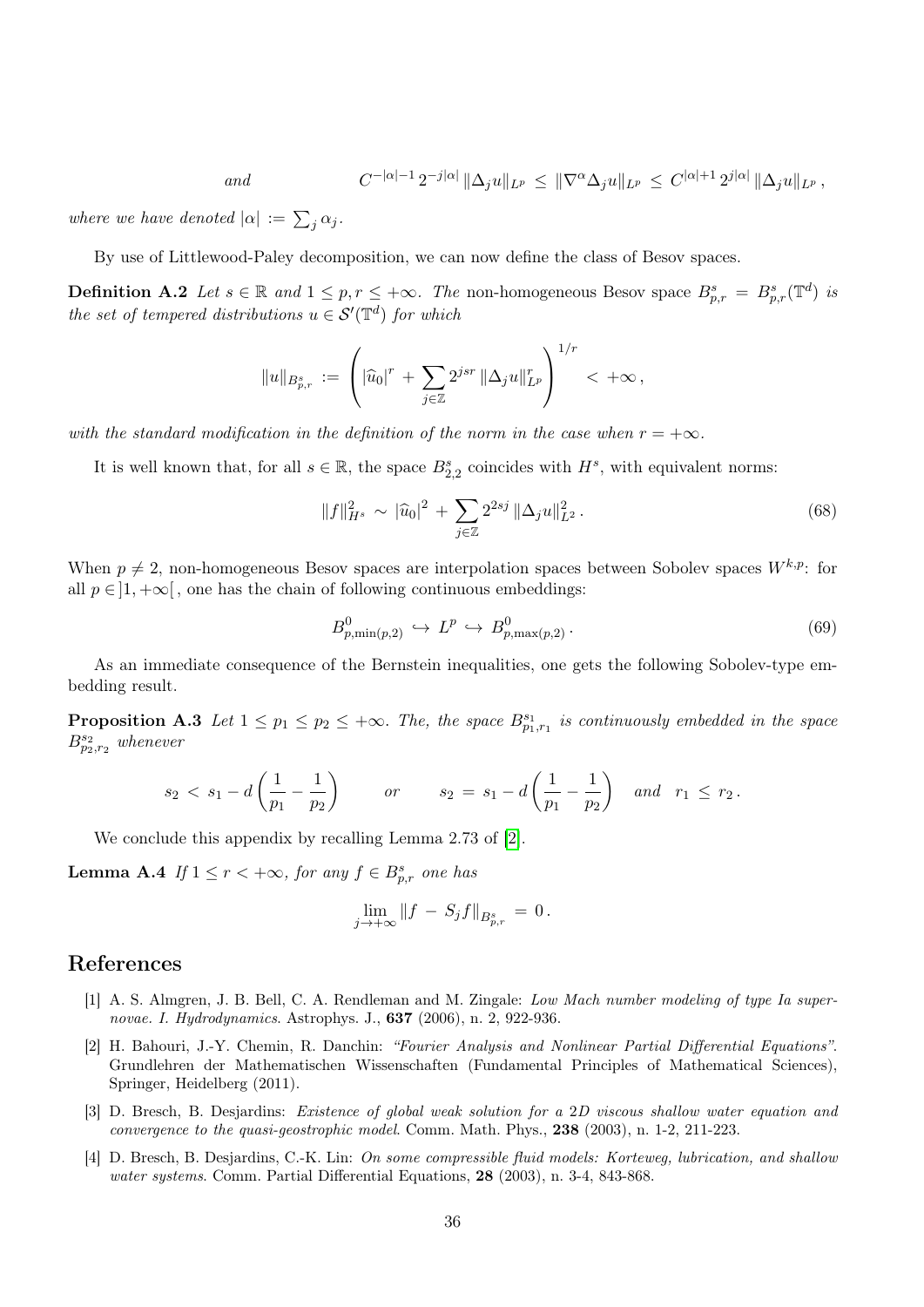- <span id="page-36-2"></span>[5] D. Bresch, M. Gisclon, C.-K. Lin: An example of low Mach (Froude) number effects for compressible flows with nonconstant density (height) limit. Math. Model. and Num. Anal.,  $39$  (2005), n. 3, 477-486.
- <span id="page-36-20"></span>[6] R. Danchin: Zero Mach number limit for compressible flows with periodic boundary conditions. Amer. J. Math., **124** (2002), n. 6, 1153-1219.
- <span id="page-36-11"></span>[7] R. Danchin, P. Mucha: Compressible Navier-Stokes system: large solutions and incompressible limit. Adv. Math., **320** (2017), 904-925.
- <span id="page-36-7"></span>[8] D. G. Ebin: The motion of slightly compressible fluids viewed as a motion with strong constraining force. Ann. of Math. (2), 105 (1977), n. 1, 141-200.
- <span id="page-36-14"></span>[9] F. Fanelli: Highly rotating viscous compressible fluids in presence of capillarity effects. Math. Ann., 366 (2016), n. 3-4, 981-1033.
- <span id="page-36-15"></span>[10] F. Fanelli: A singular limit problem for rotating capillary fluids with variable rotation axis. J. Math. Fluid Mech., 18 (2016), n. 4, 625-658.
- <span id="page-36-12"></span>[11] F. Fanelli: Incompressible and fast rotation limit for barotropic Navier-Stokes equations at large Mach numbers. Submitted (2019).
- [12] E. Feireisl, I. Gallagher, A. Novotný: A singular limit for compressible rotating fluids. SIAM J. Math. Anal., 44 (2012), n. 1, 192-205.
- <span id="page-36-10"></span>[13] E. Feireisl, R. Klein, A. Novotný, E. Zatorska: On singular limits arising in the scale analysis of stratified fluid flows. Math. Models Methods Appl. Sci., 26 (2016), n. 3, 419-443.
- <span id="page-36-5"></span>[14] E. Feireisl, J. Málek, A. Novotný, I. Straškraba: Anelastic approximation as a singular limit of the compressible Navier-Stokes system. Comm. Partial Differential Equations, 33 (2008), n. 1-3, 157-176.
- <span id="page-36-6"></span>[15] E. Feireisl, A. Novotný: "Singular limits in thermodynamics of viscous fluids". Advances in Mathematical Fluid Mechanics, Birkhäuser Verlag, Basel (2009).
- <span id="page-36-19"></span>[16] E. Feireisl, A. Novotný, Y. Sun: Suitable weak solutions to the Navier-Stokes equations of compressible viscous fluids. Indiana Univ. Math. J., 60 (2011), n. 2, 611-631.
- <span id="page-36-13"></span>[17] A. Jüngel, C.-K. Lin, K.-C. Wu: An asymptotic limit of a Navier-Stokes system with capillary effects. Comm. Math. Phys., 329 (2014), n. 2, 725-744.
- <span id="page-36-8"></span>[18] S. Klainerman, A. Majda: Singular limits of quasilinear hyperbolic systems with large parameters and the incompressible limit of compressible fluids. Comm. Pure Appl. Math., 34 (1981), n. 4, 481-524.
- <span id="page-36-9"></span>[19] S. Klainerman, A. Majda: Compressible and incompressible fluids. Comm. Pure Appl. Math., 35 (1982), n. 5, 629-651.
- <span id="page-36-1"></span>[20] R. Klein: Scale-dependent asymptotic models for atmospheric flows. Ann. Rev. Fluid Mech., 42 (2010), 249-274.
- <span id="page-36-3"></span>[21] C. D. Levermore, M. Oliver, E. S. Titi: Global well-posedness for models of shallow water in a basin with a varying bottom. Indiana Univ. Math. J., 45 (1996), n. 2, 479-510.
- <span id="page-36-18"></span>[22] P.-L. Lions: "Mathematical topics in Fluid Mechanics. Vol. 1. Incompressible models". Oxford Lecture Series in Mathematics, Oxford University Press, New York (1996).
- <span id="page-36-17"></span>[23] P.-L. Lions, N. Masmoudi: Incompressible limit for a viscous compressible fluid. J. Math. Pures Appl., 77 (1998), n. 6, 585-627.
- <span id="page-36-4"></span>[24] N. Masmoudi: *Rigorous derivation of the anelastic approximation*. J. Math. Pures Appl. (9), 88 (2007), n. 3, 230-240.
- <span id="page-36-16"></span>[25] P. B. Mucha, M. Pokorný, E. Zatorska: Approximate solutions to a model of two-component reactive flow Discrete Contin. Dyn. Syst. Ser. S, 7 (2014), n. 5, 1079-1099.
- <span id="page-36-0"></span>[26] Y. Ogura, N. Phillips: Scale analysis for deep and shallow convection in the atmosphere. J. Atmos. Sci., 19 (1962), n. 2, 173-179.